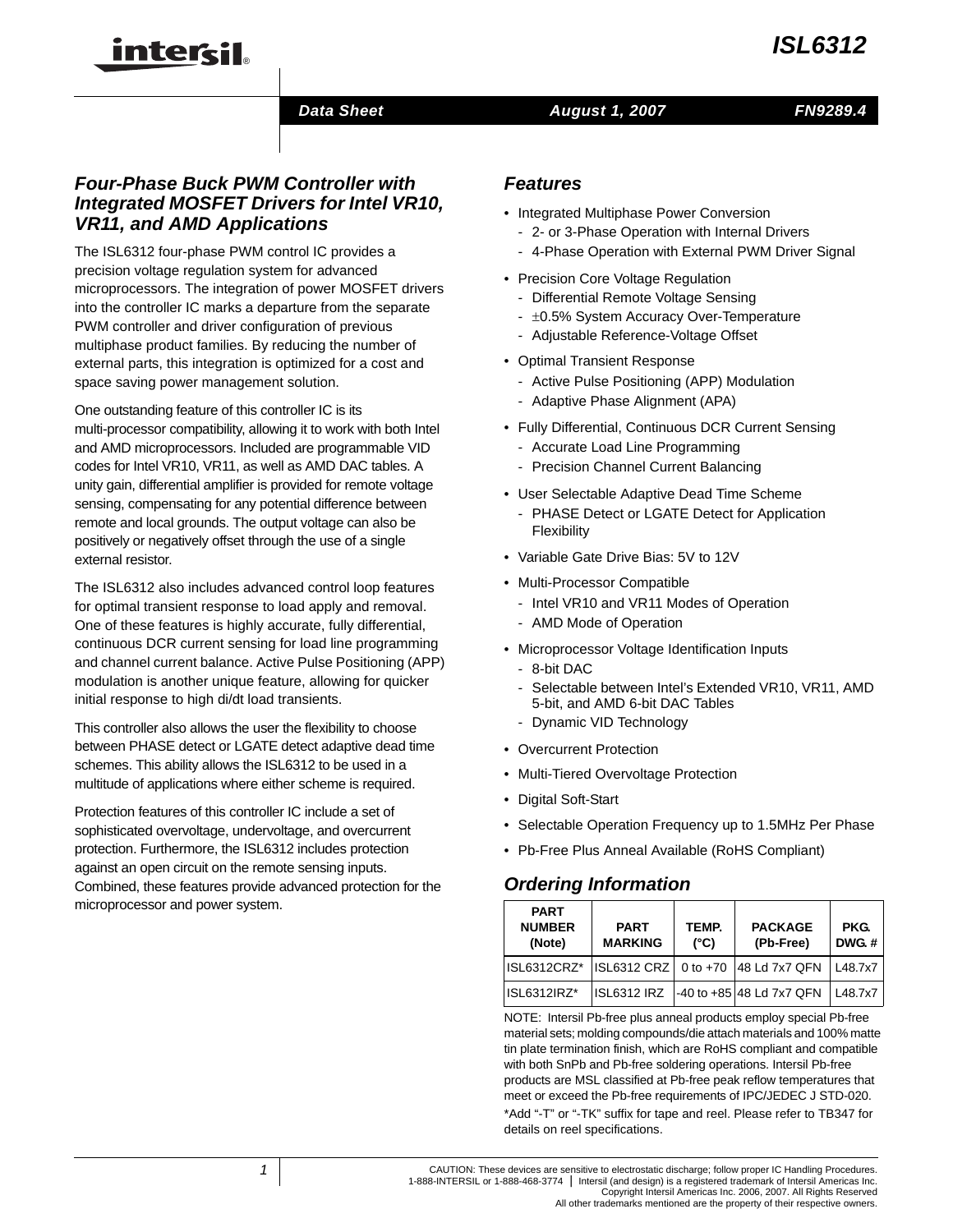*Pinout*



*ISL6312 Integrated Driver Block Diagram*

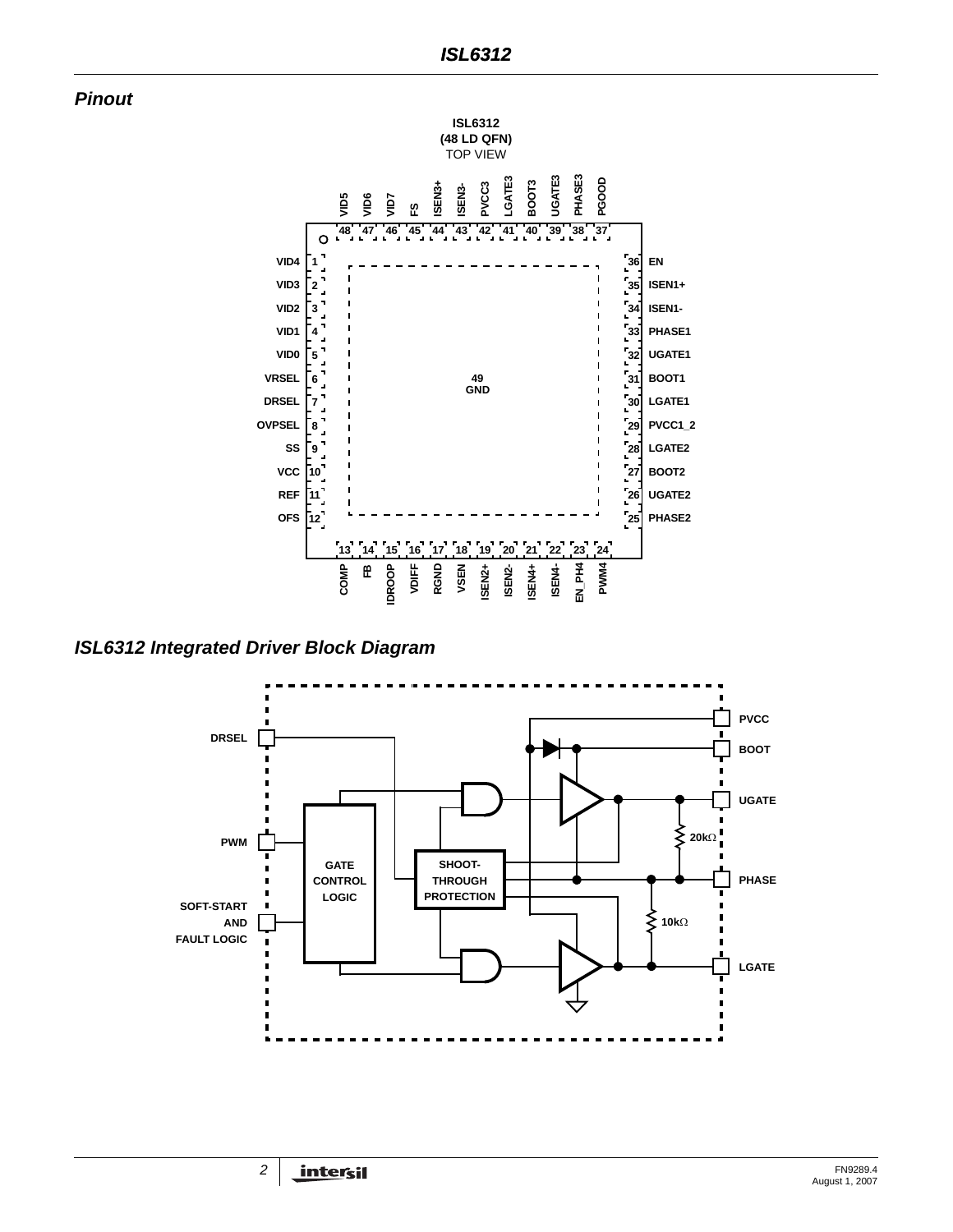## *Block Diagram*

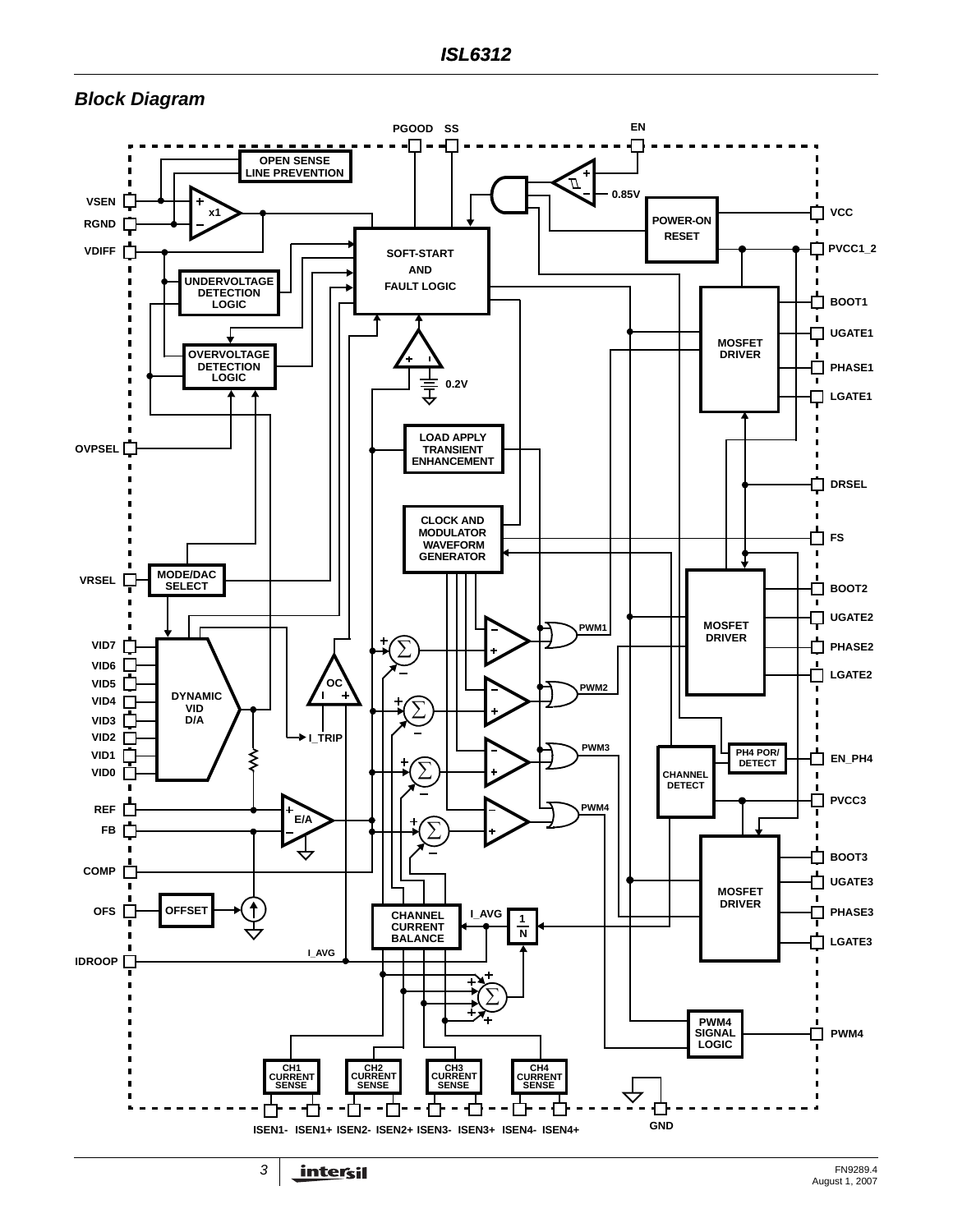

*Typical Application - ISL6312 (4-Phase)*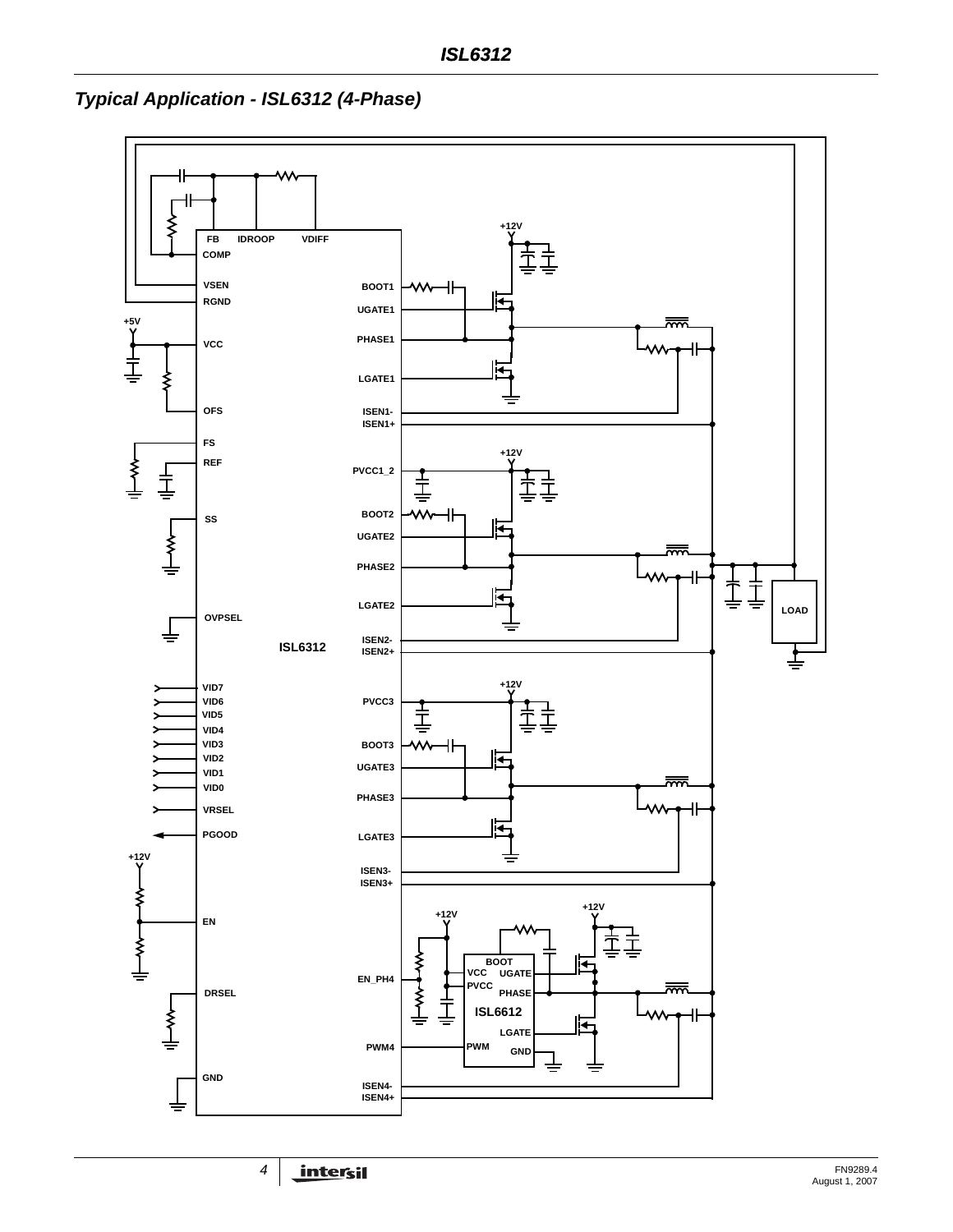

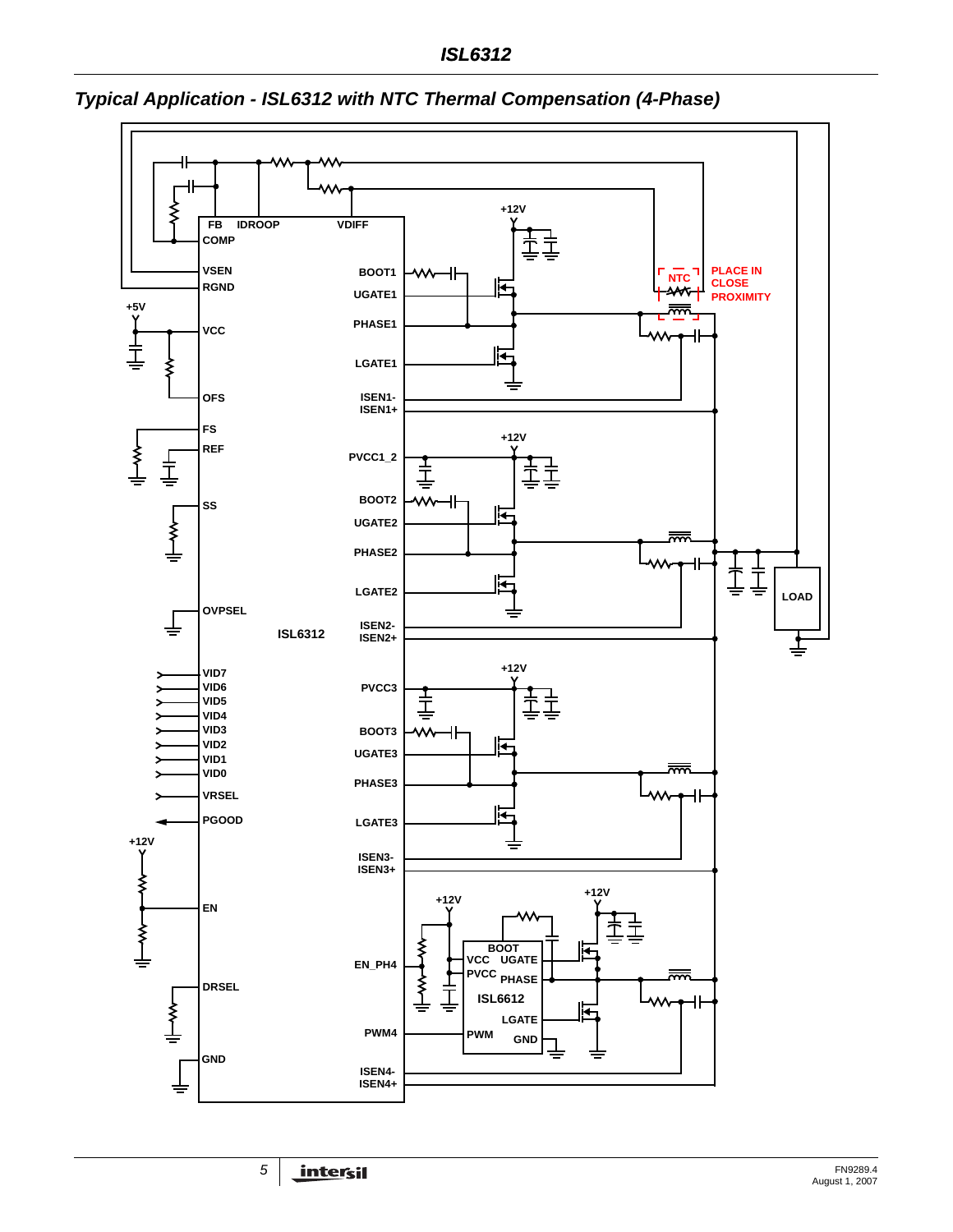#### **Absolute Maximum Ratings**

| BOOT Voltage, $V_{\text{BNOT}}$ GND - 0.3V to GND + 36V                         |
|---------------------------------------------------------------------------------|
| BOOT to PHASE Voltage, V <sub>BOOT-PHASE</sub> - 0.3V to 15V (DC)               |
| $-0.3V$ to 16V (<10ns, 10µJ)                                                    |
| PHASE Voltage, $V_{PHASE}$ GND - 0.3V to 15V (PVCC = 12)                        |
| GND - 8V (<400ns, 20µJ) to 24V (<200ns, $V_{\text{BOOT}}$ - PHASE = 12V)        |
| UGATE Voltage, $V_{UGATE}$ $V_{PHASE}$ - 0.3V to $V_{BOOT}$ + 0.3V              |
| V <sub>PHASE</sub> - 3.5V (<100ns Pulse Width, 2µJ) to V <sub>BOOT</sub> + 0.3V |
| LGATE Voltage, V <sub>LGATE</sub> GND - 0.3V to PVCC + 0.3V                     |
| GND - 5V (<100ns Pulse Width, 2µJ) to PVCC + 0.3V                               |
| Input, Output, or I/O Voltage GND - 0.3V to VCC + 0.3V                          |
|                                                                                 |

#### **Thermal Information**

| <b>Thermal Resistance</b>                        |      | $\theta$ JA (°C/W) $\theta$ JC (°C/W) |
|--------------------------------------------------|------|---------------------------------------|
| $QFN$ Package (Notes 1, 2) $\dots \dots$         | - 32 | 3.5                                   |
|                                                  |      |                                       |
| Maximum Storage Temperature Range65°C to +150°C  |      |                                       |
|                                                  |      |                                       |
| http://www.intersil.com/pbfree/Pb-FreeReflow.asp |      |                                       |

#### **Recommended Operating Conditions**

| VCC Supply Voltage $\ldots \ldots \ldots \ldots \ldots \ldots \ldots \ldots \ldots \ldots +5V \pm 5\%$ |  |
|--------------------------------------------------------------------------------------------------------|--|
| PVCC Supply Voltage $\ldots \ldots \ldots \ldots \ldots \ldots \ldots +5V$ to 12V $\pm 5\%$            |  |
| Ambient Temperature (ISL6312CRZ) 0°C to +70°C                                                          |  |
| Ambient Temperature (ISL6312IRZ) 40°C to +85°C                                                         |  |

*CAUTION: Do not operate at or near the maximum ratings listed for extended periods of time. Exposure to such conditions may adversely impact product reliability and result in failures not covered by warranty.*

NOTES:

- <span id="page-5-0"></span>1.  $\theta_{JA}$  is measured in free air with the component mounted on a high effective thermal conductivity test board with "direct attach" features. See Tech Brief TB379.
- <span id="page-5-1"></span>2. For  $\theta_{JC}$ , the "case temp" location is the center of the exposed metal pad on the package underside.
- 3. Limits established by characterization and are not production tested.

#### <span id="page-5-2"></span>**Electrical Specifications** Recommended Operating Conditions, Unless Otherwise Specified.

| <b>PARAMETER</b>                           | <b>TEST CONDITIONS</b>         | <b>MIN</b>               | <b>TYP</b>     | <b>MAX</b>     | <b>UNITS</b> |
|--------------------------------------------|--------------------------------|--------------------------|----------------|----------------|--------------|
| <b>BIAS SUPPLIES</b>                       |                                |                          |                |                |              |
| Input Bias Supply Current                  | $I_{VCC}$ ; EN = high          | 15                       | 20             | 25             | mA           |
| Gate Drive Bias Current - PVCC1 2 Pin      | $I_{PVCC1}$ 2; EN = high       | 2                        | 4.3            | 6              | mA           |
| Gate Drive Bias Current - PVCC3 Pin        | $I_{PVCC3}$ ; EN = high        | $\mathbf{1}$             | 2.1            | 3              | mA           |
| VCC POR (Power-On Reset) Threshold         | VCC rising                     | 4.25                     | 4.38           | 4.50           | $\vee$       |
|                                            | VCC falling                    | 3.75                     | 3.88           | 4.00           | V            |
| PVCC POR (Power-On Reset) Threshold        | PVCC rising                    | 4.25                     | 4.38           | 4.50           | V            |
|                                            | <b>PVCC</b> falling            | 3.60                     | 3.88           | 4.00           | V            |
| <b>PWM MODULATOR</b>                       |                                |                          |                |                |              |
| Oscillator Frequency Accuracy, fsw         | $R_T = 100k\Omega (\pm 0.1\%)$ | 225                      | 250            | 275            | kHz          |
| Adjustment Range of Switching Frequency    | (Note 3)                       | 0.08                     | $\blacksquare$ | 1.0            | <b>MHz</b>   |
| Oscillator Ramp Amplitude, V <sub>PP</sub> | (Note 3)                       | $\overline{\phantom{a}}$ | 1.50           | $\blacksquare$ | $\vee$       |
| <b>CONTROL THRESHOLDS</b>                  |                                |                          |                |                |              |
| <b>EN Rising Threshold</b>                 |                                | $\blacksquare$           | 0.85           | $\overline{a}$ | V            |
| <b>EN Hysteresis</b>                       |                                | $\overline{\phantom{a}}$ | 110            | $\blacksquare$ | mV           |
| EN_PH4 Rising Threshold                    |                                | 1.160                    | 1.210          | 1.250          | V            |
| EN_PH4 Falling Threshold                   |                                | 1.00                     | 1.06           | 1.10           | V            |
| <b>COMP Shutdown Threshold</b>             | COMP falling                   | 0.1                      | 0.2            | 0.3            | V            |
| <b>REFERENCE AND DAC</b>                   |                                |                          |                |                |              |
| System Accuracy (1.000V - 1.600V)          |                                | $-0.5$                   | $\blacksquare$ | 0.5            | %            |
| System Accuracy (0.600V - 1.000V)          |                                | $-1.0$                   | $\blacksquare$ | 1.0            | %            |
| System Accuracy (0.375V - 0.600V)          |                                | $-2.0$                   | $\blacksquare$ | 2.0            | %            |
| DAC Input Low Voltage (VR10, VR11)         |                                | $\blacksquare$           | $\blacksquare$ | 0.4            | V            |
| DAC Input High Voltage (VR10, VR11)        |                                | 0.8                      | $\blacksquare$ | $\blacksquare$ | V            |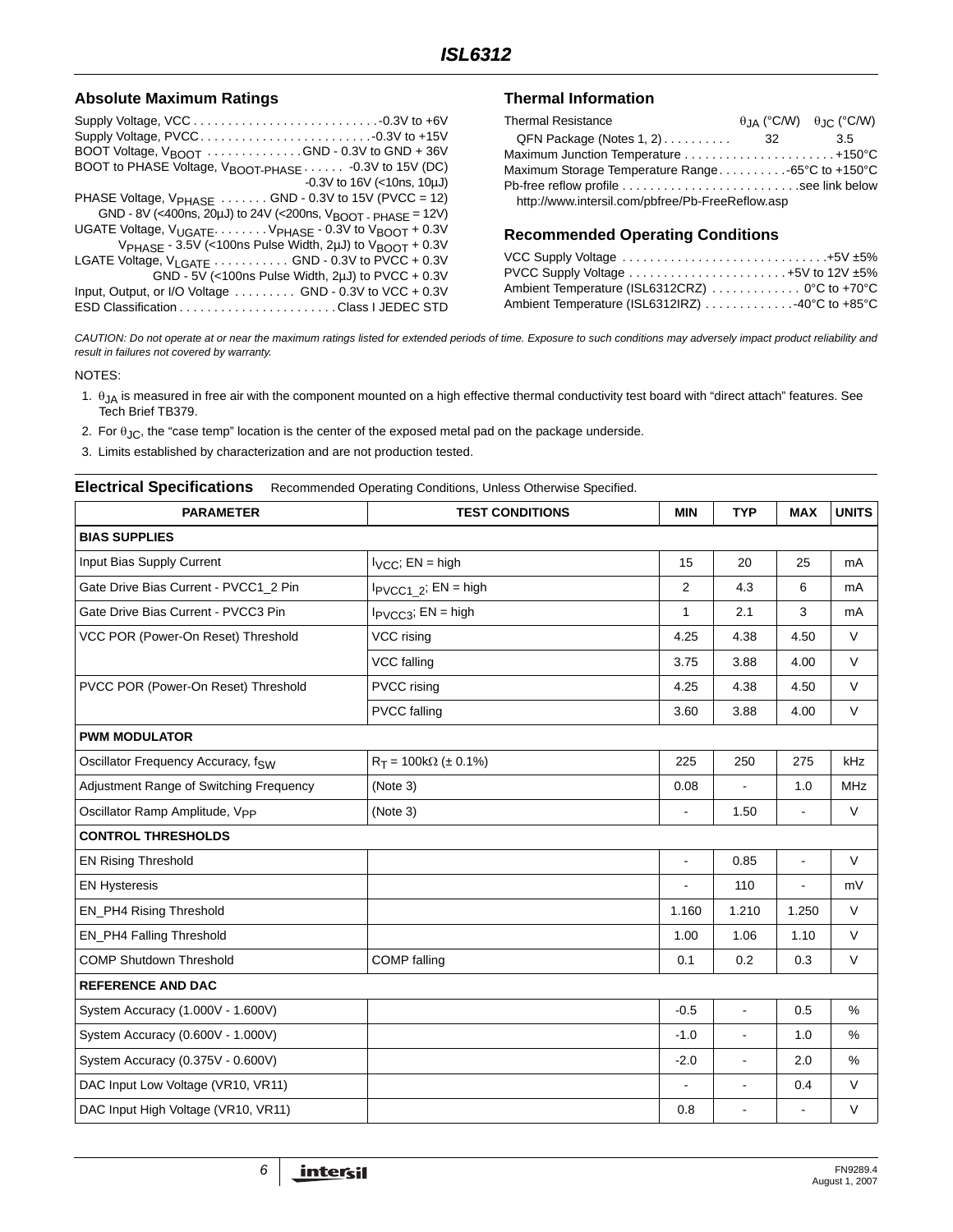# *ISL6312*

| <b>Electrical Specifications</b> | Recommended Operating Conditions, Unless Otherwise Specified. (Continued) |  |  |  |
|----------------------------------|---------------------------------------------------------------------------|--|--|--|
|----------------------------------|---------------------------------------------------------------------------|--|--|--|

| <b>PARAMETER</b>                                  | <b>TEST CONDITIONS</b>                                              | <b>MIN</b>     | <b>TYP</b>      | <b>MAX</b>               | <b>UNITS</b> |
|---------------------------------------------------|---------------------------------------------------------------------|----------------|-----------------|--------------------------|--------------|
| DAC Input Low Voltage (AMD)                       |                                                                     |                | $\blacksquare$  | 0.6                      | $\vee$       |
| DAC Input High Voltage (AMD)                      |                                                                     | 1.0            |                 |                          | V            |
| PIN-ADJUSTABLE OFFSET                             |                                                                     |                |                 |                          |              |
| OFS Sink Current Accuracy (Negative Offset)       | $ROFS = 10k\Omega$ from OFS to GND                                  | 37.0           | 40.0            | 43.0                     | μA           |
| OFS Source Current Accuracy (Positive Offset)     | $ROFS = 30k\Omega$ from OFS to VCC                                  | 50.5           | 53.5            | 56.5                     | μA           |
| <b>ERROR AMPLIFIER</b>                            |                                                                     |                |                 |                          |              |
| DC Gain                                           | $R_1 = 10k$ to ground, (Note 3)                                     | $\blacksquare$ | 96              | $\overline{\phantom{a}}$ | dB           |
| Gain-Bandwidth Product                            | $C_L$ = 100pF, $R_L$ = 10k to ground, (Note 3)                      |                | 20              |                          | MHz          |
| <b>Slew Rate</b>                                  | $CL = 100pF$ , Load = $\pm 400mA$ , (Note 3)                        |                | 8               |                          | $V/\mu s$    |
| Maximum Output Voltage                            | $Load = 1mA$                                                        | 3.90           | 4.20            | $\overline{a}$           | $\vee$       |
| Minimum Output Voltage                            | $Load = -1mA$                                                       |                | 1.30            | 1.5                      | V            |
| <b>SOFT-START RAMP</b>                            |                                                                     |                |                 |                          |              |
| Soft-Start Ramp Rate                              | VR10/VR11, $R_S = 100k\Omega$                                       | $\blacksquare$ | 1.563           | $\blacksquare$           | $mV/\mu s$   |
|                                                   | AMD                                                                 |                | 2.063           |                          | $mV/\mu s$   |
| Adjustment Range of Soft-Start Ramp Rate (Note 3) |                                                                     | 0.625          | $\blacksquare$  | 6.25                     | $mV/\mu s$   |
| <b>PWM OUTPUT</b>                                 |                                                                     |                |                 |                          |              |
| PWM Output Voltage LOW Threshold                  | $Iload = ±500 \mu A$                                                |                |                 | 0.5                      | $\vee$       |
| PWM Output Voltage HIGH Threshold                 | $Iload = ±500 \mu A$                                                | 4.5            |                 |                          | V            |
| <b>CURRENT SENSING</b>                            |                                                                     |                |                 |                          |              |
| Current Sense Resistance, R <sub>ISEN</sub>       | $T = +25^{\circ}C$                                                  | 297            | 300             | 303                      | Ω            |
| <b>Sensed Current Tolerance</b>                   | $ISBN1+ = ISBN2+ = ISBN3+ =$ ISEN4+ = 80µA                          | 76             | 80              | 84                       | μA           |
| <b>OVERCURRENT PROTECTION</b>                     |                                                                     |                |                 |                          |              |
| Overcurrent Trip Level - Average Channel          | Normal operation                                                    | 110            | 125             | 140                      | $\mu A$      |
|                                                   | Dynamic VID change                                                  | 143            | 163             | 183                      | μA           |
| Overcurrent Trip Level - Individual Channel       | Normal operation                                                    | 150            | 177             | 204                      | μA           |
|                                                   | Dynamic VID change (Note 3)                                         | 209.4          | 238             | 266.6                    | μA           |
| <b>PROTECTION</b>                                 |                                                                     |                |                 |                          |              |
| Undervoltage Threshold                            | <b>VSEN falling</b>                                                 | 55             | 60              | 65                       | %VID         |
| Undervoltage Hysteresis                           | <b>VSEN</b> rising                                                  |                | 10              |                          | %VID         |
| Overvoltage Threshold During Soft-Start           | <b>VR10/VR11</b>                                                    | 1.24           | 1.28            | 1.32                     | $\vee$       |
|                                                   | AMD                                                                 | 2.13           | 2.20            | 2.27                     | $\vee$       |
| Overvoltage Threshold (Default)                   | VR10/VR11, OVPSEL tied to ground, VSEN rising                       | VDAC+<br>150mV | VDAC+<br>175mV  | VDAC+<br>200mV           | $\vee$       |
|                                                   | AMD, OVPSEL tied to ground, VSEN rising                             | VDAC+<br>225mV | VDAC+<br>250mV  | VDAC+<br>275mV           | V            |
| Overvoltage Threshold (Alternate)                 | OVPSEL tied to +5V, VSEN rising                                     | VDAC+<br>325mV | VDAC +<br>350mV | VDAC+<br>375mV           | V            |
| Overvoltage Hysteresis                            | <b>VSEN falling</b>                                                 |                | 100             |                          | mV           |
| <b>SWITCHING TIME (Note 3)</b>                    |                                                                     |                |                 |                          |              |
| <b>UGATE Rise Time</b>                            | $t_{\text{RUGATE}}$ ; $V_{\text{PVCC}}$ = 12V, 3nF load, 10% to 90% | $\blacksquare$ | 26              | $\blacksquare$           | ns           |
| <b>LGATE Rise Time</b>                            | $t_{\text{RLGATE}}$ ; $V_{\text{PVCC}}$ = 12V, 3nF load, 10% to 90% | $\blacksquare$ | 18              | $\overline{\phantom{a}}$ | ns           |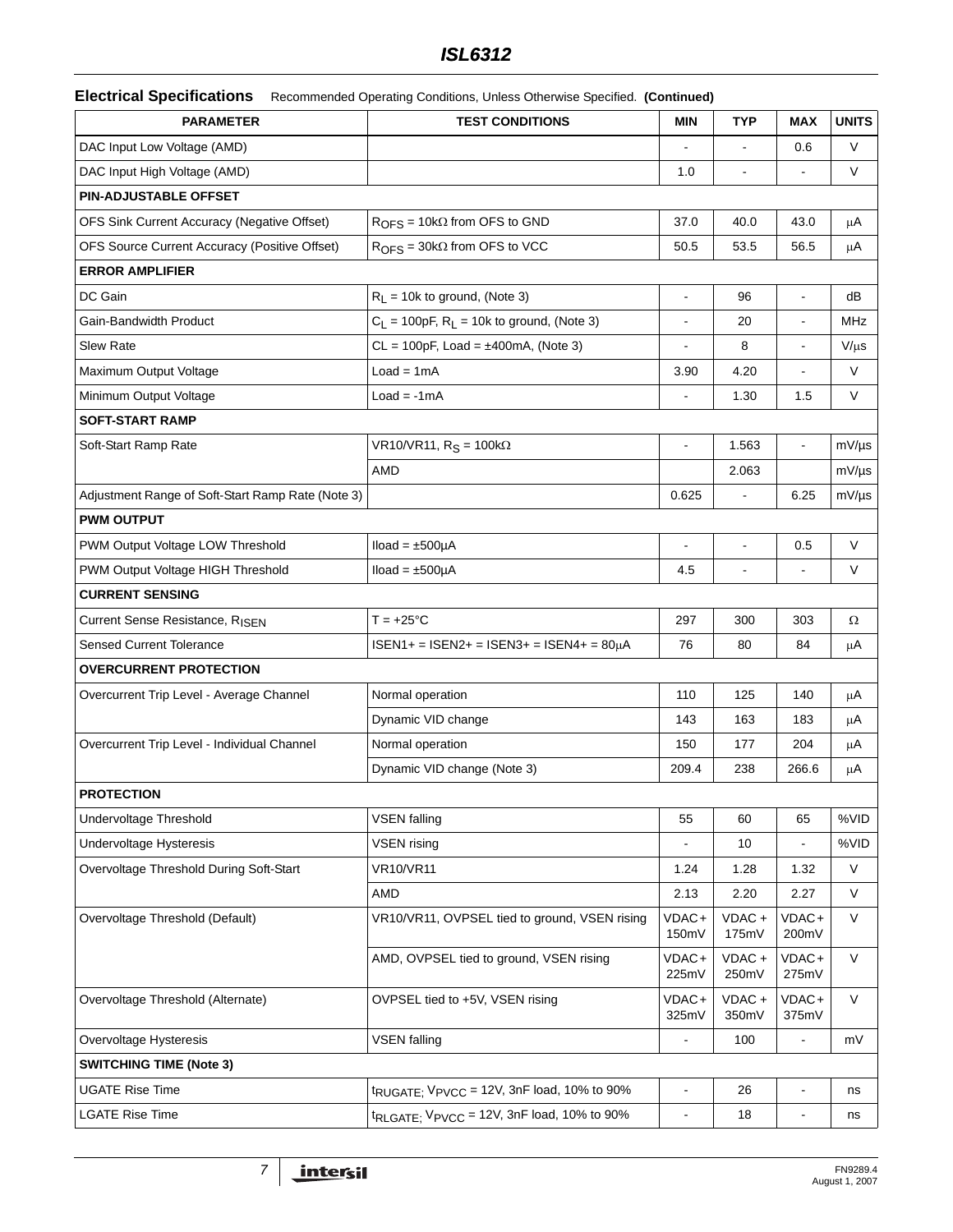|  | Electrical Specifications Recommended Operating Conditions, Unless Otherwise Specified. (Continued) |  |  |
|--|-----------------------------------------------------------------------------------------------------|--|--|
|--|-----------------------------------------------------------------------------------------------------|--|--|

| <b>PARAMETER</b><br><b>TEST CONDITIONS</b> |                                                                     | <b>MIN</b> | <b>TYP</b> | <b>MAX</b>     | <b>UNITS</b> |
|--------------------------------------------|---------------------------------------------------------------------|------------|------------|----------------|--------------|
| <b>UGATE Fall Time</b>                     | $t_{\text{FUGATE}}$ ; $V_{\text{PVCC}}$ = 12V, 3nF load, 90% to 10% |            | 18         |                | ns           |
| <b>LGATE Fall Time</b>                     | $t_{\text{FLGATE}}$ ; $V_{\text{PVCC}}$ = 12V, 3nF load, 90% to 10% |            | 12         |                | ns           |
| <b>UGATE Turn-On Non-Overlap</b>           | tpDHUGATE; VPVCC = 12V, 3nF load, adaptive                          |            | 10         |                | ns           |
| <b>LGATE Turn-On Non-Overlap</b>           | tpDHLGATE; VPVCC = 12V, 3nF load, adaptive                          |            | 10         |                | ns           |
| <b>GATE DRIVE RESISTANCE (Note 3)</b>      |                                                                     |            |            |                |              |
| <b>Upper Drive Source Resistance</b>       | $V_{\text{PVCC}}$ = 12V, 15mA source current                        | 1.25       | 2.0        | 3.0            | $\Omega$     |
| Upper Drive Sink Resistance                | $V_{\text{PVCC}} = 12V$ , 15mA sink current                         | 0.9        | 1.65       | 3.0            | $\Omega$     |
| Lower Drive Source Resistance              | $V_{\text{PVCC}}$ = 12V, 15mA source current                        | 0.85       | 1.25       | 2.2            | Ω            |
| Lower Drive Sink Resistance                | $V_{PVCC}$ = 12V, 15mA sink current                                 | 0.60       | 0.80       | 1.35           | Ω            |
| <b>OVER TEMPERATURE SHUTDOWN (Note 3)</b>  |                                                                     |            |            |                |              |
| <b>Thermal Shutdown Setpoint</b>           |                                                                     |            | 160        | $\blacksquare$ | °C           |
| <b>Thermal Recovery Setpoint</b>           |                                                                     |            | 100        | $\blacksquare$ | °C           |

# *Timing Diagram*

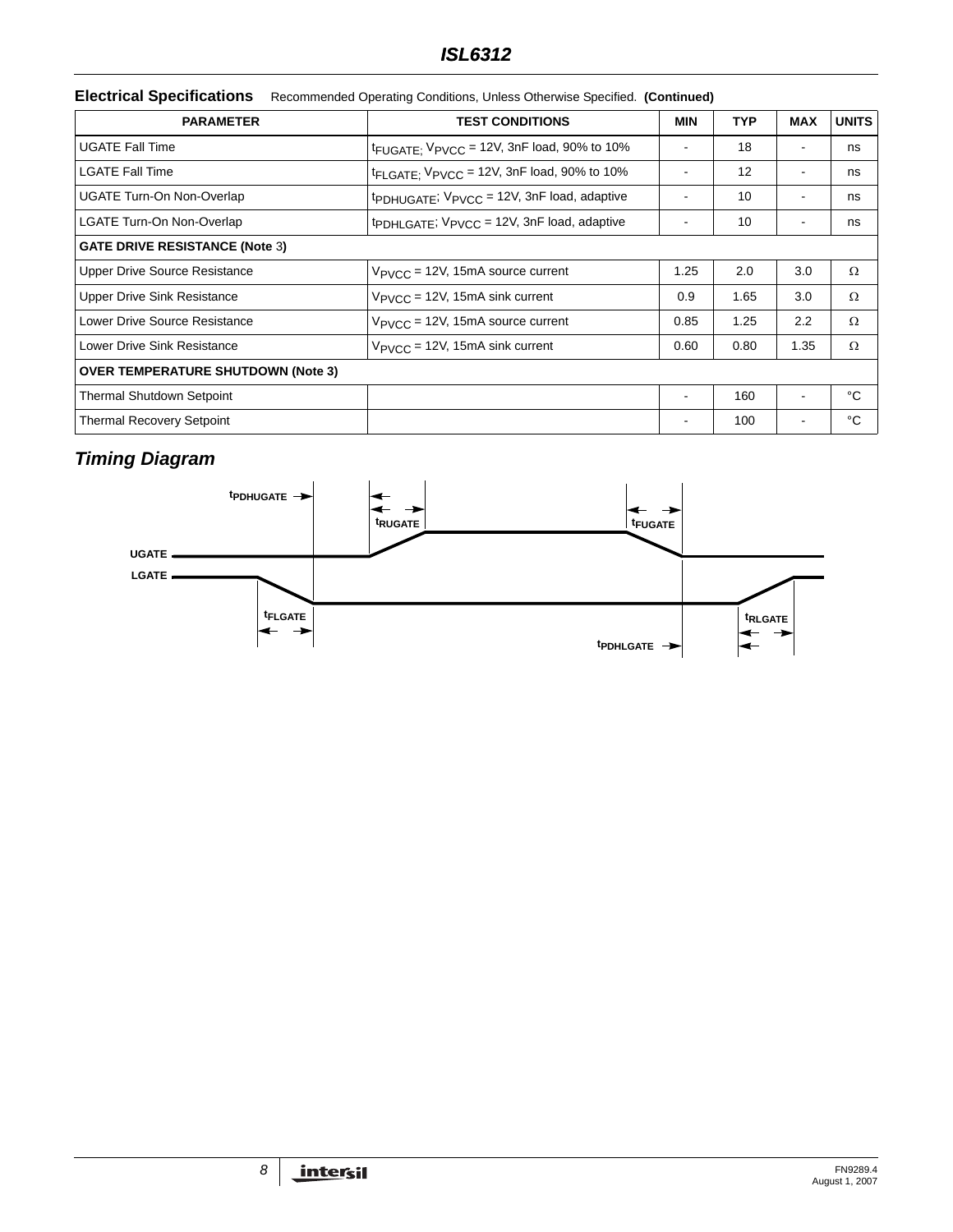## *Functional Pin Description*

### *VCC*

VCC is the bias supply for the ICs small-signal circuitry. Connect this pin to a +5V supply and decouple using a quality 0.1μF ceramic capacitor.

### *PVCC1\_2 and PVCC3*

These pins are the power supply pins for the corresponding channel MOSFET drive, and can be connected to any voltage from +5V to +12V depending on the desired MOSFET gate-drive level. Decouple these pins with a quality 1.0μF ceramic capacitor.

Leaving PVCC3 unconnected or grounded programs the controller for 2-phase operation.

### *GND*

GND is the bias and reference ground for the IC.

### *EN*

This pin is a threshold-sensitive (approximately 0.85V) enable input for the controller. Held low, this pin disables controller operation. Pulled high, the pin enables the controller for operation.

### *FS*

A resistor, placed from FS to ground, sets the switching frequency of the controller.

### *VID0, VID1, VID2, VID3, VID4, VID5, VID6, and VID7*

These are the inputs for the internal DAC that provides the reference voltage for output regulation. These pins respond to TTL logic thresholds. These pins are internally pulled high, to approximately 1.2V, by 40μA internal current sources for Intel modes of operation, and pulled low by 20μA internal current sources for AMD modes of operation. The internal pull-up current decreases to 0 as the VID voltage approaches the internal pull-up voltage. All VID pins are compatible with external pull-up voltages not exceeding the IC's bias voltage (VCC).

### *VRSEL*

The state of this pin selects which of the available DAC tables will be used to decode the VID inputs and puts the controller into the corresponding mode of operation. For VR10 mode of operation VRSEL should be less then 0.6V. The VR11 mode of operation can be selected by setting VRSEL between 0.6V and 3.0V, and AMD compliance is selected if this pin is between 3.0V and VCC.

### *VSEN and RGND*

VSEN and RGND are inputs to the precision differential remote-sense amplifier and should be connected to the sense pins of the remote load.

### *VDIFF*

VDIFF is the output of the differential remote-sense amplifier. The voltage on this pin is equal to the difference between VSEN and RGND.

### *FB and COMP*

These pins are the internal error amplifier inverting input and output respectively. FB, VDIFF, and COMP are tied together through external R-C networks to compensate the regulator.

### *IDROOP*

The IDROOP pin is the average channel-current sense output. Connecting this pin through a tuned parallel R-C network to FB allows the converter to incorporate output voltage droop proportional to the output current. If voltage droop is not desired leave this pin unconnected.

### *REF*

The REF input pin is the positive input of the error amplifier. It is internally connected to the DAC output through a  $1k\Omega$ resistor. A capacitor is used between the REF pin and ground to smooth the voltage transition during Dynamic VID operations.

### *OFS*

The OFS pin provides a means to program a DC current for generating an offset voltage across the resistor between FB and VDIFF. The offset current is generated via an external resistor and precision internal voltage references. The polarity of the offset is selected by connecting the resistor to GND or VCC. For no offset, the OFS pin should be left unconnected.

### *ISEN1-, ISEN1+, ISEN2-, ISEN2+, ISEN3-, ISEN3+, ISEN4-, and ISEN4+*

These pins are used for differentially sensing the corresponding channel output currents. The sensed currents are used for channel balancing, protection, and load line regulation.

Connect ISEN1-, ISEN2-, ISEN3-, and ISEN4- to the node between the RC sense elements surrounding the inductor of their respective channel. Tie the ISEN+ pins to the VCORE side of their corresponding channel's sense capacitor.

### *UGATE1, UGATE2, and UGATE3*

Connect these pins to the corresponding upper MOSFET gates. These pins are used to control the upper MOSFETs and are monitored for shoot-through prevention purposes.

### *BOOT1, BOOT2, and BOOT3*

These pins provide the bias voltage for the corresponding upper MOSFET drives. Connect these pins to appropriatelychosen external bootstrap capacitors. Internal bootstrap diodes connected to the PVCC pins provide the necessary bootstrap charge.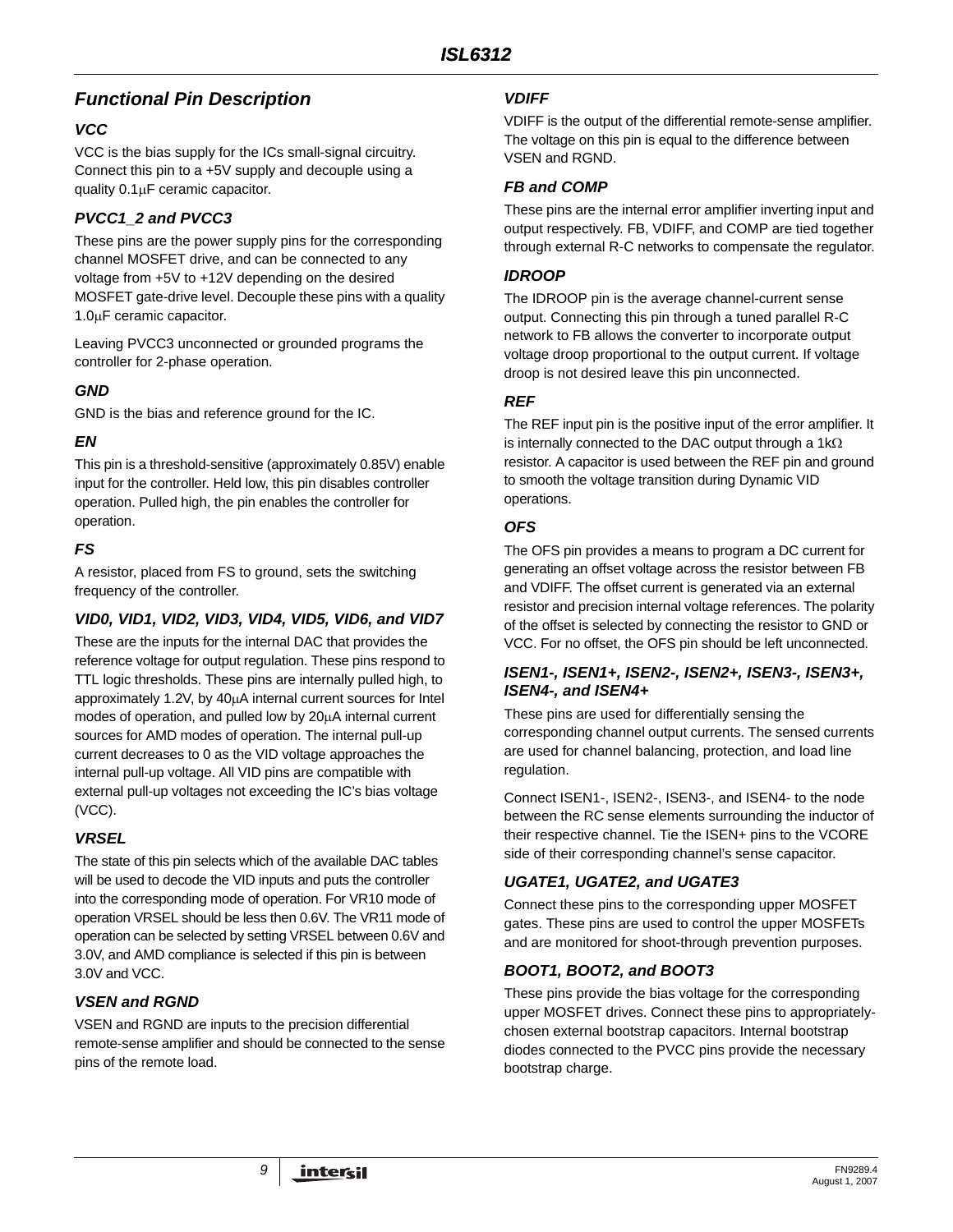### *PHASE1, PHASE2, and PHASE3*

Connect these pins to the sources of the corresponding upper MOSFETs. These pins are the return path for the upper MOSFET drives.

### *LGATE1, LGATE2, and LGATE3*

These pins are used to control the lower MOSFETs. Connect these pins to the corresponding lower MOSFETs' gates.

### *PWM4*

Pulse-width modulation output. Connect this pin to the PWM input pin of an Intersil driver IC if 4-phase operation is desired.

### *EN\_PH4*

This pin has two functions. First, a resistor divider connected to this pin will provide a POR power-up synch between the on-chip and external driver. The resistor divider should be designed so that when the POR-trip point of the external driver is reached the voltage on this pin should be 1.21V.

The second function of this pin is disabling PWM4 for 3-phase operation. This can be accomplished by connecting this pin to a +5V supply.

### *SS*

A resistor, placed from SS to ground, will set the soft-start ramp slope for the Intel DAC modes of operation. Refer to Equations [18](#page-22-0) and [19](#page-22-1) for proper resistor calculation.

For AMD modes of operation, the soft-start ramp frequency is preset, so this pin can be left unconnected.

### *OVPSEL*

This pin selects the OVP trip point during normal operation. Leaving it unconnected or tieing it to ground selects the default setting of VDAC+175mV for Intel Modes of operation and VDAC+250mV for AMD modes of operation. Connecting this pin to VCC will select an OVP trip setting of VID+350mV for all modes of operation.

## *DRSEL*

This pin selects the adaptive dead time scheme the internal drivers will use. If driving MOSFETs, tie this pin to ground to select the PHASE detect scheme or to a +5V supply through a 50kΩ resistor to select the LGATE detect scheme.

## *PGOOD*

During normal operation PGOOD indicates whether the output voltage is within specified overvoltage and undervoltage limits. If the output voltage exceeds these limits or a reset event occurs (such as an overcurrent event), PGOOD is pulled low. PGOOD is always low prior to the end of soft-start.

## *Operation*

### *Multiphase Power Conversion*

Microprocessor load current profiles have changed to the point that using single-phase regulators is no longer a viable solution. Designing a regulator that is cost-effective, thermally sound, and efficient has become a challenge that only multiphase converters can accomplish. The ISL6322 controller helps simplify implementation by integrating vital functions and requiring minimal external components. The "Block Diagram" on page 3 provides a top level view of multiphase power conversion using the ISL6322 controller.



<span id="page-9-0"></span>**FIGURE 1. PWM AND INDUCTOR-CURRENT WAVEFORMS FOR 3-PHASE CONVERTER**

### <span id="page-9-1"></span>*Interleaving*

The switching of each channel in a multiphase converter is timed to be symmetrically out of phase with each of the other channels. In a 3-phase converter, each channel switches 1/3 cycle after the previous channel and 1/3 cycle before the following channel. As a result, the three-phase converter has a combined ripple frequency three times greater than the ripple frequency of any one phase. In addition, the peak-to-peak amplitude of the combined inductor currents is reduced in proportion to the number of phases (Equations 1 and 2). Increased ripple frequency and lower ripple amplitude mean that the designer can use less per-channel inductance and lower total output capacitance for any performance specification.

Figure [1](#page-9-0) illustrates the multiplicative effect on output ripple frequency. The three channel currents (IL1, IL2, and IL3) combine to form the AC ripple current and the DC load current. The ripple component has three times the ripple frequency of each individual channel current. Each PWM pulse is terminated 1/3 of a cycle after the PWM pulse of the previous phase. The peak-to-peak current for each phase is about 7A, and the DC components of the inductor currents combine to feed the load.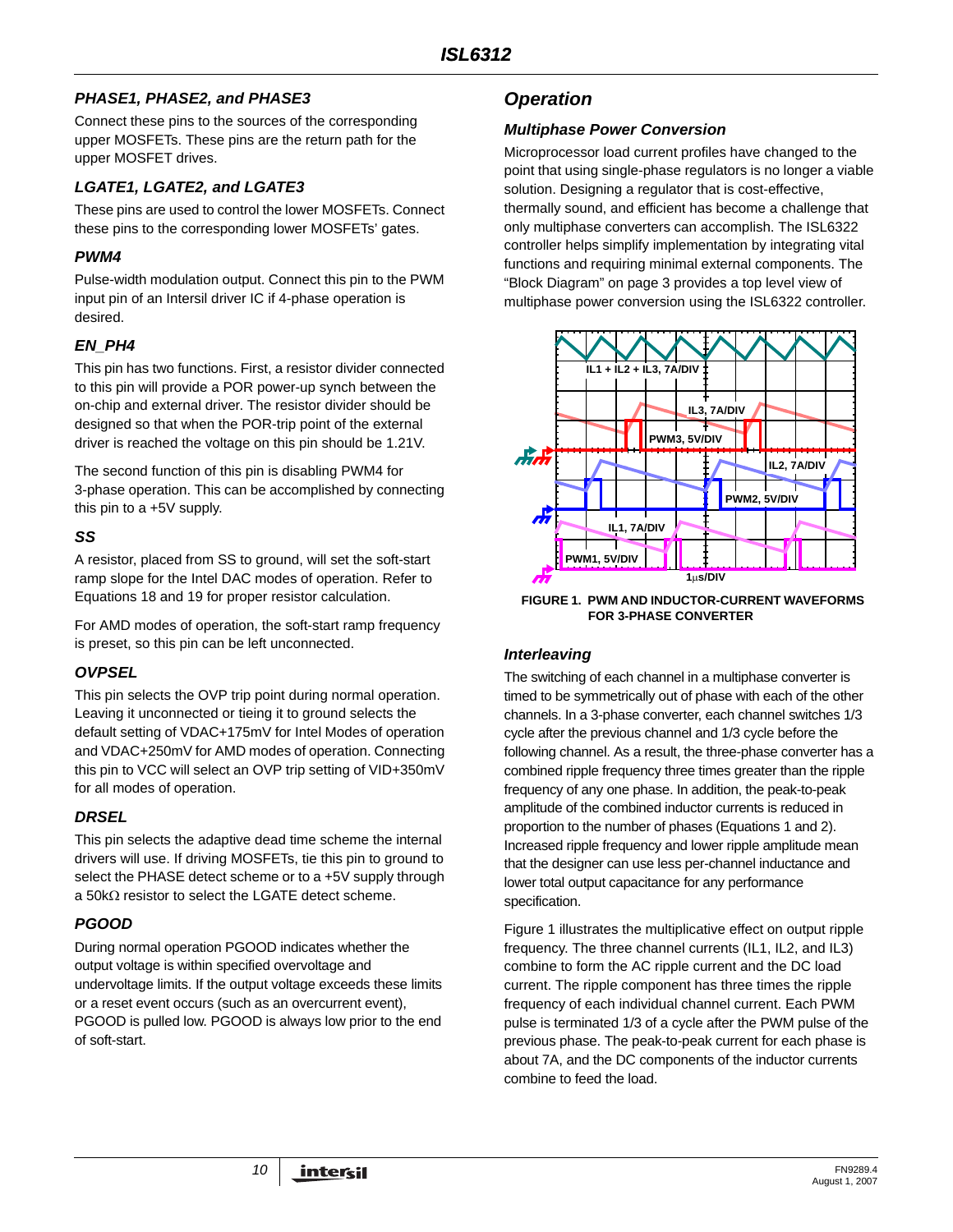To understand the reduction of ripple current amplitude in the multiphase circuit, examine the equation representing an individual channel peak-to-peak inductor current.

$$
I_{(P-P)} = \frac{(V_{IN} - V_{OUT}) \cdot V_{OUT}}{L \cdot f_S \cdot V_{IN}}
$$
 (EQ. 1)

In Equation 1,  $V_{IN}$  and  $V_{OUT}$  are the input and output voltages respectively, L is the single-channel inductor value, and  $f_S$  is the switching frequency.

The output capacitors conduct the ripple component of the inductor current. In the case of multiphase converters, the capacitor current is the sum of the ripple currents from each of the individual channels. Compare Equation 1 to the expression for the peak-to-peak current after the summation of N symmetrically phase-shifted inductor currents in Equation 2. Peak-to-peak ripple current decreases by an amount proportional to the number of channels. Output voltage ripple is a function of capacitance, capacitor equivalent series resistance (ESR), and inductor ripple current. Reducing the inductor ripple current allows the designer to use fewer or less costly output capacitors.

$$
I_{C(P-P)} = \frac{(V_{1N} - N \cdot V_{OUT}) \cdot V_{OUT}}{L \cdot f_S \cdot V_{1N}}
$$
 (EQ. 2)

Another benefit of interleaving is to reduce input ripple current. Input capacitance is determined in part by the maximum input ripple current. Multiphase topologies can improve overall system cost and size by lowering input ripple current and allowing the designer to reduce the cost of input capacitance. The example in Figure [2](#page-10-0) illustrates input currents from a three-phase converter combining to reduce the total input ripple current.

The converter depicted in Figure [2](#page-10-0) delivers 1.5V to a 36A load from a 12V input. The RMS input capacitor current is 5.9A. Compare this to a single-phase converter also stepping down 12V to 1.5V at 36A. The single-phase converter has 11.9A RMS input capacitor current. The single-phase converter must use an input capacitor bank with twice the RMS current capacity as the equivalent three-phase converter.



<span id="page-10-0"></span>

#### *Active Pulse Positioning (APP) Modulated PWM Operation*

The ISL6312 uses a proprietary Active Pulse Positioning (APP) modulation scheme to control the internal PWM signals that command each channel's driver to turn their upper and lower MOSFETs on and off. The time interval in which a PWM signal can occur is generated by an internal clock, whose cycle time is the inverse of the switching frequency set by the resistor between the FS pin and ground. The advantage of Intersil's proprietary Active Pulse Positioning (APP) modulator is that the PWM signal has the ability to turn on at any point during this PWM time interval, and turn off immediately after the PWM signal has transitioned high. This is important because is allows the controller to quickly respond to output voltage drops associated with current load spikes, while avoiding the ring back affects associated with other modulation schemes.

The PWM output state is driven by the position of the error amplifier output signal, V<sub>COMP</sub>, minus the current correction signal relative to the proprietary modulator ramp waveform as illustrated in Figure [3](#page-11-0). At the beginning of each PWM time interval, this modified  $V_{\text{COMP}}$  signal is compared to the internal modulator waveform. As long as the modified  $V_{\text{COMP}}$  voltage is lower then the modulator waveform voltage, the PWM signal is commanded low. The internal MOSFET driver detects the low state of the PWM signal and turns off the upper MOSFET and turns on the lower synchronous MOSFET. When the modified V<sub>COMP</sub> voltage crosses the modulator ramp, the PWM output transitions high, turning off the synchronous MOSFET and turning on the upper MOSFET. The PWM signal will remain high until the modified V<sub>COMP</sub> voltage crosses the modulator ramp again. When this occurs the PWM signal will transition low again.

During each PWM time interval the PWM signal can only transition high once. Once PWM transitions high it can not transition high again until the beginning of the next PWM time interval. This prevents the occurrence of double PWM pulses occurring during a single period.

To further improve the transient response, ISL6312 also implements Intersil's proprietary Adaptive Phase Alignment (APA) technique, which turns on all phases together under transient events with large step current. With both APP and APA control, ISL6312 can achieve excellent transient performance and reduce the demand on the output capacitors.

#### *Channel-Current Balance*

One important benefit of multiphase operation is the thermal advantage gained by distributing the dissipated heat over multiple devices and greater area. By doing this the designer avoids the complexity of driving parallel MOSFETs and the expense of using expensive heat sinks and exotic magnetic materials.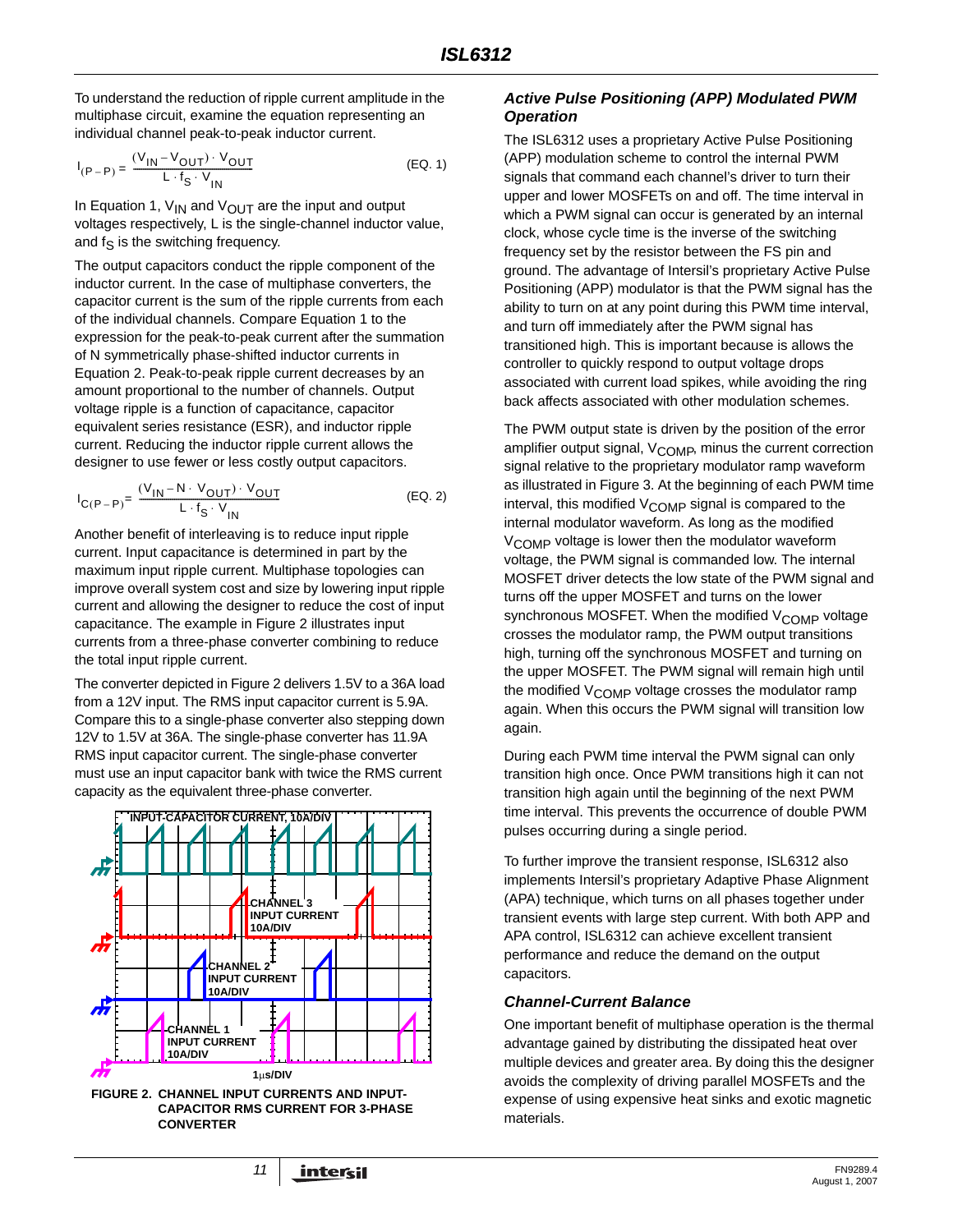In order to realize the thermal advantage, it is important that each channel in a multiphase converter be controlled to carry equal amounts of current at any load level. To achieve this, the currents through each channel must be sampled every switching cycle. The sampled currents,  $I_n$ , from each active channel are summed together and divided by the number of active channels. The resulting cycle average current,  $I_{AVG}$ , provides a measure of the total load-current demand on the converter during each switching cycle. Channel-current balance is achieved by comparing the sampled current of each channel to the cycle average current, and making the proper adjustment to each channel pulse width based on the error. Intersil's patented currentbalance method is illustrated in Figure [3,](#page-11-0) with error correction for Channel 1 represented. In the figure, the cycle average current,  $I_{AVG}$ , is compared with the Channel 1 sample,  $I_1$ , to create an error signal  $I_{FR}$ .



NOTE: Channel 3 and 4 are optional.

#### <span id="page-11-0"></span>**FIGURE 3. CHANNEL-1 PWM FUNCTION AND CURRENT-BALANCE ADJUSTMENT**

The filtered error signal modifies the pulse width commanded by  $V_{\text{COMP}}$  to correct any unbalance and force  $I_{ER}$  toward zero. The same method for error signal correction is applied to each active channel.



**FIGURE 4. CONTINUOUS CURRENT SAMPLING**

### <span id="page-11-3"></span>*Continuous Current Sampling*

In order to realize proper current-balance, the currents in each channel are sensed continuously every switching cycle. During this time the current-sense amplifier uses the ISEN inputs to reproduce a signal proportional to the inductor current,  $I_L$ . This sensed current,  $I_{\text{SEN}}$ , is simply a scaled version of the inductor current.

The ISL6312 supports inductor DCR current sensing to continuously sense each channel's current for channelcurrent balance. The internal circuitry, shown in Figure [5](#page-11-1) represents channel n of an N-channel converter. This circuitry is repeated for each channel in the converter, but may not be active depending on how many channels are operating.



#### <span id="page-11-1"></span>**FIGURE 5. INDUCTOR DCR CURRENT SENSING CONFIGURATION**

Inductor windings have a characteristic distributed resistance or DCR (Direct Current Resistance). For simplicity, the inductor DCR is considered as a separate lumped quantity, as shown in Figure [5.](#page-11-1) The channel current I<sub>I</sub>, flowing through the inductor, passes through the DCR. Equation [3](#page-11-2) shows the s-domain equivalent voltage,  $V_1$ , across the inductor.

<span id="page-11-2"></span>
$$
V_{L}(s) = I_{L} \cdot (s \cdot L + DCR) \tag{Eq. 3}
$$

A simple R-C network across the inductor  $(R_1$  and C) extracts the DCR voltage, as shown in Figure [5](#page-11-1). The voltage across the sense capacitor,  $V_C$ , can be shown to be proportional to the channel current  $I_L$ , shown in Equation [4](#page-12-0).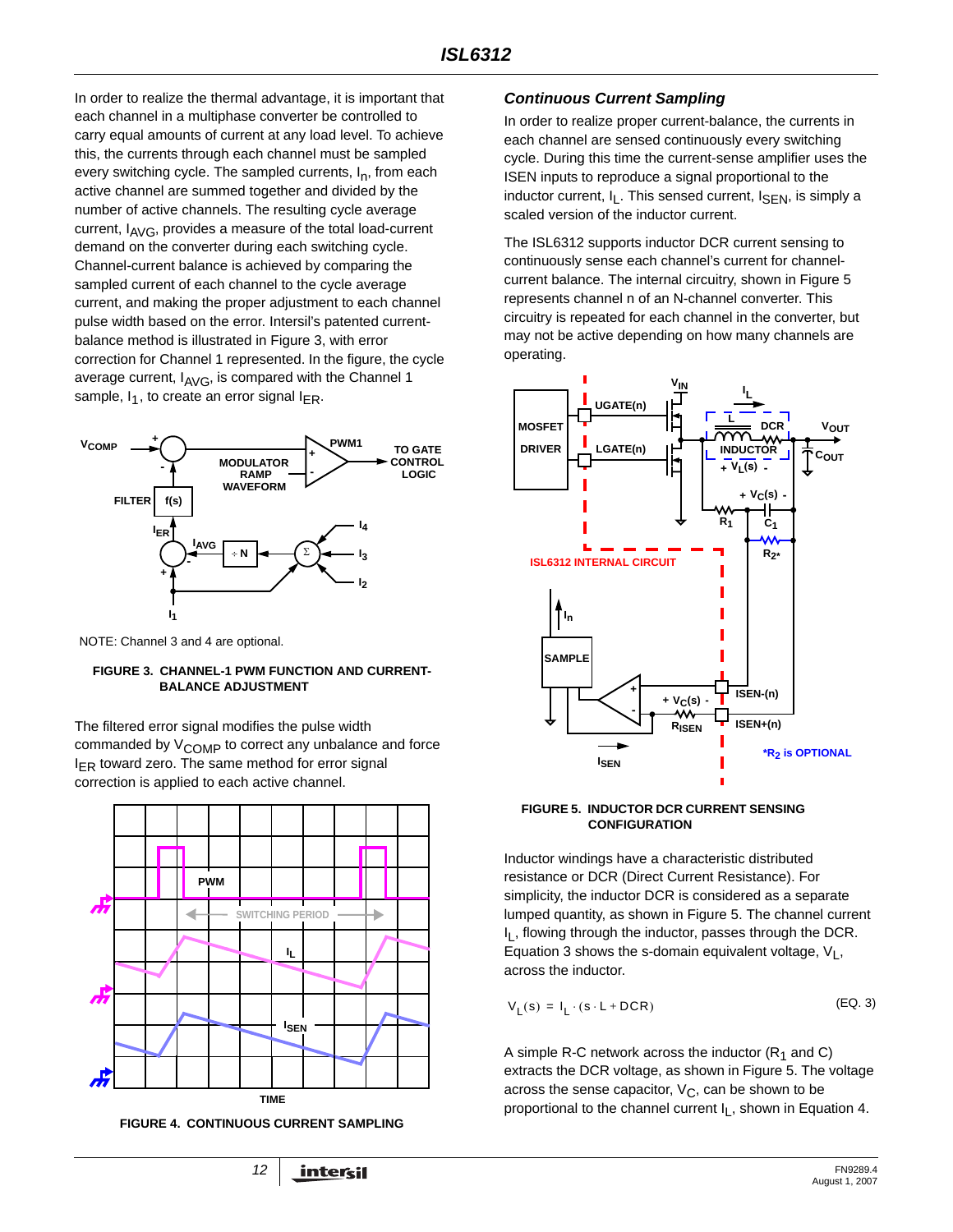$$
V_{C}(s) = \frac{\left(\frac{s \cdot L}{DCR} + 1\right)}{(s \cdot R_{1} \cdot C + 1)} \cdot DCR \cdot I_{L}
$$
 (EQ. 4)

In some cases it may be necessary to use a resistor divider R-C network to sense the current through the inductor. This can be accomplished by placing a second resistor,  $R_2$ , across the sense capacitor. In these cases the voltage across the sense capacitor,  $V_{\text{C}}$ , becomes proportional to the channel current  $I_L$ , and the resistor divider ratio, K.

$$
V_C(s) = \frac{\left(\frac{s \cdot L}{DCR} + 1\right)}{\left(s \cdot \frac{(R_1 \cdot R_2)}{R_1 + R_2} \cdot C + 1\right)} \cdot K \cdot DCR \cdot I_L
$$
\n
$$
K = \frac{R_2}{R_2 + R_1}
$$
\n(EQ. 6)

If the R-C network components are selected such that the RC time constant matches the inductor L/DCR time constant, then  $V_{\text{C}}$  is equal to the voltage drop across the DCR multiplied by the ratio of the resistor divider, K. **If a resistor divider is not being used, the value for K is 1**.

The capacitor voltage  $V_C$ , is then replicated across the sense resistor  $R_{\text{ISEN}}$ . The current through  $R_{\text{ISEN}}$  is proportional to the inductor current. Equation 7 shows that the proportion between the channel current and the sensed current  $(I_{\text{SEN}})$  is driven by the value of the sense resistor, the resistor divider ratio, and the DCR of the inductor.

$$
I_{\text{SEN}} = K \cdot I_{\text{L}} \cdot \frac{\text{DCR}}{R_{\text{ISBN}}}
$$
 (EQ. 7)

### *Output Voltage Setting*

The ISL6312 uses a digital to analog converter (DAC) to generate a reference voltage based on the logic signals at the VID pins. The DAC decodes the logic signals into one of the discrete voltages shown in Tables [2](#page-12-2), [3](#page-14-0), [4](#page-16-0) and [5](#page-17-0). In Intel modes of operation, each VID pin is pulled up to an internal 1.2V voltage by a weak current source (40μA), which decreases to 0A as the voltage at the VID pin varies from 0 to the internal 1.2V pull-up voltage. In AMD modes of operation the VID pins are pulled low by a weak 20μA current source. External pull-up resistors or active-high output stages can augment the pull-up current sources, up to a voltage of 5V.

The ISL6312 accommodates four different DAC ranges: Intel VR10 (Extended), Intel VR11, AMD K8/K9 5-bit, and AMD 6-bit. The state of the VRSEL and VID7 pins decide which DAC version is active. Refer to Table [1](#page-12-1) for a description of how to select the desired DAC version.

#### **TABLE 1. ISL6312 DAC SELECT TABLE**

<span id="page-12-1"></span><span id="page-12-0"></span>

| <b>DAC VERSION</b> | <b>VRSEL PIN</b>    | <b>VID7 PIN</b> |
|--------------------|---------------------|-----------------|
| VR10(Extended)     | VRSEL < 0.6V        |                 |
| <b>VR11</b>        | 0.8V < VRSEL < 3.0V |                 |
| AMD 5-Bit          | 3.0 V < VRSEL < VCC | low             |
| AMD 6-Bit          | 3.0 V < VRSEL < VCC | high            |

#### <span id="page-12-2"></span>**TABLE 2. VR10 (EXTENDED) VOLTAGE IDENTIFICATION CODES**

| VID4 | VID <sub>3</sub> | VID <sub>2</sub> | VID1 | VID <sub>0</sub> | VID <sub>5</sub> | VID6         | <b>VDAC</b> |
|------|------------------|------------------|------|------------------|------------------|--------------|-------------|
| 0    | 1                | 0                | 1    | 0                | 1                | 1            | 1.60000     |
| 0    | 1                | 0                | 1    | 0                | 1                | 0            | 1.59375     |
| 0    | 1                | 0                | 1    | $\mathbf{1}$     | 0                | 1            | 1.58750     |
| 0    | 1                | 0                | 1    | $\mathbf{1}$     | 0                | 0            | 1.58125     |
| 0    | 1                | 0                | 1    | 1                | 1                | 1            | 1.57500     |
| 0    | 1                | 0                | 1    | 1                | 1                | 0            | 1.56875     |
| 0    | 1                | 1                | 0    | 0                | 0                | 1            | 1.56250     |
| 0    | 1                | 1                | 0    | 0                | 0                | 0            | 1.55625     |
| 0    | 1                | 1                | 0    | 0                | $\mathbf{1}$     | 1            | 1.55000     |
| 0    | 1                | 1                | 0    | 0                | 1                | 0            | 1.54375     |
| 0    | 1                | 1                | 0    | 1                | 0                | 1            | 1.53750     |
| 0    | 1                | 1                | 0    | 1                | 0                | 0            | 1.53125     |
| 0    | 1                | 1                | 0    | 1                | 1                | 1            | 1.52500     |
| 0    | 1                | 1                | 0    | 1                | 1                | 0            | 1.51875     |
| 0    | 1                | 1                | 1    | 0                | 0                | 1            | 1.51250     |
| 0    | 1                | 1                | 1    | 0                | 0                | 0            | 1.50625     |
| 0    | 1                | 1                | 1    | 0                | 1                | 1            | 1.50000     |
| 0    | 1                | 1                | 1    | 0                | 1                | 0            | 1.49375     |
| 0    | 1                | 1                | 1    | $\mathbf{1}$     | 0                | 1            | 1.48750     |
| 0    | 1                | 1                | 1    | 1                | 0                | 0            | 1.48125     |
| 0    | 1                | 1                | 1    | $\mathbf{1}$     | 1                | 1            | 1.47500     |
| 0    | 1                | 1                | 1    | 1                | 1                | 0            | 1.46875     |
| 1    | 0                | 0                | 0    | 0                | 0                | 1            | 1.46250     |
| 1    | 0                | 0                | 0    | 0                | 0                | 0            | 1.45625     |
| 1    | 0                | 0                | 0    | 0                | 1                | 1            | 1.45000     |
| 1    | 0                | 0                | 0    | 0                | $\mathbf{1}$     | 0            | 1.44375     |
| 1    | 0                | 0                | 0    | $\mathbf{1}$     | 0                | $\mathbf{1}$ | 1.43750     |
| 1    | 0                | 0                | 0    | 1                | 0                | 0            | 1.43125     |
| 1    | 0                | 0                | 0    | 1                | 1                | 1            | 1.42500     |
| 1    | 0                | 0                | 0    | 1                | 1                | 0            | 1.41875     |
| 1    | 0                | 0                | 1    | 0                | 0                | 1            | 1.41250     |
| 1    | 0                | 0                | 1    | 0                | 0                | 0            | 1.40625     |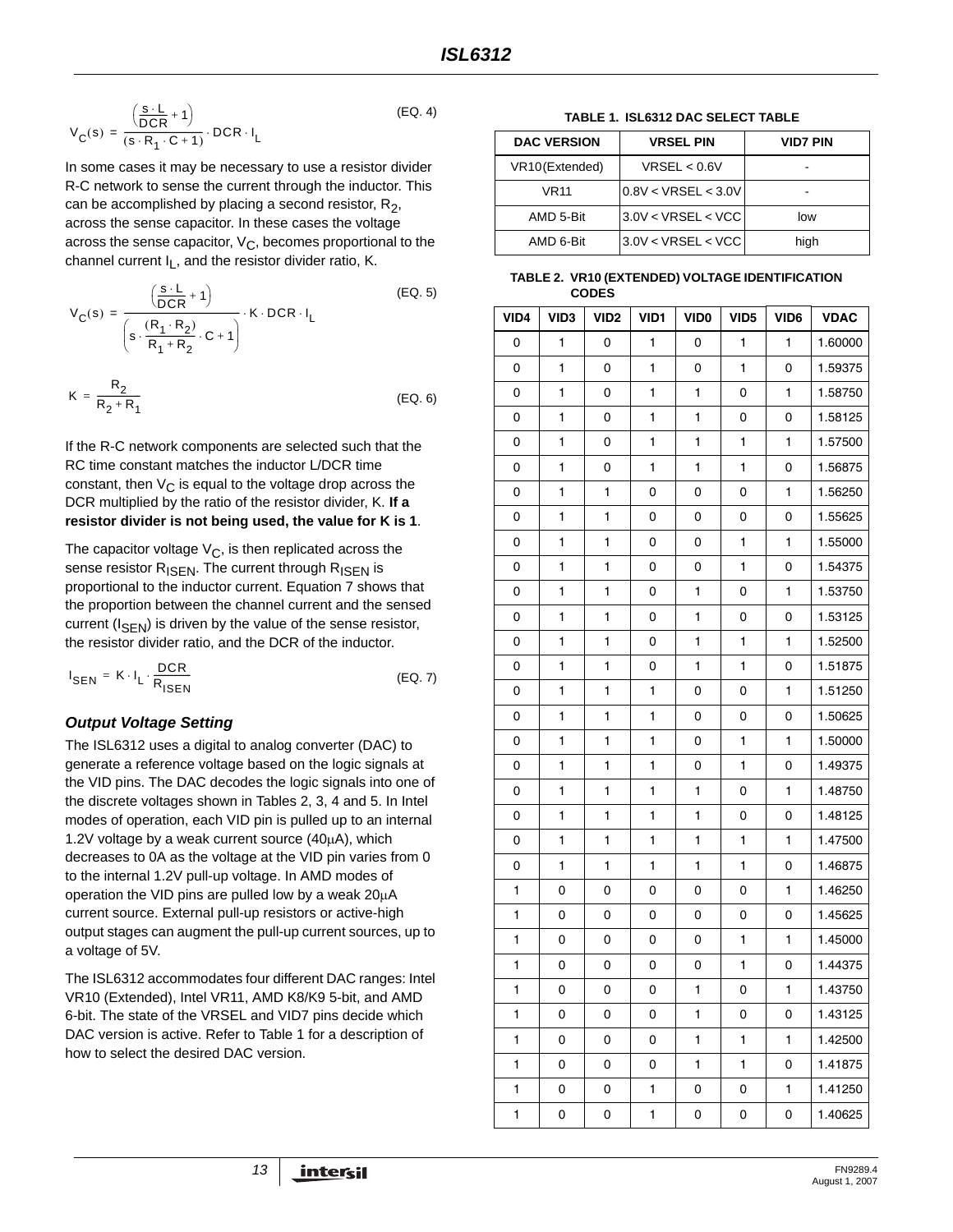#### **TABLE 2. VR10 (EXTENDED) VOLTAGE IDENTIFICATION CODES (Continued)**

| VID4         | VID3         | VID <sub>2</sub> | VID1         | VID <sub>0</sub> | VID <sub>5</sub> | VID6         | <b>VDAC</b> |
|--------------|--------------|------------------|--------------|------------------|------------------|--------------|-------------|
| 1            | 0            | 0                | 1            | 0                | 1                | $\mathbf{1}$ | 1.40000     |
| $\mathbf{1}$ | 0            | 0                | $\mathbf{1}$ | 0                | 1                | 0            | 1.39375     |
| 1            | 0            | 0                | 1            | 1                | 0                | 1            | 1.38750     |
| 1            | 0            | 0                | 1            | 1                | 0                | 0            | 1.38125     |
| 1            | 0            | 0                | 1            | 1                | $\mathbf{1}$     | 1            | 1.37500     |
| 1            | 0            | 0                | 1            | 1                | 1                | 0            | 1.36875     |
| 1            | 0            | 1                | 0            | 0                | 0                | 1            | 1.36250     |
| 1            | 0            | 1                | 0            | 0                | 0                | 0            | 1.35625     |
| 1            | 0            | 1                | 0            | 0                | 1                | 1            | 1.35000     |
| 1            | 0            | 1                | 0            | 0                | $\mathbf{1}$     | 0            | 1.34375     |
| 1            | 0            | 1                | 0            | 1                | 0                | 1            | 1.33750     |
| 1            | 0            | 1                | 0            | 1                | 0                | 0            | 1.33125     |
| 1            | 0            | 1                | 0            | 1                | $\mathbf{1}$     | 1            | 1.32500     |
| 1            | 0            | 1                | 0            | 1                | $\mathbf{1}$     | 0            | 1.31875     |
| 1            | 0            | 1                | 1            | 0                | 0                | 1            | 1.31250     |
| 1            | 0            | 1                | 1            | 0                | 0                | 0            | 1.30625     |
| 1            | 0            | 1                | 1            | 0                | $\mathbf{1}$     | 1            | 1.30000     |
| 1            | 0            | 1                | 1            | 0                | 1                | 0            | 1.29375     |
| 1            | 0            | 1                | 1            | 1                | 0                | 1            | 1.28750     |
| 1            | 0            | 1                | 1            | 1                | 0                | 0            | 1.28125     |
| 1            | 0            | 1                | 1            | 1                | 1                | 1            | 1.27500     |
| 1            | 0            | 1                | 1            | 1                | 1                | 0            | 1.26875     |
| 1            | 1            | 0                | 0            | 0                | 0                | 1            | 1.26250     |
| 1            | 1            | 0                | 0            | 0                | 0                | 0            | 1.25625     |
| 1            | $\mathbf{1}$ | 0                | 0            | 0                | $\mathbf{1}$     | 1            | 1.25000     |
| 1            | 1            | 0                | 0            | 0                | $\mathbf{1}$     | 0            | 1.24375     |
| 1            | $\mathbf{1}$ | 0                | 0            | $\mathbf{1}$     | 0                | $\mathbf{1}$ | 1.23750     |
| 1            | 1            | 0                | 0            | 1                | 0                | 0            | 1.23125     |
| 1            | 1            | 0                | 0            | 1                | 1                | 1            | 1.22500     |
| 1            | 1            | 0                | 0            | 1                | 1                | 0            | 1.21875     |
| 1            | 1            | 0                | 1            | 0                | 0                | $\mathbf{1}$ | 1.21250     |
| 1            | 1            | 0                | 1            | 0                | 0                | 0            | 1.20625     |
| 1            | 1            | 0                | 1            | 0                | 1                | 1            | 1.20000     |
| 1            | 1            | 0                | 1            | 0                | 1                | 0            | 1.19375     |
| 1            | 1            | 0                | 1            | 1                | 0                | 1            | 1.18750     |
| 1            | 1            | 0                | 1            | 1                | 0                | 0            | 1.18125     |
| 1            | 1            | 0                | 1            | 1                | 1                | $\mathbf{1}$ | 1.17500     |
| 1            | 1            | 0                | 1            | 1                | 1                | 0            | 1.16875     |
| 1            | 1            | 1                | 0            | 0                | 0                | 1            | 1.16250     |

**TABLE 2. VR10 (EXTENDED) VOLTAGE IDENTIFICATION CODES (Continued)**

| VID4         | VID3         | VID <sub>2</sub> | VID1         | VID <sub>0</sub> | VID5         | VID6         | <b>VDAC</b> |
|--------------|--------------|------------------|--------------|------------------|--------------|--------------|-------------|
| $\mathbf{1}$ | $\mathbf{1}$ | $\mathbf{1}$     | 0            | 0                | 0            | 0            | 1.15625     |
| $\mathbf{1}$ | 1            | 1                | 0            | 0                | $\mathbf{1}$ | 1            | 1.15000     |
| $\mathbf{1}$ | 1            | $\mathbf{1}$     | 0            | 0                | $\mathbf{1}$ | 0            | 1.14375     |
| $\mathbf{1}$ | $\mathbf{1}$ | $\mathbf{1}$     | 0            | 1                | 0            | 1            | 1.13750     |
| 1            | $\mathbf{1}$ | 1                | 0            | 1                | 0            | 0            | 1.13125     |
| 1            | 1            | 1                | 0            | 1                | 1            | 1            | 1.12500     |
| $\mathbf{1}$ | $\mathbf{1}$ | 1                | 0            | 1                | $\mathbf{1}$ | 0            | 1.11875     |
| 1            | $\mathbf{1}$ | 1                | $\mathbf{1}$ | 0                | 0            | 1            | 1.11250     |
| 1            | 1            | $\mathbf{1}$     | 1            | 0                | 0            | 0            | 1.10625     |
| $\mathbf{1}$ | $\mathbf{1}$ | 1                | 1            | 0                | $\mathbf{1}$ | $\mathbf{1}$ | 1.10000     |
| 1            | 1            | 1                | $\mathbf{1}$ | 0                | $\mathbf{1}$ | 0            | 1.09375     |
| 1            | 1            | 1                | 1            | 1                | 0            | 1            | <b>OFF</b>  |
| $\mathbf{1}$ | $\mathbf{1}$ | 1                | 1            | 1                | 0            | 0            | OFF         |
| 1            | 1            | 1                | $\mathbf{1}$ | 1                | 1            | 1            | <b>OFF</b>  |
| $\mathbf{1}$ | 1            | 1                | 1            | 1                | $\mathbf{1}$ | 0            | <b>OFF</b>  |
| 0            | 0            | 0                | 0            | 0                | 0            | $\mathbf{1}$ | 1.08750     |
| 0            | 0            | 0                | 0            | 0                | 0            | 0            | 1.08125     |
| 0            | 0            | 0                | 0            | 0                | 1            | 1            | 1.07500     |
| 0            | 0            | 0                | 0            | 0                | $\mathbf{1}$ | 0            | 1.06875     |
| 0            | 0            | 0                | 0            | 1                | 0            | 1            | 1.06250     |
| 0            | 0            | 0                | 0            | 1                | 0            | 0            | 1.05625     |
| 0            | 0            | 0                | 0            | 1                | $\mathbf{1}$ | $\mathbf{1}$ | 1.05000     |
| 0            | 0            | 0                | 0            | 1                | 1            | 0            | 1.04375     |
| 0            | 0            | 0                | 1            | 0                | 0            | 1            | 1.03750     |
| 0            | 0            | 0                | $\mathbf{1}$ | 0                | 0            | 0            | 1.03125     |
| 0            | 0            | 0                | 1            | 0                | $\mathbf{1}$ | 1            | 1.02500     |
| 0            | 0            | 0                | 1            | 0                | 1            | 0            | 1.01875     |
| 0            | 0            | 0                | 1            | 1                | 0            | 1            | 1.01250     |
| 0            | 0            | 0                | 1            | 1                | 0            | 0            | 1.00625     |
| 0            | 0            | 0                | 1            | 1                | 1            | 1            | 1.00000     |
| 0            | 0            | 0                | 1            | 1                | $\mathbf{1}$ | 0            | 0.99375     |
| 0            | 0            | 1                | 0            | 0                | 0            | 1            | 0.98750     |
| 0            | 0            | 1                | 0            | 0                | 0            | 0            | 0.98125     |
| 0            | 0            | 1                | 0            | 0                | $\mathbf{1}$ | 1            | 0.97500     |
| 0            | 0            | 1                | 0            | 0                | $\mathbf{1}$ | 0            | 0.96875     |
| 0            | 0            | 1                | 0            | 1                | 0            | 1            | 0.96250     |
| 0            | 0            | 1                | 0            | 1                | 0            | 0            | 0.95625     |
| 0            | 0            | 1                | 0            | 1                | 1            | 1            | 0.95000     |
|              |              |                  |              |                  |              |              |             |
| 0            | 0            | 1                | 0            | 1                | $\mathbf{1}$ | 0            | 0.94375     |

*14* <u>intersil</u>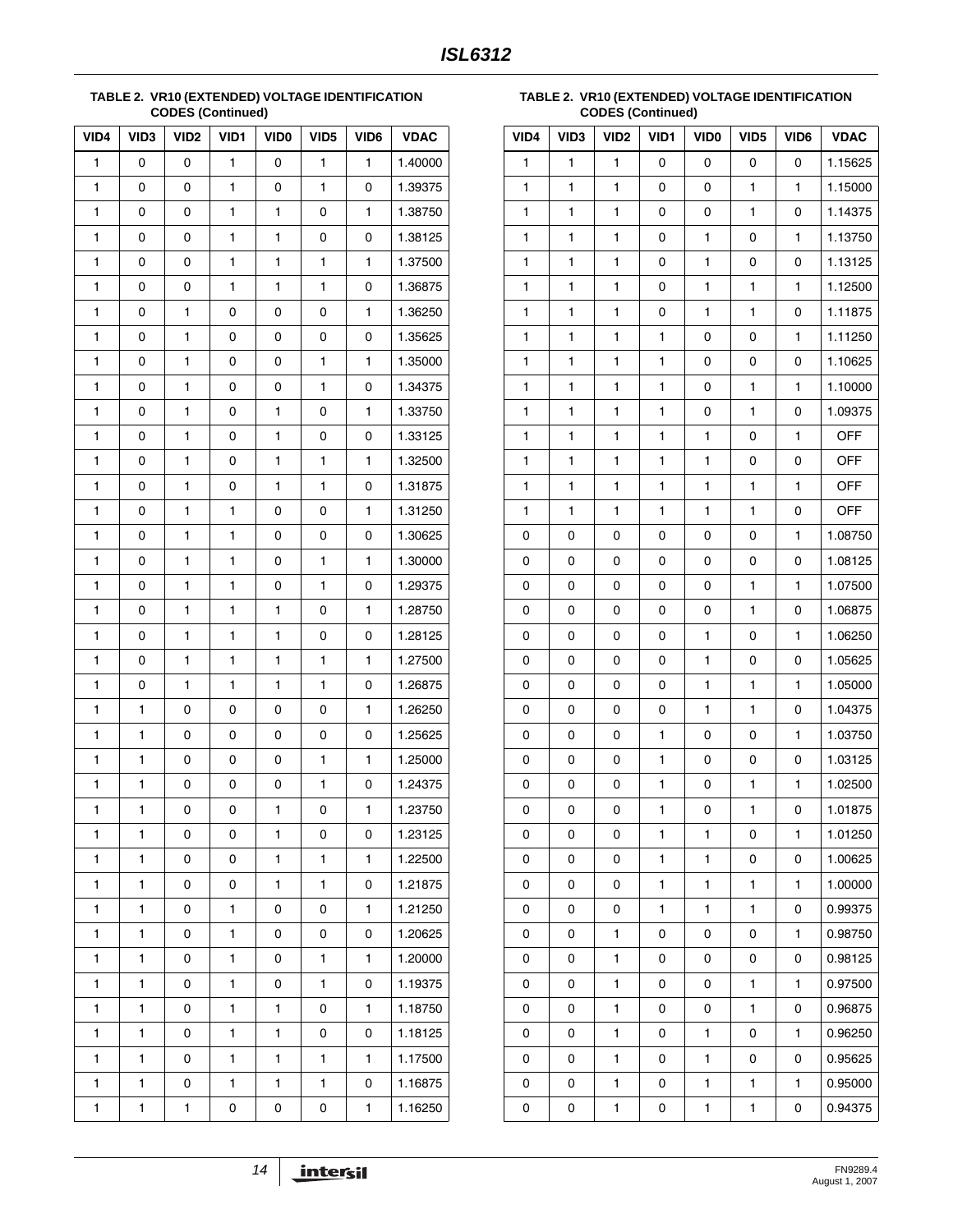|      | <b>OODLO (OOHHHUGU)</b> |                  |              |                  |                  |              |             |  |  |  |
|------|-------------------------|------------------|--------------|------------------|------------------|--------------|-------------|--|--|--|
| VID4 | VID3                    | VID <sub>2</sub> | VID1         | VID <sub>0</sub> | VID <sub>5</sub> | VID6         | <b>VDAC</b> |  |  |  |
| 0    | 0                       | 1                | 1            | 0                | 0                | $\mathbf{1}$ | 0.93750     |  |  |  |
| 0    | 0                       | 1                | 1            | 0                | 0                | 0            | 0.93125     |  |  |  |
| 0    | 0                       | 1                | $\mathbf{1}$ | $\mathbf 0$      | 1                | $\mathbf{1}$ | 0.92500     |  |  |  |
| 0    | 0                       | 1                | $\mathbf{1}$ | $\mathbf 0$      | 1                | 0            | 0.91875     |  |  |  |
| 0    | 0                       | 1                | $\mathbf{1}$ | $\mathbf{1}$     | 0                | $\mathbf{1}$ | 0.91250     |  |  |  |
| 0    | 0                       | 1                | 1            | 1                | 0                | 0            | 0.90625     |  |  |  |
| 0    | 0                       | 1                | 1            | 1                | 1                | $\mathbf{1}$ | 0.90000     |  |  |  |
| 0    | 0                       | 1                | $\mathbf{1}$ | 1                | $\mathbf{1}$     | 0            | 0.89375     |  |  |  |
| 0    | 1                       | 0                | 0            | 0                | 0                | $\mathbf{1}$ | 0.88750     |  |  |  |
| 0    | 1                       | 0                | 0            | $\mathbf 0$      | 0                | 0            | 0.88125     |  |  |  |
| 0    | $\mathbf{1}$            | 0                | 0            | 0                | 1                | $\mathbf{1}$ | 0.87500     |  |  |  |
| 0    | $\mathbf{1}$            | 0                | 0            | $\mathbf 0$      | 1                | $\mathbf 0$  | 0.86875     |  |  |  |
| 0    | 1                       | 0                | 0            | 1                | 0                | $\mathbf{1}$ | 0.86250     |  |  |  |
| 0    | 1                       | 0                | 0            | 1                | 0                | 0            | 0.85625     |  |  |  |
| 0    | 1                       | 0                | 0            | 1                | 1                | $\mathbf{1}$ | 0.85000     |  |  |  |
| 0    | 1                       | 0                | 0            | 1                | 1                | 0            | 0.84375     |  |  |  |
| 0    | $\mathbf{1}$            | 0                | $\mathbf{1}$ | 0                | 0                | $\mathbf{1}$ | 0.83750     |  |  |  |
| 0    | 1                       | 0                | 1            | 0                | 0                | 0            | 0.83125     |  |  |  |

#### **TABLE 2. VR10 (EXTENDED) VOLTAGE IDENTIFICATION CODES (Continued)**

#### **TABLE 3. VR11 VOLTAGE IDENTIFICATION CODES**

<span id="page-14-0"></span>

| VID7 | VID <sub>6</sub> | VID <sub>5</sub> | VID4 | VID <sub>3</sub> | VID <sub>2</sub> | VID1 | VID <sub>0</sub> | <b>VDAC</b> |
|------|------------------|------------------|------|------------------|------------------|------|------------------|-------------|
| 0    | 0                | 0                | 0    | 0                | 0                | 0    | 0                | <b>OFF</b>  |
| 0    | 0                | 0                | 0    | 0                | 0                | 0    | $\mathbf{1}$     | OFF         |
| 0    | 0                | 0                | 0    | 0                | 0                | 1    | 0                | 1.60000     |
| 0    | 0                | 0                | 0    | 0                | 0                | 1    | $\mathbf{1}$     | 1.59375     |
| 0    | 0                | 0                | 0    | 0                | 1                | 0    | $\mathbf 0$      | 1.58750     |
| 0    | 0                | 0                | 0    | 0                | 1                | 0    | $\mathbf{1}$     | 1.58125     |
| 0    | 0                | 0                | 0    | 0                | $\mathbf{1}$     | 1    | 0                | 1.57500     |
| 0    | 0                | 0                | 0    | 0                | 1                | 1    | 1                | 1.56875     |
| 0    | 0                | 0                | 0    | 1                | 0                | 0    | 0                | 1.56250     |
| 0    | 0                | 0                | 0    | $\mathbf{1}$     | 0                | 0    | $\mathbf{1}$     | 1.55625     |
| 0    | 0                | 0                | 0    | $\mathbf{1}$     | 0                | 1    | 0                | 1.55000     |
| 0    | 0                | 0                | 0    | $\mathbf{1}$     | 0                | 1    | $\mathbf{1}$     | 1.54375     |
| 0    | 0                | 0                | 0    | $\mathbf{1}$     | 1                | 0    | $\Omega$         | 1.53750     |
| 0    | 0                | 0                | 0    | $\mathbf{1}$     | 1                | 0    | $\mathbf{1}$     | 1.53125     |
| 0    | 0                | 0                | 0    | 1                | 1                | 1    | 0                | 1.52500     |
| 0    | 0                | 0                | 0    | $\mathbf{1}$     | 1                | 1    | $\mathbf{1}$     | 1.51875     |
| 0    | 0                | 0                | 1    | 0                | 0                | 0    | 0                | 1.51250     |
| 0    | 0                | 0                | 1    | 0                | 0                | 0    | 1                | 1.50625     |
| 0    | 0                | 0                | 1    | 0                | 0                | 1    | 0                | 1.50000     |

| VID7 | VID6 | VID <sub>5</sub> | VID4         | VID <sub>3</sub> | VID <sub>2</sub> | VID1         | <b>VIDO</b>  | <b>VDAC</b> |
|------|------|------------------|--------------|------------------|------------------|--------------|--------------|-------------|
| 0    | 0    | 0                | 1            | 0                | 0                | 1            | 1            | 1.49375     |
| 0    | 0    | 0                | $\mathbf{1}$ | 0                | 1                | 0            | 0            | 1.48750     |
| 0    | 0    | 0                | $\mathbf{1}$ | 0                | 1                | 0            | 1            | 1.48125     |
| 0    | 0    | 0                | $\mathbf{1}$ | 0                | 1                | 1            | 0            | 1.47500     |
| 0    | 0    | 0                | $\mathbf{1}$ | 0                | 1                | 1            | 1            | 1.46875     |
| 0    | 0    | 0                | $\mathbf{1}$ | 1                | 0                | 0            | 0            | 1.46250     |
| 0    | 0    | 0                | $\mathbf{1}$ | 1                | 0                | 0            | 1            | 1.45625     |
| 0    | 0    | 0                | $\mathbf{1}$ | 1                | 0                | 1            | 0            | 1.45000     |
| 0    | 0    | 0                | $\mathbf{1}$ | 1                | 0                | 1            | 1            | 1.44375     |
| 0    | 0    | 0                | $\mathbf{1}$ | 1                | 1                | 0            | 0            | 1.43750     |
| 0    | 0    | 0                | $\mathbf{1}$ | 1                | 1                | 0            | 1            | 1.43125     |
| 0    | 0    | 0                | $\mathbf{1}$ | 1                | 1                | 1            | 0            | 1.42500     |
| 0    | 0    | 0                | 1            | 1                | 1                | 1            | 1            | 1.41875     |
| 0    | 0    | 1                | 0            | 0                | 0                | 0            | 0            | 1.41250     |
| 0    | 0    | 1                | 0            | 0                | 0                | 0            | 1            | 1.40625     |
| 0    | 0    | 1                | 0            | 0                | 0                | 1            | 0            | 1.40000     |
| 0    | 0    | 1                | 0            | 0                | 0                | $\mathbf{1}$ | $\mathbf{1}$ | 1.39375     |
| 0    | 0    | 1                | 0            | 0                | 1                | 0            | 0            | 1.38750     |
| 0    | 0    | 1                | 0            | 0                | 1                | 0            | 1            | 1.38125     |
| 0    | 0    | 1                | 0            | 0                | 1                | 1            | 0            | 1.37500     |
| 0    | 0    | 1                | 0            | 0                | 1                | 1            | 1            | 1.36875     |
| 0    | 0    | 1                | 0            | 1                | 0                | 0            | 0            | 1.36250     |
| 0    | 0    | 1                | 0            | 1                | 0                | 0            | $\mathbf{1}$ | 1.35625     |
| 0    | 0    | 1                | 0            | 1                | 0                | 1            | 0            | 1.35000     |
| 0    | 0    | 1                | 0            | 1                | 0                | 1            | 1            | 1.34375     |
| 0    | 0    | 1                | 0            | $\mathbf{1}$     | $\mathbf{1}$     | 0            | 0            | 1.33750     |
| 0    | 0    | 1                | $\pmb{0}$    | $\mathbf{1}$     | $\mathbf{1}$     | 0            | 1            | 1.33125     |
| 0    | 0    | 1                | 0            | 1                | 1                | 1            | 0            | 1.32500     |
| 0    | 0    | 1                | 0            | 1                | 1                | 1            | 1            | 1.31875     |
| 0    | 0    | 1                | 1            | 0                | 0                | 0            | 0            | 1.31250     |
| 0    | 0    | 1                | 1            | 0                | 0                | 0            | 1            | 1.30625     |
| 0    | 0    | 1                | 1            | 0                | 0                | $\mathbf{1}$ | 0            | 1.30000     |
| 0    | 0    | 1                | 1            | 0                | 0                | 1            | 1            | 1.29375     |
| 0    | 0    | 1                | 1            | 0                | 1                | 0            | 0            | 1.28750     |
| 0    | 0    | 1                | 1            | 0                | 1                | 0            | 1            | 1.28125     |
| 0    | 0    | 1                | 1            | 0                | 1                | 1            | 0            | 1.27500     |
| 0    | 0    | 1                | 1            | 0                | 1                | 1            | 1            | 1.26875     |
| 0    | 0    | 1                | 1            | 1                | 0                | 0            | 0            | 1.26250     |
| 0    | 0    | 1                | 1            | 1                | 0                | 0            | 1            | 1.25625     |
| 0    | 0    | 1                | 1            | 1                | 0                | 1            | 0            | 1.25000     |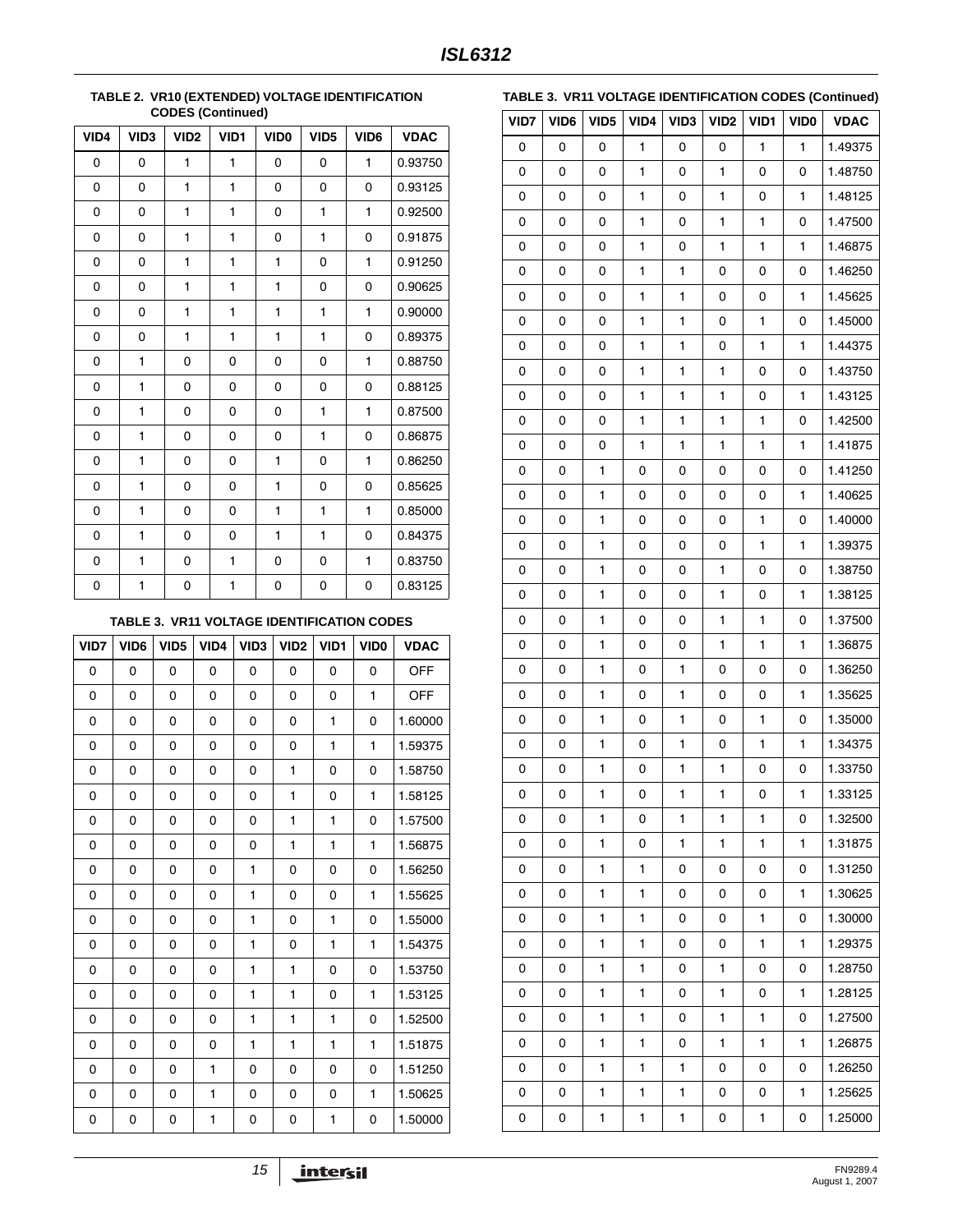**TABLE 3. VR11 VOLTAGE IDENTIFICATION CODES (Continued)**

| VID7 | VID6 | VID <sub>5</sub> | VID4         | VID <sub>3</sub> | VID <sub>2</sub> | VID1         | VID <sub>0</sub> | <b>VDAC</b> |
|------|------|------------------|--------------|------------------|------------------|--------------|------------------|-------------|
| 0    | 0    | 1                | 1            | 1                | 0                | 1            | 1                | 1.24375     |
| 0    | 0    | 1                | $\mathbf{1}$ | $\mathbf{1}$     | $\mathbf{1}$     | 0            | 0                | 1.23750     |
| 0    | 0    | 1                | 1            | 1                | 1                | 0            | 1                | 1.23125     |
| 0    | 0    | 1                | 1            | 1                | 1                | 1            | 0                | 1.22500     |
| 0    | 0    | 1                | 1            | 1                | $\mathbf{1}$     | 1            | 1                | 1.21875     |
| 0    | 1    | 0                | 0            | 0                | 0                | 0            | 0                | 1.21250     |
| 0    | 1    | 0                | 0            | 0                | 0                | 0            | 1                | 1.20625     |
| 0    | 1    | 0                | 0            | 0                | 0                | 1            | 0                | 1.20000     |
| 0    | 1    | 0                | 0            | 0                | 0                | 1            | 1                | 1.19375     |
| 0    | 1    | 0                | 0            | 0                | 1                | 0            | 0                | 1.18750     |
| 0    | 1    | 0                | 0            | 0                | 1                | 0            | 1                | 1.18125     |
| 0    | 1    | 0                | 0            | 0                | 1                | 1            | 0                | 1.17500     |
| 0    | 1    | 0                | 0            | 0                | 1                | 1            | 1                | 1.16875     |
| 0    | 1    | 0                | 0            | 1                | 0                | 0            | 0                | 1.16250     |
| 0    | 1    | 0                | 0            | 1                | 0                | 0            | 1                | 1.15625     |
| 0    | 1    | 0                | 0            | 1                | 0                | 1            | 0                | 1.15000     |
| 0    | 1    | 0                | 0            | 1                | 0                | 1            | 1                | 1.14375     |
| 0    | 1    | 0                | 0            | 1                | 1                | 0            | 0                | 1.13750     |
| 0    | 1    | 0                | 0            | 1                | 1                | 0            | 1                | 1.13125     |
| 0    | 1    | 0                | 0            | 1                | 1                | 1            | 0                | 1.12500     |
| 0    | 1    | 0                | 0            | 1                | 1                | 1            | 1                | 1.11875     |
| 0    | 1    | 0                | 1            | 0                | 0                | 0            | 0                | 1.11250     |
| 0    | 1    | 0                | 1            | 0                | 0                | 0            | 1                | 1.10625     |
| 0    | 1    | 0                | 1            | 0                | 0                | 1            | 0                | 1.10000     |
| 0    | 1    | 0                | 1            | 0                | 0                | $\mathbf{1}$ | 1                | 1.09375     |
| 0    | 1    | 0                | $\mathbf{1}$ | 0                | 1                | 0            | 0                | 1.08750     |
| 0    | 1    | 0                | 1            | 0                | 1                | 0            | 1                | 1.08125     |
| 0    | 1    | 0                | 1            | 0                | 1                | 1            | 0                | 1.07500     |
| 0    | 1    | 0                | 1            | 0                | 1                | 1            | 1                | 1.06875     |
| 0    | 1    | 0                | 1            | 1                | 0                | 0            | 0                | 1.06250     |
| 0    | 1    | 0                | 1            | 1                | 0                | 0            | 1                | 1.05625     |
| 0    | 1    | 0                | 1            | 1                | 0                | 1            | 0                | 1.05000     |
| 0    | 1    | 0                | 1            | 1                | 0                | 1            | 1                | 1.04375     |
| 0    | 1    | 0                | 1            | 1                | 1                | 0            | 0                | 1.03750     |
| 0    | 1    | 0                | 1            | 1                | 1                | 0            | 1                | 1.03125     |
| 0    | 1    | 0                | 1            | 1                | 1                | 1            | 0                | 1.02500     |
| 0    | 1    | 0                | 1            | 1                | 1                | 1            | 1                | 1.01875     |
| 0    | 1    | 1                | 0            | 0                | 0                | 0            | 0                | 1.01250     |
| 0    | 1    | 1                | 0            | 0                | 0                | 0            | 1                | 1.00625     |
| 0    | 1    | 1                | 0            | 0                | 0                | 1            | 0                | 1.00000     |

|  |  |  |  |  |  | TABLE 3. VR11 VOLTAGE IDENTIFICATION CODES (Continued) |
|--|--|--|--|--|--|--------------------------------------------------------|
|--|--|--|--|--|--|--------------------------------------------------------|

| VID7 | VID6         | VID <sub>5</sub> | VID4         | VID3         | VID <sub>2</sub>    | VID1 | VID <sub>0</sub> | <b>VDAC</b> |
|------|--------------|------------------|--------------|--------------|---------------------|------|------------------|-------------|
| 0    | 1            | 1                | 0            | 0            | 0                   | 1    | 1                | 0.99375     |
| 0    | 1            | 1                | 0            | 0            | 1                   | 0    | 0                | 0.98750     |
| 0    | 1            | 1                | 0            | 0            | 1                   | 0    | 1                | 0.98125     |
| 0    | 1            | 1                | 0            | 0            | 1                   | 1    | 0                | 0.97500     |
| 0    | 1            | 1                | 0            | 0            | 1                   | 1    | 1                | 0.96875     |
| 0    | 1            | 1                | 0            | $\mathbf{1}$ | $\mathsf{O}\xspace$ | 0    | 0                | 0.96250     |
| 0    | 1            | 1                | 0            | 1            | 0                   | 0    | 1                | 0.95625     |
| 0    | 1            | 1                | 0            | 1            | 0                   | 1    | 0                | 0.95000     |
| 0    | 1            | 1                | 0            | $\mathbf{1}$ | 0                   | 1    | 1                | 0.94375     |
| 0    | 1            | 1                | 0            | 1            | 1                   | 0    | 0                | 0.93750     |
| 0    | 1            | 1                | 0            | 1            | 1                   | 0    | 1                | 0.93125     |
| 0    | 1            | 1                | 0            | $\mathbf{1}$ | 1                   | 1    | 0                | 0.92500     |
| 0    | 1            | 1                | 0            | 1            | 1                   | 1    | 1                | 0.91875     |
| 0    | 1            | 1                | 1            | 0            | 0                   | 0    | 0                | 0.91250     |
| 0    | 1            | 1                | 1            | 0            | 0                   | 0    | 1                | 0.90625     |
| 0    | 1            | 1                | 1            | 0            | 0                   | 1    | 0                | 0.90000     |
| 0    | 1            | 1                | 1            | 0            | 0                   | 1    | 1                | 0.89375     |
| 0    | 1            | 1                | 1            | 0            | 1                   | 0    | 0                | 0.88750     |
| 0    | 1            | 1                | 1            | 0            | 1                   | 0    | 1                | 0.88125     |
| 0    | 1            | 1                | 1            | 0            | 1                   | 1    | 0                | 0.87500     |
| 0    | 1            | 1                | 1            | 0            | 1                   | 1    | 1                | 0.86875     |
| 0    | 1            | 1                | 1            | 1            | 0                   | 0    | 0                | 0.86250     |
| 0    | 1            | 1                | 1            | 1            | 0                   | 0    | 1                | 0.85625     |
| 0    | 1            | 1                | 1            | $\mathbf{1}$ | 0                   | 1    | 0                | 0.85000     |
| 0    | 1            | 1                | 1            | 1            | 0                   | 1    | 1                | 0.84375     |
| 0    | 1            | 1                | $\mathbf{1}$ | 1            | 1                   | 0    | 0                | 0.83750     |
| 0    | $\mathbf{1}$ | $\mathbf{1}$     | $\mathbf{1}$ | $\mathbf{1}$ | 1                   | 0    | 1                | 0.83125     |
| 0    | 1            | 1                | 1            | 1            | 1                   | 1    | 0                | 0.82500     |
| 0    | 1            | 1                | 1            | 1            | 1                   | 1    | 1                | 0.81875     |
| 1    | 0            | 0                | 0            | 0            | 0                   | 0    | 0                | 0.81250     |
| 1    | 0            | 0                | 0            | 0            | 0                   | 0    | 1                | 0.80625     |
| 1    | 0            | 0                | 0            | 0            | 0                   | 1    | 0                | 0.80000     |
| 1    | 0            | 0                | 0            | 0            | 0                   | 1    | 1                | 0.79375     |
| 1    | 0            | 0                | 0            | 0            | 1                   | 0    | 0                | 0.78750     |
| 1    | 0            | 0                | 0            | 0            | 1                   | 0    | 1                | 0.78125     |
| 1    | 0            | 0                | 0            | 0            | 1                   | 1    | 0                | 0.77500     |
| 1    | 0            | 0                | 0            | 0            | 1                   | 1    | 1                | 0.76875     |
| 1    | 0            | 0                | 0            | 1            | 0                   | 0    | 0                | 0.76250     |
| 1    | 0            | 0                | 0            | 1            | 0                   | 0    | 1                | 0.75625     |
| 1    | 0            | 0                | 0            | 1            | 0                   | 1    | 0                | 0.75000     |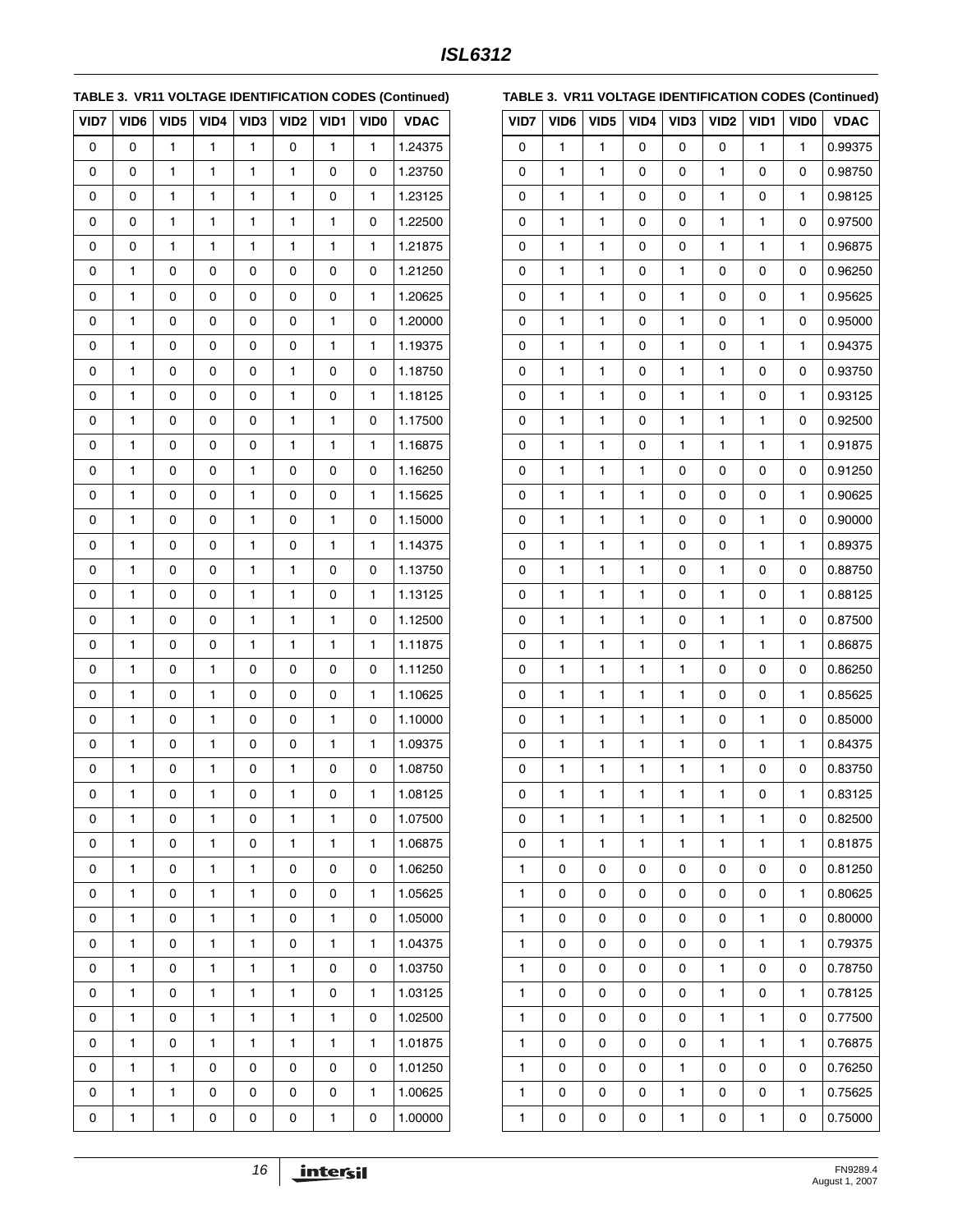### **TABLE 3. VR11 VOLTAGE IDENTIFICATION CODES (Continued)**

| VID7 | VID6 | VID <sub>5</sub> | VID4         | VID <sub>3</sub> | VID <sub>2</sub> | VID1         | VID <sub>0</sub> | <b>VDAC</b> |
|------|------|------------------|--------------|------------------|------------------|--------------|------------------|-------------|
| 1    | 0    | 0                | 0            | 1                | 0                | 1            | $\mathbf{1}$     | 0.74375     |
| 1    | 0    | 0                | 0            | 1                | 1                | 0            | 0                | 0.73750     |
| 1    | 0    | 0                | 0            | 1                | 1                | 0            | 1                | 0.73125     |
| 1    | 0    | 0                | 0            | 1                | $\mathbf{1}$     | $\mathbf{1}$ | 0                | 0.72500     |
| 1    | 0    | 0                | 0            | 1                | 1                | 1            | 1                | 0.71875     |
| 1    | 0    | 0                | 1            | 0                | 0                | 0            | 0                | 0.71250     |
| 1    | 0    | 0                | $\mathbf{1}$ | 0                | 0                | 0            | $\mathbf{1}$     | 0.70625     |
| 1    | 0    | 0                | 1            | 0                | 0                | 1            | 0                | 0.70000     |
| 1    | 0    | 0                | 1            | 0                | 0                | 1            | 1                | 0.69375     |
| 1    | 0    | 0                | $\mathbf{1}$ | 0                | $\mathbf{1}$     | 0            | 0                | 0.68750     |
| 1    | 0    | 0                | 1            | 0                | 1                | 0            | 1                | 0.68125     |
| 1    | 0    | 0                | 1            | 0                | 1                | 1            | 0                | 0.67500     |
| 1    | 0    | 0                | $\mathbf{1}$ | 0                | $\mathbf{1}$     | $\mathbf{1}$ | $\mathbf{1}$     | 0.66875     |
| 1    | 0    | 0                | 1            | 1                | 0                | 0            | 0                | 0.66250     |
| 1    | 0    | 0                | 1            | 1                | 0                | 0            | 1                | 0.65625     |
| 1    | 0    | 0                | 1            | 1                | 0                | $\mathbf{1}$ | 0                | 0.65000     |
| 1    | 0    | 0                | 1            | 1                | 0                | 1            | 1                | 0.64375     |
| 1    | 0    | 0                | 1            | 1                | 1                | 0            | 0                | 0.63750     |
| 1    | 0    | 0                | 1            | 1                | $\mathbf{1}$     | 0            | 1                | 0.63125     |
| 1    | 0    | 0                | 1            | 1                | 1                | 1            | 0                | 0.62500     |
| 1    | 0    | 0                | 1            | 1                | 1                | 1            | 1                | 0.61875     |
| 1    | 0    | 1                | 0            | 0                | 0                | 0            | 0                | 0.61250     |
| 1    | 0    | 1                | 0            | 0                | 0                | 0            | 1                | 0.60625     |
| 1    | 0    | 1                | 0            | 0                | 0                | 1            | 0                | 0.60000     |
| 1    | 0    | 1                | 0            | 0                | 0                | $\mathbf{1}$ | $\mathbf{1}$     | 0.59375     |
| 1    | 0    | 1                | 0            | 0                | $\mathbf{1}$     | 0            | 0                | 0.58750     |
| 1    | 0    | $\mathbf{1}$     | 0            | 0                | $\mathbf{1}$     | 0            | 1                | 0.58125     |
| 1    | 0    | 1                | 0            | 0                | 1                | 1            | 0                | 0.57500     |
| 1    | 0    | 1                | 0            | 0                | 1                | 1            | 1                | 0.56875     |
| 1    | 0    | 1                | 0            | 1                | 0                | 0            | 0                | 0.56250     |
| 1    | 0    | 1                | 0            | 1                | 0                | 0            | 1                | 0.55625     |
| 1    | 0    | 1                | 0            | 1                | 0                | 1            | 0                | 0.55000     |
| 1    | 0    | 1                | 0            | 1                | 0                | 1            | 1                | 0.54375     |
| 1    | 0    | 1                | 0            | 1                | 1                | 0            | 0                | 0.53750     |
| 1    | 0    | 1                | 0            | 1                | 1                | 0            | 1                | 0.53125     |
| 1    | 0    | 1                | 0            | 1                | 1                | 1            | 0                | 0.52500     |
| 1    | 0    | 1                | 0            | 1                | 1                | 1            | 1                | 0.51875     |
| 1    | 0    | 1                | 1            | 0                | 0                | 0            | 0                | 0.51250     |
| 1    | 0    | 1                | 1            | 0                | 0                | 0            | 1                | 0.50625     |
| 1    | 0    | 1                | 1            | 0                | 0                | 1            | 0                | 0.50000     |

#### **TABLE 3. VR11 VOLTAGE IDENTIFICATION CODES (Continued)**

|  |  |  |  | VID7   VID6   VID5   VID4   VID3   VID2   VID1   VID0   VDAC |
|--|--|--|--|--------------------------------------------------------------|
|  |  |  |  | LOFF.                                                        |
|  |  |  |  | <b>OFF</b>                                                   |

### <span id="page-16-0"></span>**TABLE 4. AMD 5-BIT VOLTAGE IDENTIFICATION CODES**

| VID4         | VID <sub>3</sub> | VID <sub>2</sub> | VID1         | <b>VID0</b>  | <b>VDAC</b> |
|--------------|------------------|------------------|--------------|--------------|-------------|
| $\mathbf 1$  | $\mathbf{1}$     | $\mathbf{1}$     | $\mathbf{1}$ | $\mathbf{1}$ | Off         |
| $\mathbf{1}$ | $\mathbf{1}$     | 1                | $\mathbf{1}$ | 0            | 0.800       |
| 1            | 1                | 1                | 0            | 1            | 0.825       |
| 1            | $\mathbf{1}$     | $\mathbf{1}$     | 0            | 0            | 0.850       |
| 1            | 1                | 0                | 1            | 1            | 0.875       |
| 1            | 1                | 0                | 1            | 0            | 0.900       |
| 1            | $\mathbf{1}$     | 0                | 0            | $\mathbf{1}$ | 0.925       |
| 1            | 1                | 0                | 0            | 0            | 0.950       |
| 1            | 0                | 1                | 1            | 1            | 0.975       |
| 1            | 0                | $\mathbf{1}$     | $\mathbf{1}$ | 0            | 1.000       |
| 1            | 0                | 1                | 0            | 1            | 1.025       |
| 1            | 0                | 1                | 0            | 0            | 1.050       |
| 1            | 0                | 0                | $\mathbf{1}$ | $\mathbf{1}$ | 1.075       |
| 1            | 0                | 0                | 1            | 0            | 1.100       |
| 1            | 0                | 0                | 0            | 1            | 1.125       |
| 1            | 0                | 0                | 0            | 0            | 1.150       |
| 0            | 1                | 1                | 1            | 1            | 1.175       |
| 0            | 1                | 1                | 1            | 0            | 1.200       |
| 0            | $\mathbf{1}$     | $\mathbf{1}$     | 0            | $\mathbf{1}$ | 1.225       |
| 0            | 1                | $\mathbf 1$      | 0            | 0            | 1.250       |
| 0            | 1                | 0                | 1            | 1            | 1.275       |
| 0            | $\mathbf{1}$     | 0                | $\mathbf{1}$ | 0            | 1.300       |
| 0            | 1                | $\mathbf 0$      | 0            | 1            | 1.325       |
| 0            | $\mathbf{1}$     | 0                | 0            | 0            | 1.350       |
| 0            | 0                | $\mathbf{1}$     | $\mathbf{1}$ | $\mathbf{1}$ | 1.375       |
| 0            | 0                | 1                | 1            | 0            | 1.400       |
| 0            | 0                | 1                | 0            | 1            | 1.425       |
| 0            | 0                | $\mathbf{1}$     | 0            | 0            | 1.450       |
| 0            | 0                | 0                | 1            | $\mathbf 1$  | 1.475       |
| 0            | 0                | 0                | 1            | 0            | 1.500       |
| 0            | 0                | 0                | 0            | $\mathbf{1}$ | 1.525       |
| 0            | 0                | 0                | 0            | 0            | 1.550       |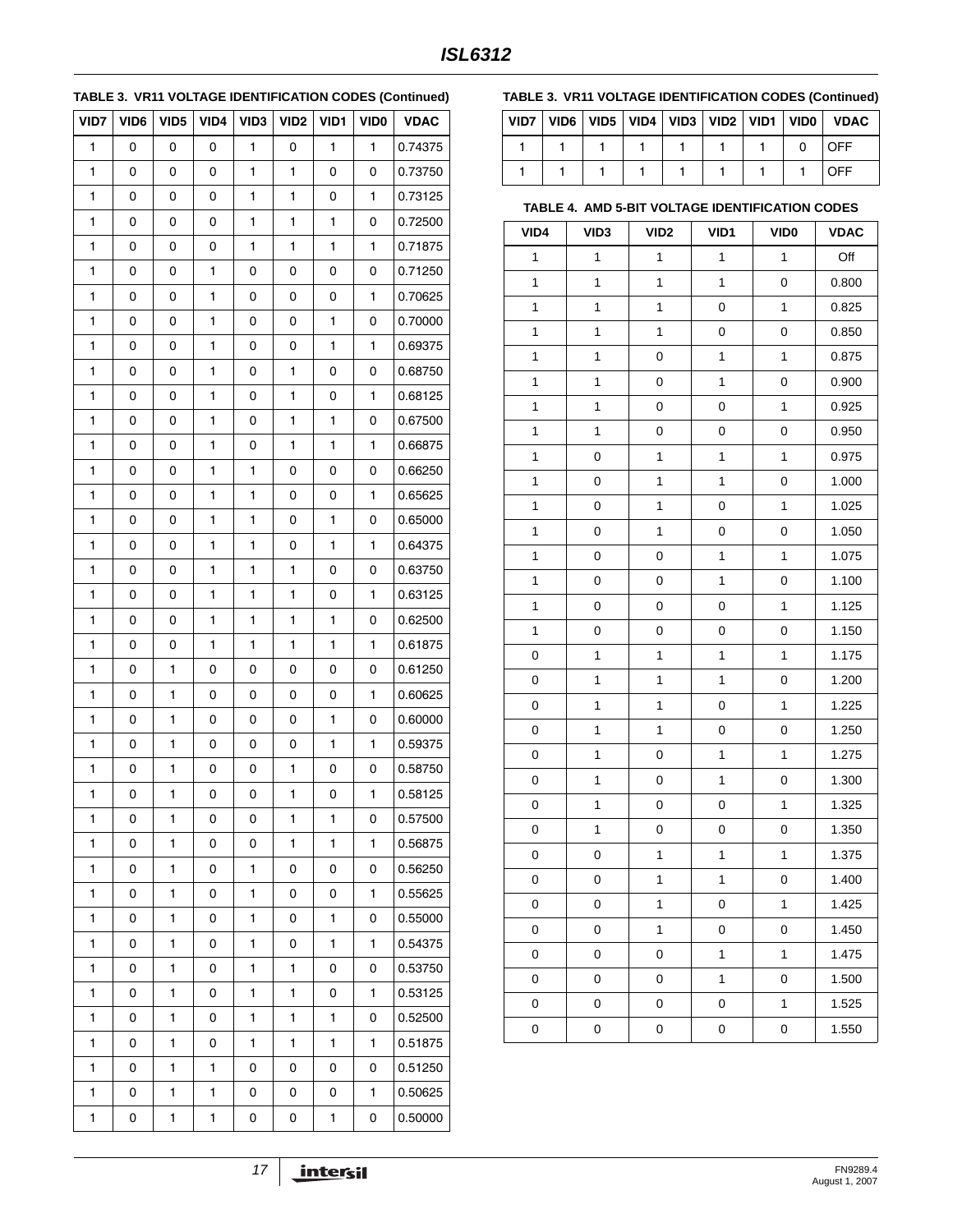#### <span id="page-17-0"></span>**TABLE 5. AMD 6-BIT VOLTAGE IDENTIFICATION CODES**

| VID <sub>5</sub> | VID4 | VID <sub>3</sub> | VID <sub>2</sub> | VID1 | VID <sub>0</sub> | <b>VDAC</b> |
|------------------|------|------------------|------------------|------|------------------|-------------|
| 0                | 0    | 0                | 0                | 0    | 0                | 1.5500      |
| 0                | 0    | 0                | 0                | 0    | 1                | 1.5250      |
| 0                | 0    | 0                | 0                | 1    | 0                | 1.5000      |
| 0                | 0    | 0                | 0                | 1    | 1                | 1.4750      |
| 0                | 0    | 0                | 1                | 0    | 0                | 1.4500      |
| 0                | 0    | 0                | 1                | 0    | 1                | 1.4250      |
| 0                | 0    | 0                | 1                | 1    | 0                | 1.4000      |
| 0                | 0    | 0                | 1                | 1    | 1                | 1.3750      |
| 0                | 0    | 1                | 0                | 0    | 0                | 1.3500      |
| 0                | 0    | 1                | 0                | 0    | 1                | 1.3250      |
| 0                | 0    | 1                | 0                | 1    | 0                | 1.3000      |
| 0                | 0    | 1                | 0                | 1    | 1                | 1.2750      |
| 0                | 0    | 1                | 1                | 0    | 0                | 1.2500      |
| 0                | 0    | 1                | 1                | 0    | 1                | 1.2250      |
| 0                | 0    | 1                | 1                | 1    | 0                | 1.2000      |
| 0                | 0    | 1                | 1                | 1    | 1                | 1.1750      |
| 0                | 1    | 0                | 0                | 0    | 0                | 1.1500      |
| 0                | 1    | 0                | 0                | 0    | 1                | 1.1250      |
| 0                | 1    | 0                | 0                | 1    | 0                | 1.1000      |
| 0                | 1    | 0                | 0                | 1    | 1                | 1.0750      |
| 0                | 1    | 0                | 1                | 0    | 0                | 1.0500      |
| 0                | 1    | 0                | 1                | 0    | 1                | 1.0250      |
| 0                | 1    | 0                | 1                | 1    | 0                | 1.0000      |
| 0                | 1    | 0                | 1                | 1    | 1                | 0.9750      |
| 0                | 1    | 1                | 0                | 0    | 0                | 0.9500      |
| 0                | 1    | 1                | 0                | 0    | 1                | 0.9250      |
| 0                | 1    | 1                | 0                | 1    | 0                | 0.9000      |
| 0                | 1    | 1                | 0                | 1    | 1                | 0.8750      |
| 0                | 1    | 1                | 1                | 0    | 0                | 0.8500      |
| 0                | 1    | 1                | 1                | 0    | 1                | 0.8250      |
| 0                | 1    | 1                | 1                | 1    | 0                | 0.8000      |
| 0                | 1    | 1                | 1                | 1    | 1                | 0.7750      |
| 1                | 0    | 0                | 0                | 0    | 0                | 0.7625      |
| 1                | 0    | 0                | 0                | 0    | 1                | 0.7500      |
| 1                | 0    | 0                | 0                | 1    | 0                | 0.7375      |
| 1                | 0    | 0                | 0                | 1    | 1                | 0.7250      |
| 1                | 0    | 0                | 1                | 0    | 0                | 0.7125      |
| 1                | 0    | 0                | 1                | 0    | 1                | 0.7000      |
| 1                | 0    | 0                | 1                | 1    | 0                | 0.6875      |

**TABLE 5. AMD 6-BIT VOLTAGE IDENTIFICATION CODES (Continued)**

| VID <sub>5</sub> | VID4         | VID <sub>3</sub> | VID <sub>2</sub> | VID1         | VID <sub>0</sub> | <b>VDAC</b> |
|------------------|--------------|------------------|------------------|--------------|------------------|-------------|
| $\mathbf{1}$     | 0            | 0                | $\mathbf{1}$     | $\mathbf{1}$ | $\mathbf{1}$     | 0.6750      |
| $\mathbf{1}$     | 0            | $\mathbf{1}$     | 0                | $\mathsf 0$  | 0                | 0.6625      |
| 1                | 0            | $\mathbf{1}$     | 0                | 0            | $\mathbf{1}$     | 0.6500      |
| $\mathbf{1}$     | 0            | 1                | 0                | $\mathbf{1}$ | 0                | 0.6375      |
| $\mathbf{1}$     | 0            | $\mathbf{1}$     | 0                | $\mathbf{1}$ | $\mathbf{1}$     | 0.6250      |
| 1                | 0            | 1                | 1                | 0            | 0                | 0.6125      |
| 1                | 0            | 1                | 1                | 0            | 1                | 0.6000      |
| 1                | 0            | 1                | 1                | $\mathbf{1}$ | 0                | 0.5875      |
| $\mathbf{1}$     | 0            | 1                | 1                | $\mathbf{1}$ | $\mathbf{1}$     | 0.5750      |
| 1                | 1            | 0                | 0                | 0            | 0                | 0.5625      |
| 1                | 1            | 0                | 0                | 0            | 1                | 0.5500      |
| 1                | $\mathbf{1}$ | 0                | 0                | 1            | 0                | 0.5375      |
| 1                | 1            | 0                | 0                | $\mathbf{1}$ | 1                | 0.5250      |
| $\mathbf{1}$     | $\mathbf{1}$ | 0                | $\mathbf{1}$     | 0            | 0                | 0.5125      |
| 1                | 1            | 0                | 1                | 0            | 1                | 0.5000      |
| $\mathbf{1}$     | 1            | 0                | 1                | $\mathbf{1}$ | 0                | 0.4875      |
| 1                | 1            | 0                | 1                | $\mathbf{1}$ | $\mathbf{1}$     | 0.4750      |
| $\mathbf{1}$     | $\mathbf{1}$ | $\mathbf{1}$     | 0                | $\mathbf 0$  | 0                | 0.4625      |
| 1                | 1            | 1                | 0                | 0            | 1                | 0.4500      |
| 1                | $\mathbf{1}$ | $\mathbf{1}$     | 0                | $\mathbf{1}$ | 0                | 0.4375      |
| 1                | 1            | 1                | 0                | 1            | $\mathbf{1}$     | 0.4250      |
| 1                | $\mathbf{1}$ | $\mathbf{1}$     | $\mathbf{1}$     | 0            | 0                | 0.4125      |
| $\mathbf{1}$     | 1            | 1                | $\mathbf{1}$     | 0            | 1                | 0.4000      |
| 1                | 1            | 1                | 1                | 1            | 0                | 0.3875      |
| $\mathbf{1}$     | $\mathbf{1}$ | 1                | 1                | 1            | $\mathbf{1}$     | 0.3750      |

#### *Voltage Regulation*

The integrating compensation network shown in Figure [6](#page-18-0)  insures that the steady-state error in the output voltage is limited only to the error in the reference voltage (output of the DAC) and offset errors in the OFS current source, remote-sense and error amplifiers. Intersil specifies the guaranteed tolerance of the ISL6312 to include the combined tolerances of each of these elements.

The output of the error amplifier,  $V_{\text{COMP}}$  is compared to the triangle waveform to generate the PWM signals. The PWM signals control the timing of the Internal MOSFET drivers and regulate the converter output so that the voltage at FB is equal to the voltage at REF. This will regulate the output voltage to be equal to Equation [8](#page-18-1). The internal and external circuitry that controls voltage regulation is illustrated in Figure [6.](#page-18-0)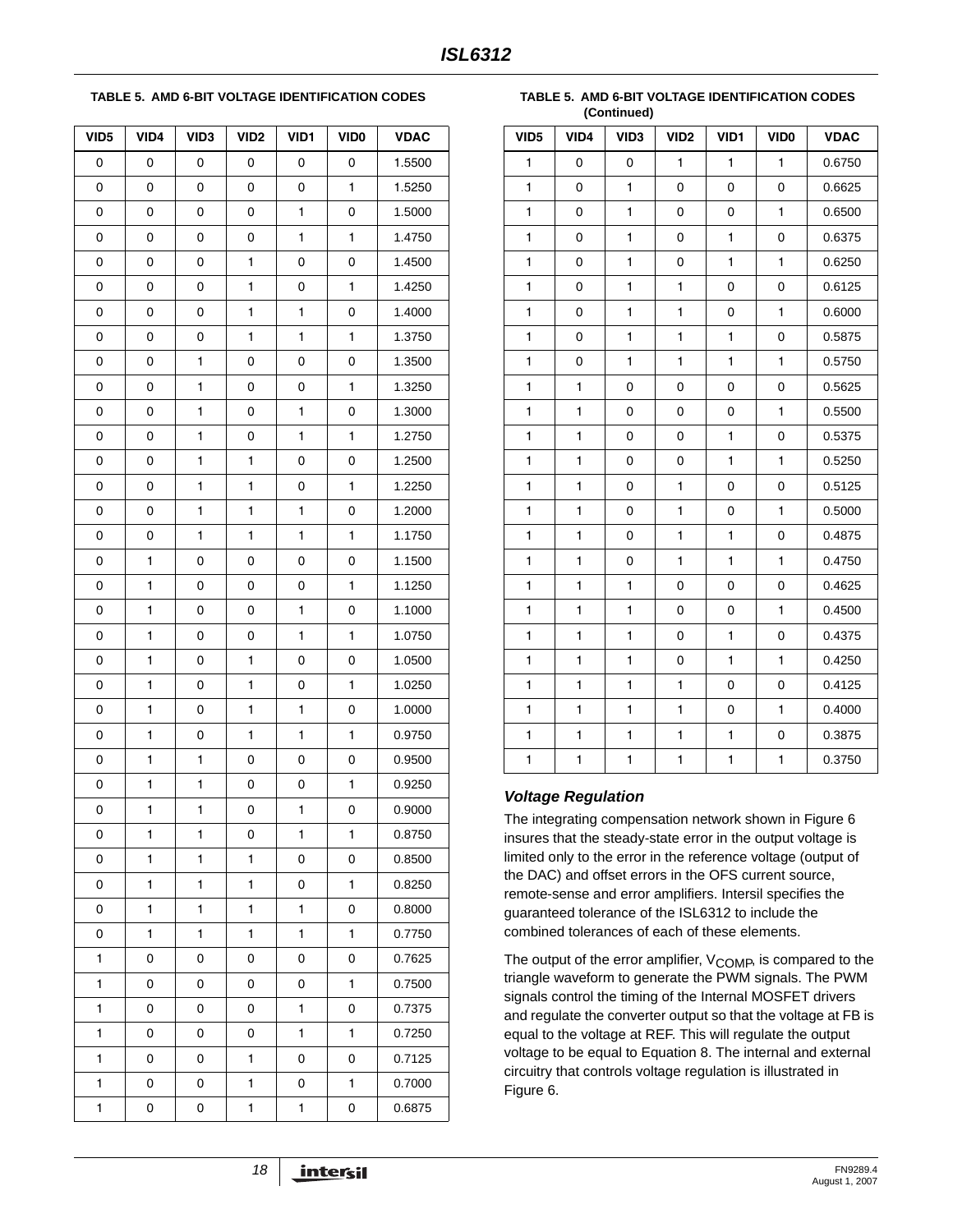$$
V_{OUT} = V_{REF} - V_{OFS} - V_{DROOP}
$$
 (EQ. 8)

The ISL6312 incorporates an internal differential remotesense amplifier in the feedback path. The amplifier removes the voltage error encountered when measuring the output voltage relative to the controller ground reference point resulting in a more accurate means of sensing output voltage. Connect the microprocessor sense pins to the noninverting input, VSEN, and inverting input, RGND, of the remote-sense amplifier. The remote-sense output,  $V_{\text{DIFF}}$ , is connected to the inverting input of the error amplifier through an external resistor.



<span id="page-18-0"></span>**FIGURE 6. OUTPUT VOLTAGE AND LOAD-LINE REGULATION WITH OFFSET ADJUSTMENT**

### *Load-Line (Droop) Regulation*

Some microprocessor manufacturers require a preciselycontrolled output resistance. This dependence of output voltage on load current is often termed "droop" or "load line" regulation. By adding a well controlled output impedance, the output voltage can effectively be level shifted in a direction which works to achieve the load-line regulation required by these manufacturers.

In other cases, the designer may determine that a more cost-effective solution can be achieved by adding droop. Droop can help to reduce the output-voltage spike that results from fast load-current demand changes.

The magnitude of the spike is dictated by the ESR and ESL of the output capacitors selected. By positioning the no-load voltage level near the upper specification limit, a larger

<span id="page-18-1"></span>negative spike can be sustained without crossing the lower limit. By adding a well controlled output impedance, the output voltage under load can effectively be level shifted down so that a larger positive spike can be sustained without crossing the upper specification limit.

As shown in Figure [6,](#page-18-0) a current proportional to the average current of all active channels,  $I_{\text{AVG}}$ , flows from FB through a load-line regulation resistor  $R_{FB}$ . The resulting voltage drop across  $R_{FB}$  is proportional to the output current, effectively creating an output voltage droop with a steady-state value defined as:

$$
V_{\text{DROOP}} = I_{\text{AVG}} \cdot R_{\text{FB}} \tag{EQ.9}
$$

The regulated output voltage is reduced by the droop voltage V<sub>DROOP</sub>. The output voltage as a function of load current is derived by combining Equations 7, [8](#page-18-1), and 9.

<span id="page-18-2"></span>
$$
V_{OUT} = V_{REF} - V_{OFS} - \left(\frac{I_{OUT}}{N} \cdot \frac{DCR}{R_{ISBN}} \cdot R_{FB}\right)
$$
 (EQ. 10)

In Equation [10,](#page-18-2)  $V_{REF}$  is the reference voltage,  $V_{OFF}$  is the programmed offset voltage,  $I_{\text{OUT}}$  is the total output current of the converter,  $R_{\text{ISEN}}$  is the internal sense resistor connected to the ISEN+ pin,  $R_{FB}$  is the feedback resistor, N is the active channel number, and DCR is the Inductor DCR value.

Therefore the equivalent loadline impedance, i.e. droop impedance, is equal to Equation [11:](#page-18-3)

<span id="page-18-3"></span>
$$
R_{LL} = \frac{R_{FB}}{N} \cdot \frac{DCR}{R_{ISEN}}
$$
 (EQ. 11)

## *Output-Voltage Offset Programming*

The ISL6312 allows the designer to accurately adjust the offset voltage by connecting a resistor,  $R<sub>OFS</sub>$ , from the OFS pin to VCC or GND. When  $R_{OFS}$  is connected between OFS and VCC, the voltage across it is regulated to 1.6V. This causes a proportional current ( $I_{\text{OFS}}$ ) to flow into the FB pin. If  $R<sub>OFS</sub>$  is connected to ground, the voltage across it is regulated to 0.4V, and  $I_{OFS}$  flows out of the FB pin. The offset current flowing through the resistor between VDIFF and FB will generate the desired offset voltage which is equal to the product ( $I_{\text{OFS}}$  x R<sub>FB</sub>). These functions are shown in Figures [7](#page-19-0) and [8](#page-19-1).

Once the desired output offset voltage has been determined, use the following formulas to set  $R_{\text{OFS}}$ :

For Negative Offset (connect R<sub>OFS</sub> to GND):

$$
R_{\text{OFS}} = \frac{0.4 \cdot R_{\text{FB}}}{V_{\text{OFFSET}}}
$$
 (EQ. 12)

For Positive Offset (connect R<sub>OFS</sub> to VCC):

$$
R_{\text{OFS}} = \frac{1.6 \cdot R_{\text{FB}}}{V_{\text{OFFSET}}}
$$
 (EQ. 13)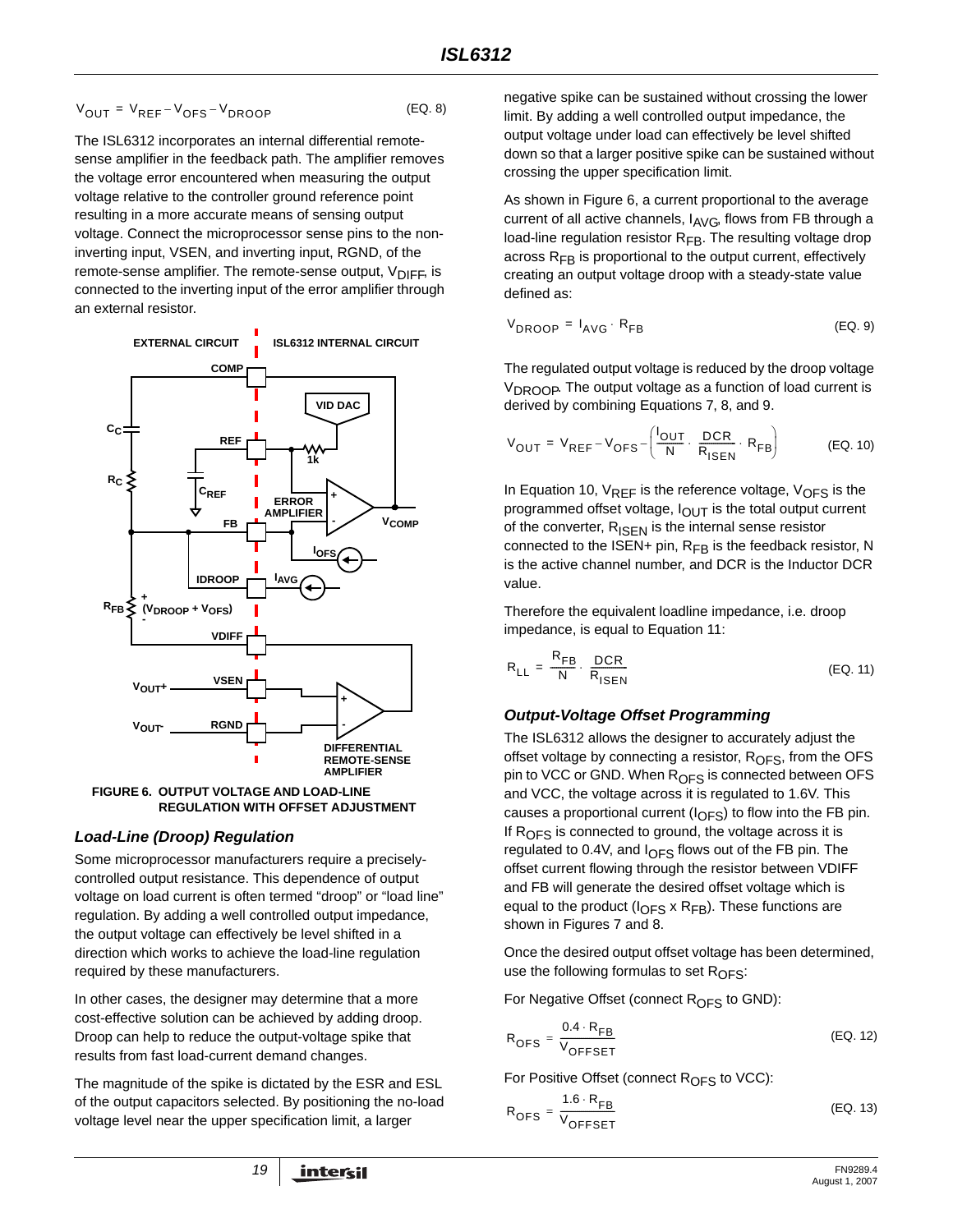<span id="page-19-0"></span>

### <span id="page-19-1"></span>*Dynamic VID*

Modern microprocessors need to make changes to their core voltage as part of normal operation. They direct the ISL6312 to do this by making changes to the VID inputs. The ISL6312 is required to monitor the DAC inputs and respond to on-thefly VID changes in a controlled manner, supervising a safe output voltage transition without discontinuity or disruption. The DAC mode the ISL6312 is operating in determines how the controller responds to a dynamic VID change.

### **INTEL DYNAMIC VID TRANSITIONS**

When in Intel VR10 or VR11 mode the ISL6312 checks the VID inputs on the positive edge of an internal 3MHz clock. If a new code is established and it remains stable for 3 consecutive readings (1ms to 1.33ms), the ISL6312 recognizes the new code and changes the internal DAC reference directly to the new level. The Intel processor controls the VID transitions and is responsible for incrementing or decrementing one VID step at a time. In VR10 and VR11 settings, the ISL6312 will immediately change the internal DAC reference to the new requested value as soon as the request is validated, which means the fastest recommended rate at which a bit change can occur is once every 2ms. In cases where the reference step is too large, the sudden change can trigger overcurrent or overvoltage events.

In order to ensure the smooth transition of output voltage during a VR10 or VR11 VID change, a VID step change smoothing network is required. This network is composed of an internal 1kW resistor between the DAC and the REF pin, and the external capacitor CREF, between the REF pin and ground. The selection of CREF is based on the time duration for 1 bit VID change and the allowable delay time.

Assuming the microprocessor controls the VID change at 1 bit every TVID, the relationship between CREF and TVID is given by Equation 14.

| $C_{REF} = 0.001(S) \cdot T_{VID}$ | (EQ. 14) |
|------------------------------------|----------|
|------------------------------------|----------|

As an example, for a VID step change rate of 5ms per bit, the value of CREF is 5600pF based on Equation 14.

### **AMD DYNAMIC VID TRANSITIONS**

When running in AMD 5-bit or 6-bit modes of operation, the ISL6312 responds differently to a dynamic VID change then when in Intel VR10 or VR11 mode. In the AMD modes the ISL6312 still checks the VID inputs on the positive edge of an internal 3MHz clock. In these modes the VID code can be changed by more than a 1-bit step at a time. If a new code is established and it remains stable for 3 consecutive readings (1ms to 1.33ms), the ISL6312 recognizes the change and begins slewing the DAC in 6.25mV steps at a stepping frequency of 330kHz until the VID and DAC are equal. Thus, the total time required for a VID change, tDVID, is dependent only on the size of the VID change (DVVID).

The time required for a ISL6312-based converter in AMD 5-bit DAC configuration to make a 1.1V to 1.5V reference voltage change is about 194ms, as calculated using Equation [15.](#page-19-2)

<span id="page-19-2"></span>
$$
t_{\text{DVID}} = \frac{1}{330 \times 10^3} \cdot \left(\frac{\Delta V_{\text{VID}}}{0.00625}\right) \tag{EQ.15}
$$

In order to ensure the smooth transition of output voltage during an AMD VID change, a VID step change smoothing network is required. This network is composed of an internal 1kΩ resistor between the DAC and the REF pin, and the external capacitor  $C_{RFF}$ , between the REF pin and ground. For AMD VID transitions  $C_{REF}$  should be a 1000pF capacitor.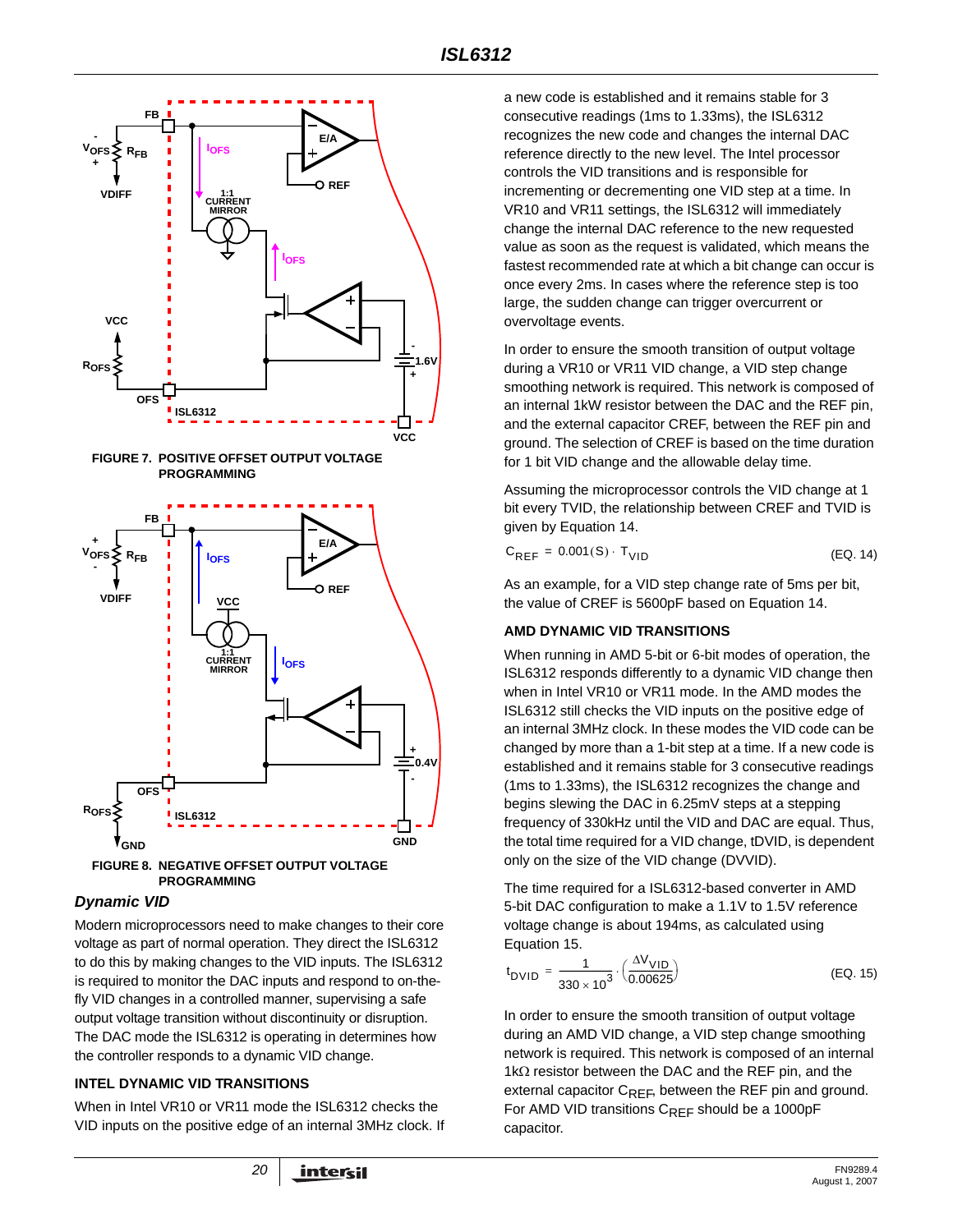### *User Selectable Adaptive Deadtime Control Techniques*

The ISL6312 integrated drivers incorporate two different adaptive deadtime control techniques, which the user can choose between. Both of these control techniques help to minimize deadtime, resulting in high efficiency from the reduced freewheeling time of the lower MOSFET body-diode conduction, and both help to prevent the upper and lower MOSFETs from conducting simultaneously. This is accomplished by ensuring either rising gate turns on its MOSFET with minimum and sufficient delay after the other has turned off.

The difference between the two adaptive deadtime control techniques is the method in which they detect that the lower MOSFET has transitioned off in order to turn on the upper MOSFET. The state of the DRSEL pin chooses which of the two control techniques is active. By tying the DRSEL pin directly to ground, the PHASE Detect Scheme is chosen, which monitors the voltage on the PHASE pin to determine if the lower MOSFET has transitioned off or not. Tying the DRSEL pin to VCC though a 50kΩ resistor selects the LGATE Detect Scheme, which monitors the voltage on the LGATE pin to determine if the lower MOSFET has turned off or not. For both schemes, the method for determining whether the upper MOSFET has transitioned off in order to signal to turn on the lower MOSFET is the same.

#### **PHASE DETECT**

If the DRSEL pin is tied directly to ground, the PHASE Detect adaptive deadtime control technique is selected. For the PHASE detect scheme, during turn-off of the lower MOSFET, the PHASE voltage is monitored until it reaches a -0.3V/+0.8V (forward/reverse inductor current). At this time the UGATE is released to rise. An auto-zero comparator is used to correct the rDS(ON) drop in the phase voltage preventing false detection of the -0.3V phase level during  $r_{DS(ON)}$  conduction period. In the case of zero current, the UGATE is released after 35ns delay of the LGATE dropping below 0.5V. When LGATE first begins to transition low, this quick transition can disturb the PHASE node and cause a false trip, so there is 20ns of blanking time once LGATE falls until PHASE is monitored.

Once the PHASE is high, the advanced adaptive shoot-through circuitry monitors the PHASE and UGATE voltages during a PWM falling edge and the subsequent UGATE turn-off. If either the UGATE falls to less than 1.75V above the PHASE or the PHASE falls to less than +0.8V, the LGATE is released to turn-on.

### **LGATE DETECT**

If the DRSEL pin is tied to VCC through a 50kΩ resistor, the LGATE Detect adaptive deadtime control technique is selected. For the LGATE detect scheme, during turn-off of the lower MOSFET, the LGATE voltage is monitored until it reaches 1.75V. At this time the UGATE is released to rise.

Once the PHASE is high, the advanced adaptive shoot-through circuitry monitors the PHASE and UGATE voltages during a PWM falling edge and the subsequent UGATE turn-off. If either the UGATE falls to less than 1.75V above the PHASE or the PHASE falls to less than +0.8V, the LGATE is released to turn on.

### *Internal Bootstrap Device*

All three integrated drivers feature an internal bootstrap schottky diode. Simply adding an external capacitor across the BOOT and PHASE pins completes the bootstrap circuit. The bootstrap function is also designed to prevent the bootstrap capacitor from overcharging due to the large negative swing at the PHASE node. This reduces voltage stress on the boot to phase pins.



**FIGURE 9. BOOTSTRAP CAPACITANCE vs BOOT RIPPLE VOLTAGE**

The bootstrap capacitor must have a maximum voltage rating above PVCC + 4V and its capacitance value can be chosen from Equation [16:](#page-20-0) where  $Q_{G1}$  is the amount of gate charge per upper MOSFET at  $V_{GS1}$  gate-source voltage and  $N_{\text{O1}}$  is the number of control MOSFETs. The  $\Delta V_{\text{B}\text{O}O}$  CAP term is defined as the allowable droop in the rail of the upper gate drive.

$$
\text{C}_{\text{BOOT}\_\text{CAP}} \geq \frac{\text{Q}_{\text{GATE}}}{\Delta \text{V}_{\text{BOOT}\_\text{CAP}}}
$$

<span id="page-20-0"></span>(EQ. 16)

$$
\mathbf{Q}_{GATE} = \frac{\mathbf{Q}_{G1} \cdot \mathbf{PVCC}}{V_{GS1}} \cdot \mathbf{N}_{Q1}
$$

### *Gate Drive Voltage Versatility*

The ISL6312 provides the user flexibility in choosing the gate drive voltage for efficiency optimization. The controller ties the upper and lower drive rails together. Simply applying a voltage from 5V up to 12V on PVCC sets both gate drive rail voltages simultaneously.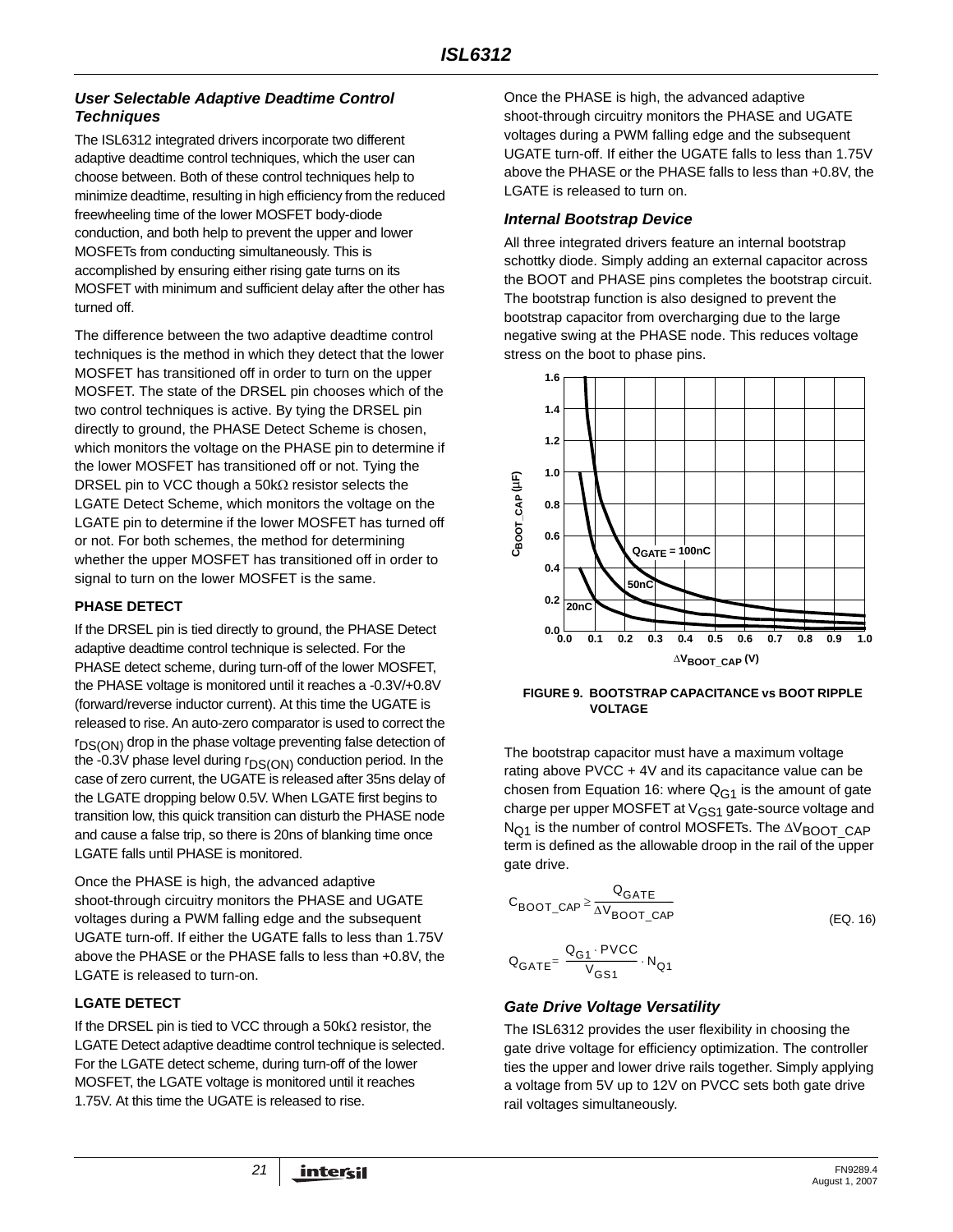## *Initialization*

Prior to initialization, proper conditions must exist on the EN, VCC, PVCC and the VID pins. When the conditions are met, the controller begins soft-start. Once the output voltage is within the proper window of operation, the controller asserts PGOOD.



**FIGURE 10. POWER SEQUENCING USING THRESHOLD-SENSITIVE ENABLE (EN) FUNCTION**

### <span id="page-21-1"></span>*Enable and Disable*

While in shutdown mode, the PWM outputs are held in a high-impedance state to assure the drivers remain off. The following input conditions must be met, for both Intel and AMD modes of operation, before the ISL6312 is released from shutdown mode to begin the soft-start startup sequence:

- 1. The bias voltage applied at VCC must reach the internal power-on reset (POR) rising threshold. Once this threshold is reached, proper operation of all aspects of the ISL6312 is guaranteed. Hysteresis between the rising and falling thresholds assure that once enabled, the ISL6312 will not inadvertently turn off unless the bias voltage drops substantially (see "Electrical Specifications" on [page 6\)](#page-5-2).
- 2. The voltage on EN must be above 0.85V. The EN input allows for power sequencing between the controller bias voltage and another voltage rail. The enable comparator holds the ISL6312 in shutdown until the voltage at EN rises above 0.85V. The enable comparator has 110mV of hysteresis to prevent bounce.
- 3. The voltage on the EN\_PH4 pin must be above 1.21V. The EN\_PH4 input allows for power sequencing between the controller and the external driver.
- 4. The driver bias voltage applied at the PVCC pins must reach the internal power-on reset (POR) rising threshold.

In order for the ISL6312 to begin operation, PVCC1 is the only pin that is required to have a voltage applied that exceeds POR. However, for 2 or 3-phase operation PVCC2 and PVCC3 must also exceed the POR threshold. Hysteresis between the rising and falling thresholds assure that once enabled, the ISL6312 will not inadvertently turn off unless the PVCC bias voltage drops substantially (see "Electrical Specifications" on [page 6\)](#page-5-2).

For Intel VR10, VR11 and AMD 6-bit modes of operation these are the only conditions that must be met for the controller to immediately begin the soft-start sequence. If running in AMD 5-bit mode of operation there is one more condition that must be met:

5. The VID code must not be 11111 in AMD 5-bit mode. This code signals the controller that no load is present. The controller will not allow soft-start to begin if this VID code is present on the VID pins.

Once all of these conditions are met the controller will begin the soft-start sequence and will ramp the output voltage up to the user designated level.

### *Intel Soft-Start*

The soft-start function allows the converter to bring up the output voltage in a controlled fashion, resulting in a linear ramp-up. The soft-start sequence for the Intel modes of operation is slightly different then the AMD soft-start sequence.

For the Intel VR10 and VR11 modes of operation, the soft-start sequence if composed of four periods, as shown in Figure [11](#page-22-2). Once the ISL6312 is released from shutdown and soft-start begins (as described in ["Enable and Disable" on](#page-21-1)  [page 22](#page-21-1)), the controller will have fixed delay period TD1. After this delay period, the VR will begin first soft-start ramp until the output voltage reaches 1.1V VBOOT voltage. Then, the controller will regulate the VR voltage at 1.1V for another fixed period TD3. At the end of TD3 period, ISL6312 will read the VID signals. If the VID code is valid, ISL6312 will initiate the second soft-start ramp until the output voltage reaches the VID voltage plus/minus any offset or droop voltage.

The soft-start time is the sum of the 4 periods as shown in Equation [17.](#page-21-0)

<span id="page-21-0"></span>
$$
T_{SS} = TD1 + TD2 + TD3 + TD4
$$
 (EQ. 17)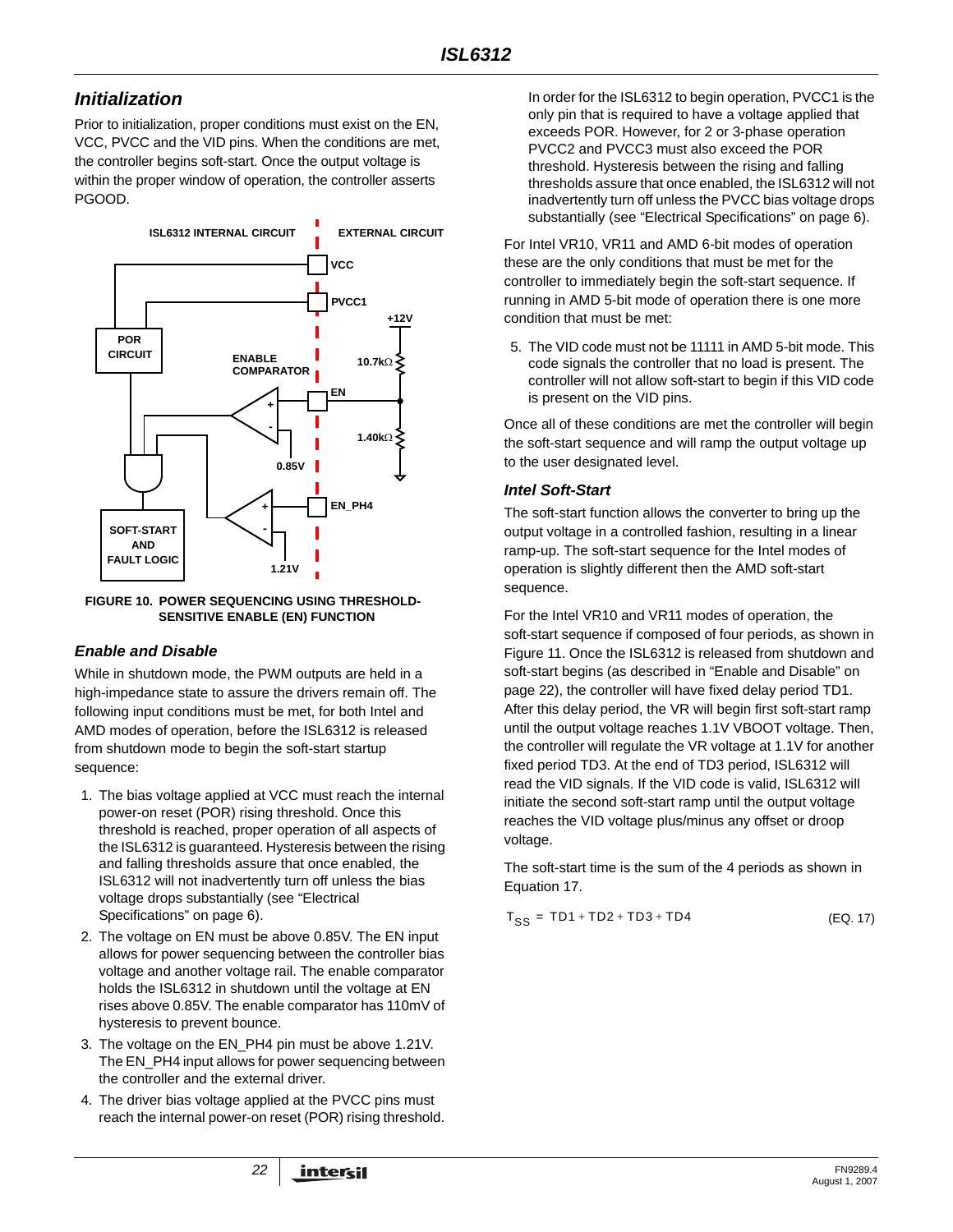

<span id="page-22-2"></span>TD1 is a fixed delay with the typical value as 1.40ms. TD3 is determined by the fixed 85µs plus the time to obtain valid VID voltage. If the VID is valid before the output reaches the 1.1V, the minimum time to validate the VID input is 500ns. Therefore the minimum TD3 is about 86µs.

During TD2 and TD4, ISL6312 digitally controls the DAC voltage change at 6.25mV per step. The time for each step is determined by the frequency of the soft-start oscillator which is defined by the resistor R<sub>SS</sub> from SS pin to GND. The second soft-start ramp time TD2 and TD4 can be calculated based on Equations [18](#page-22-0) and [19:](#page-22-1)

$$
TD2 = \frac{1.1 \cdot R_{SS}}{6.25 \cdot 25} (\mu s)
$$
 (EQ. 18)

$$
TD4 = \frac{|(V_{VID} - 1.1)| \cdot R_{SS}}{6.25 \cdot 25} (\mu s)
$$
 (EQ. 19)

For example, when VID is set to 1.5V and the  $R_{SS}$  is set at 100kΩ, the first soft-start ramp time TD2 will be 704µs and the second soft-start ramp time TD4 will be 256µs.

NOTE: If the SS pin is grounded, the soft-start ramp in TD2 and TD4 will be defaulted to a 6.25mV step frequency of 330kHz.

After the DAC voltage reaches the final VID setting, PGOOD will be set to high with the fixed delay TD5. The typical value for TD5 is 440µs.

### *AMD Soft-Start*

For the AMD 5-bit and 6-bit modes of operation, the soft-start sequence is composed of three periods, as shown in Figure [12](#page-22-3). At the beginning of soft-start, the VID code is immediately obtained from the VID pins, followed by a fixed delay period TDA. After this delay period the ISL6312 will begin ramping the output voltage to the desired DAC level at a fixed rate of 6.25mV per step, with a stepping frequency of 330kHz. The amount of time required to ramp the output voltage to the final DAC voltage is referred to as TDB, and can be calculated as shown in Equation [20](#page-22-4):

<span id="page-22-4"></span>
$$
TDB = \frac{1}{330 \times 10^3} \cdot \left(\frac{V_{VID}}{0.00625}\right)
$$
 (EQ. 20)

After the DAC voltage reaches the final VID setting, PGOOD will be set to high with the fixed delay TDC. The typical value for TDC can range between 1.5ms and 3.0ms.



**FIGURE 12. SOFT-START WAVEFORMS**

#### <span id="page-22-3"></span>*Pre-Biased Soft-Start*

The ISL6312 also has the ability to start up into a pre-charged output, without causing any unnecessary disturbance. The FB pin is monitored during soft-start, and should it be higher than the equivalent internal ramping reference voltage, the output drives hold both MOSFETs off.

<span id="page-22-1"></span><span id="page-22-0"></span>



Once the internal ramping reference exceeds the FB pin potential, the output drives are enabled, allowing the output to ramp from the pre-charged level to the final level dictated by the DAC setting. Should the output be pre-charged to a level exceeding the DAC setting, the output drives are enabled at the end of the soft-start period, leading to an abrupt correction in the output voltage down to the DAC-set level.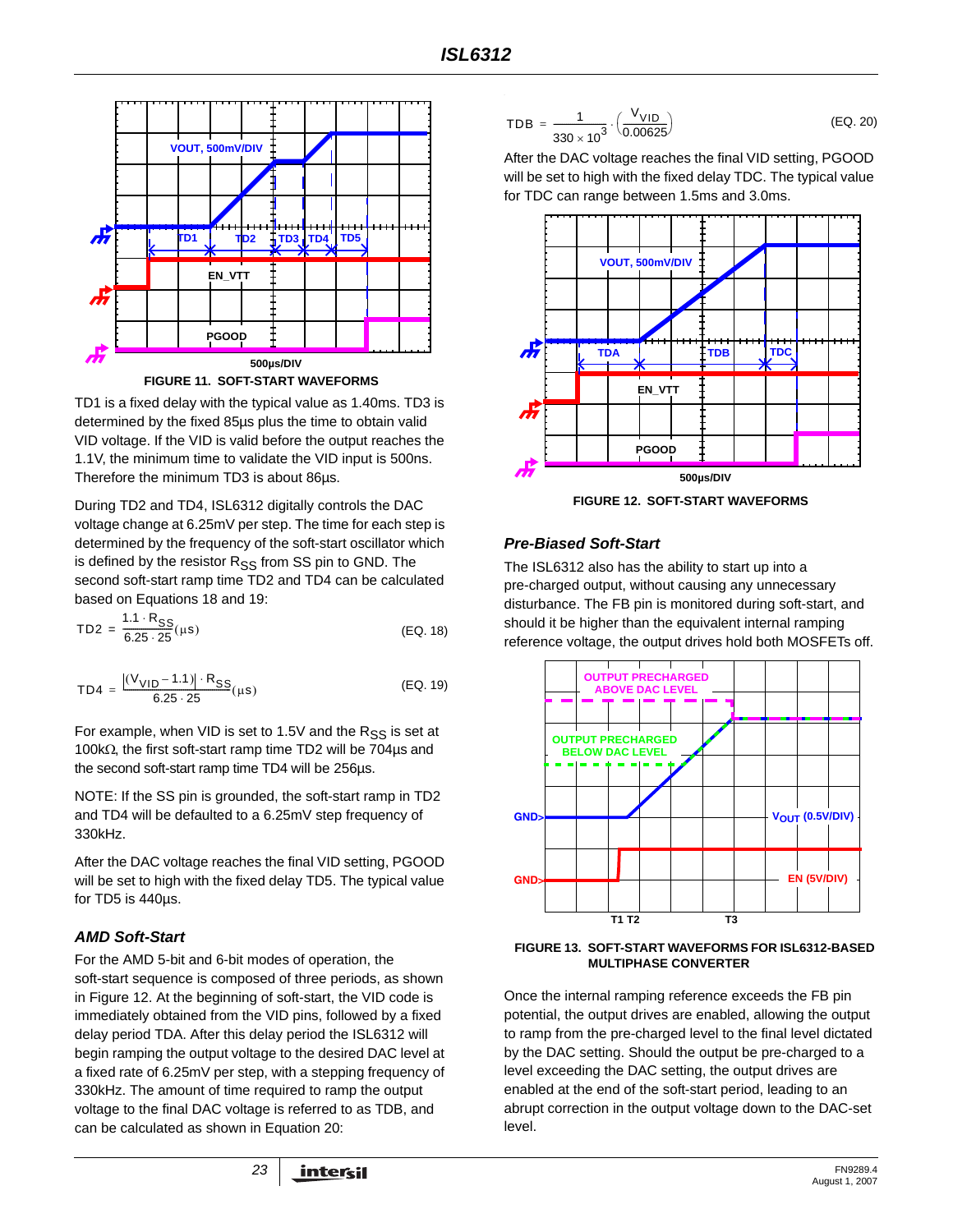## *Fault Monitoring and Protection*

The ISL6312 actively monitors output voltage and current to detect fault conditions. Fault monitors trigger protective measures to prevent damage to a microprocessor load. One common power good indicator is provided for linking to external system monitors. The schematic in Figure 14 outlines the interaction between the fault monitors and the power good signal.



**FIGURE 14. POWER GOOD AND PROTECTION CIRCUITRY**

### *Power Good Signal*

The power good pin (PGOOD) is an open-drain logic output that signals whether or not the ISL6312 is regulating the output voltage within the proper levels, and whether any fault conditions exist. This pin should be tied to a +5V source through a resistor.

During shutdown and soft-start PGOOD pulls low and releases high after a successful soft-start and the output voltage is operating between the undervoltage and overvoltage limits. PGOOD transitions low when an undervoltage, overvoltage, or overcurrent condition is detected or when the controller is disabled by a reset from EN, EN\_PH4, POR, or one of the no-CPU VID codes. In the event of an overvoltage or overcurrent condition, the controller latches off and PGOOD will not return high until after a successful soft-start. In the case of an undervoltage event, PGOOD will return high when the output voltage returns to within the undervoltage.

### *Overvoltage Protection*

The ISL6312 constantly monitors the sensed output voltage on the VDIFF pin to detect if an overvoltage event occurs. When the output voltage rises above the OVP trip level actions are taken by the ISL6312 to protect the microprocessor load. The overvoltage protection trip level changes depending on what mode of operation the controller is in and what state the OVPSEL and VRSEL pins are in. Table [6](#page-23-0) and [7](#page-23-1) below list what the OVP trip levels are under all conditions.

At the inception of an overvoltage event, LGATE1, LGATE2 and LGATE3 are commanded high, PWM4 is commanded low, and the PGOOD signal is driven low. This turns on the all of the lower MOSFETs and pulls the output voltage below a level that might cause damage to the load. The LGATE outputs remain high and PWM4 remains low until VDIFF falls 100mV below the OVP threshold that tripped the overvoltage protection circuitry. The ISL6312 will continue to protect the load in this fashion as long as the overvoltage condition recurs. Once an overvoltage condition ends the ISL6312 latches off, and must be reset by toggling EN, or through POR, before a soft-start can be reinitiated.

<span id="page-23-0"></span>

| <b>MODE OF</b><br><b>OPERATION</b> | <b>OVPSEL PIN OPEN</b><br>OR TIED TO GND            | <b>OVPSEL PIN TIED</b><br>TO VCC                    |
|------------------------------------|-----------------------------------------------------|-----------------------------------------------------|
| Soft-Start<br>(TD1 and TD2)        | 1.280V and<br>$VDAC + 175mV$<br>(higher of the two) | 1.280V and<br>$VDAC + 350mV$<br>(higher of the two) |
| Soft-Start<br>(TD3 and TD4)        | $VDAC + 175mV$                                      | $VDAC + 350mV$                                      |
| <b>Normal Operation</b>            | $VDAC + 175mV$                                      | $VDAC + 350mV$                                      |

**TABLE 6. INTEL VR10 AND VR11 OVP THRESHOLDS**

<span id="page-23-1"></span>

| <b>MODE OF</b><br><b>OPERATION</b> | <b>OVPSEL PIN OPEN</b><br>OR TIED TO GND            | <b>OVPSEL PIN TIED</b><br>TO VCC                    |
|------------------------------------|-----------------------------------------------------|-----------------------------------------------------|
| Soft-Start                         | 2.200V and<br>$VDAC + 250mV$<br>(higher of the two) | 2.200V and<br>$VDAC + 350mV$<br>(higher of the two) |
| <b>Normal Operation</b>            | $VDAC + 250mV$                                      | $VDAC + 350mV$                                      |

One exception that overrides the overvoltage protection circuitry is a dynamic VID transition in AMD modes of operation. If a new VID code is detected during normal operation, the OVP protection circuitry is disabled from the beginning of the dynamic VID transition, until 50μs after the internal DAC reaches the final VID setting. This is the only time during operation of the ISL6312 that the OVP circuitry is not active.

### *Pre-POR Overvoltage Protection*

Prior to PVCC and VCC exceeding their POR levels, the ISL6312 is designed to protect the load from any overvoltage events that may occur. This is accomplished by means of an internal 10kΩ resistor tied from PHASE to LGATE, which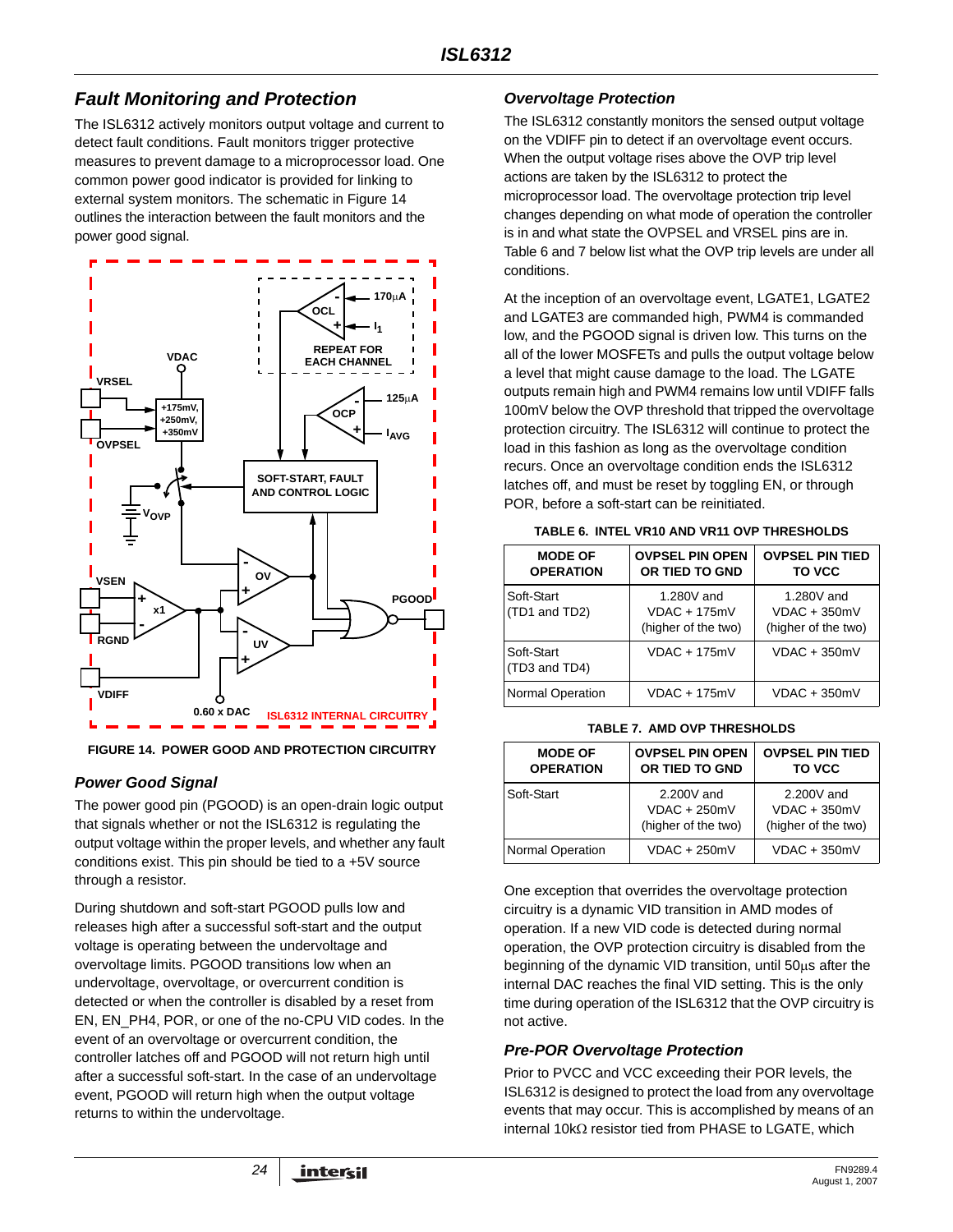turns on the lower MOSFET to control the output voltage until the overvoltage event ceases or the input power supply cuts off. For complete protection, the low side MOSFET should have a gate threshold well below the maximum voltage rating of the load/microprocessor.

In the event that during normal operation the PVCC or VCC voltage falls back below the POR threshold, the pre-POR overvoltage protection circuitry reactivates to protect from any more pre-POR overvoltage events.

### *Undervoltage Detection*

The undervoltage threshold is set at 60% of the VID code. When the output voltage (VSEN-RGND) is below the undervoltage threshold, PGOOD gets pulled low. No other action is taken by the controller. PGOOD will return high if the output voltage rises above 70% of the VID code.

### *Open Sense Line Prevention*

In the case that either of the remote sense lines, VSEN or GND, become open, the ISL6312 is designed to prevent the controller from regulating. This is accomplished by means of a small 5μA pull-up current on VSEN, and a pull-down current on RGND. If the sense lines are opened at any time, the voltage difference between VSEN and RGND will increase until an overvoltage event occurs, at which point overvoltage protection activates and the controller stops regulating. The ISL6312 will be latched off and cannot be restarted until the controller is reset.

### *Overcurrent Protection*

The ISL6312 takes advantage of the proportionality between the load current and the average current,  $I_{AVG}$ , to detect an overcurrent condition. See ["Continuous Current Sampling"](#page-11-3)  [on page 12](#page-11-3) for more detail on how the average current is measured. The average current is continually compared with a constant 125μA OCP reference current as shown in Figure 14. Once the average current exceeds the OCP reference current, a comparator triggers the converter to begin overcurrent protection procedures.

This method for detecting overcurrent events limits the minimum overcurrent trip threshold because of the fact the ISL6312 uses set internal R<sub>ISEN</sub> current sense resistors. The minimum overcurrent trip threshold is dictated by the DCR of the inductors and the number of active channels. To calculate the minimum overcurrent trip level, I<sub>OCP,min</sub>, use Equation 21, where N is the number of active channels, DCR is the individual inductor's DCR, and  $R_{\text{ISEN}}$  is the 300 $\Omega$ internal current sense resistor.

$$
I_{OCP, min} = \frac{125 \cdot 10^{-6} \cdot R_{\text{ISEN}} \cdot N}{DCR}
$$
 (EQ. 21)

If the desired overcurrent trip level is greater then the minimum overcurrent trip level, I<sub>OCP,min</sub>, then the resistor divider R-C circuit around the inductor shown in Figure [5](#page-11-1) should be used to set the desired trip level.

$$
I_{OCP} = \left(\frac{125 \cdot 10^{-6} \cdot R_{\text{ISEN}} \cdot N}{\text{DCR}}\right) \cdot \left(\frac{R_1 + R_2}{R_2}\right) \tag{Eq. 22}
$$

 $I_{\mathsf{OCP}}$  >  $I_{\mathsf{OCP}, \min}$ 

The overcurrent trip level of the ISL6312 cannot be set any lower then the  $I_{OCP,min}$  level calculated above. If an overcurrent trip level lower then  $I_{OCP,min}$  is desired, then the ISL6312A should be used in the place of the ISL6312.

At the beginning of overcurrent shutdown, the controller sets all of the UGATE and LGATE signals low, puts PWM4 in a high-impedance state, and forces PGOOD low. This turns off all of the upper and lower MOSFETs. The system remains in this state for fixed period of 12ms. If the controller is still enabled at the end of this wait period, it will attempt a softstart. If the fault remains, the trip-retry cycles will continue indefinitely until either the controller is disabled or the fault is cleared. Note that the energy delivered during trip-retry cycling is much less than during full-load operation, so there is no thermal hazard.



**FIGURE 15. OVERCURRENT BEHAVIOR IN HICCUP MODE**

### *Individual Channel Overcurrent Limiting*

The ISL6312 has the ability to limit the current in each individual channel without shutting down the entire regulator. This is accomplished by continuously comparing the sensed currents of each channel with a constant 170μA OCL reference current as shown in Figure 14. If a channel's individual sensed current exceeds this OCL limit, the UGATE signal of that channel is immediately forced low, and the LGATE signal is forced high. This turns off the upper MOSFET(s), turns on the lower MOSFET(s), and stops the rise of current in that channel, forcing the current in the channel to decrease. That channel's UGATE signal will not be able to return high until the sensed channel current falls back below the 170μA reference.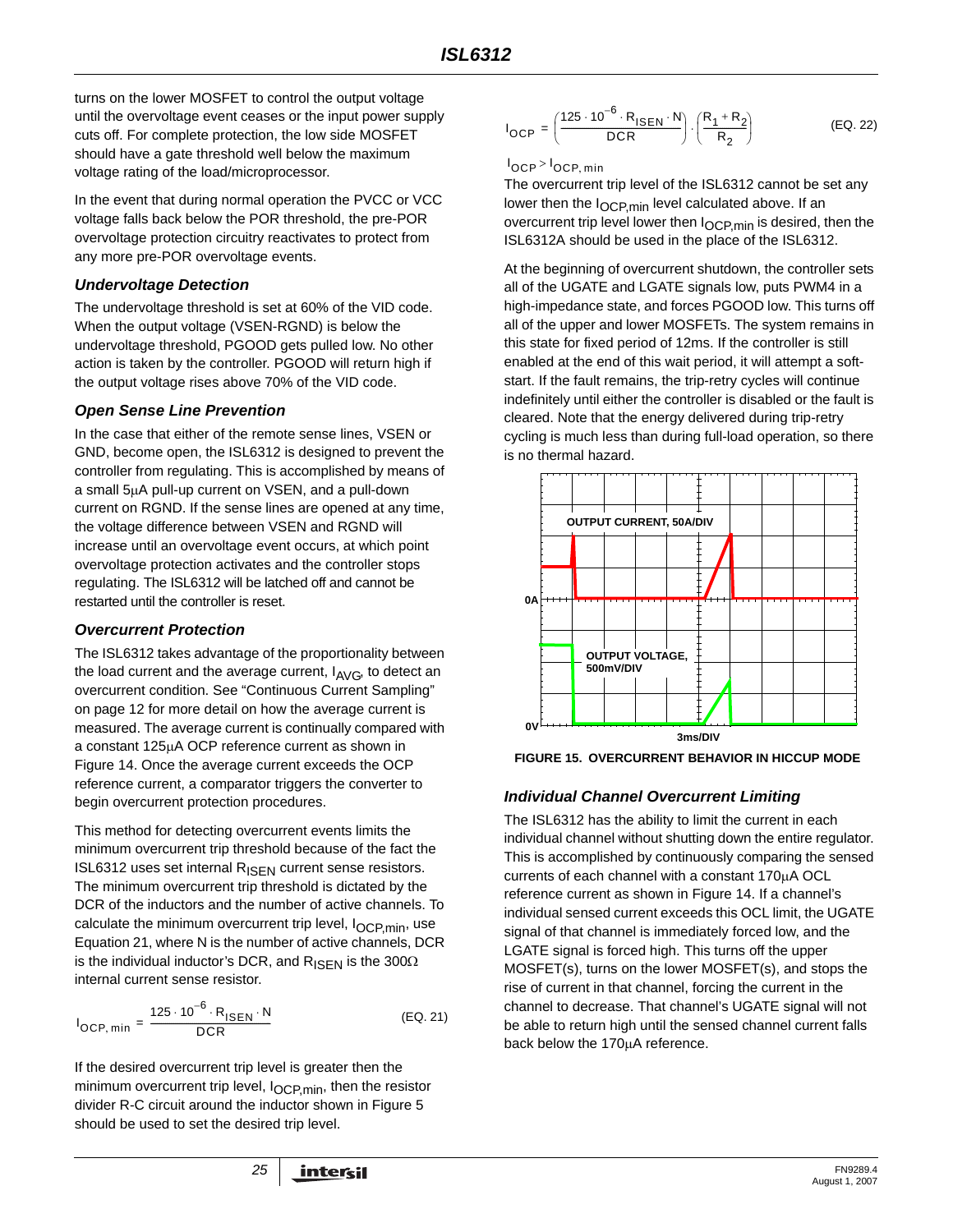# *General Design Guide*

This design guide is intended to provide a high-level explanation of the steps necessary to create a multiphase power converter. It is assumed that the reader is familiar with many of the basic skills and techniques referenced below. In addition to this guide, Intersil provides complete reference designs that include schematics, bills of materials, and example board layouts for all common microprocessor applications.

### *Power Stages*

The first step in designing a multiphase converter is to determine the number of phases. This determination depends heavily on the cost analysis which in turn depends on system constraints that differ from one design to the next. Principally, the designer will be concerned with whether components can be mounted on both sides of the circuit board, whether through-hole components are permitted, the total board space available for power-supply circuitry, and the maximum amount of load current. Generally speaking, the most economical solutions are those in which each phase handles between 25A and 30A. All surface-mount designs will tend toward the lower end of this current range. If through-hole MOSFETs and inductors can be used, higher per-phase currents are possible. In cases where board space is the limiting constraint, current can be pushed as high as 40A per phase, but these designs require heat sinks and forced air to cool the MOSFETs, inductors and heatdissipating surfaces.

### <span id="page-25-1"></span>**MOSFETS**

The choice of MOSFETs depends on the current each MOSFET will be required to conduct, the switching frequency, the capability of the MOSFETs to dissipate heat, and the availability and nature of heat sinking and air flow.

### **LOWER MOSFET POWER CALCULATION**

The calculation for power loss in the lower MOSFET is simple, since virtually all of the loss in the lower MOSFET is due to current conducted through the channel resistance  $(r_{DS(ON)})$ . In Equation 23,  $I_M$  is the maximum continuous output current, Ipp is the peak-to-peak inductor current (see Equation 1), and d is the duty cycle  $(V_{\text{OUT}}/V_{\text{IN}})$ .

$$
P_{LOW, 1} = r_{DS(ON)} \cdot \left[ \left( \frac{I_M}{N} \right)^2 \cdot (1 - d) + \frac{I_L \frac{2}{p} p \cdot (1 - d)}{12} \right] \quad \text{(EQ. 23)}
$$

An additional term can be added to the lower-MOSFET loss equation to account for additional loss accrued during the dead time when inductor current is flowing through the lower-MOSFET body diode. This term is dependent on the diode forward voltage at  $I_M$ ,  $V_{D(ON)}$ , the switching frequency, f<sub>S</sub>, and the length of dead times,  $t_{d1}$  and  $t_{d2}$ , at the beginning and the end of the lower-MOSFET conduction interval respectively.

<sup>P</sup> (EQ. 24) LOW 2, VD ON ( ) <sup>f</sup> S I M N ------ <sup>I</sup> PP <sup>2</sup> <sup>+</sup> --------- ⎝ ⎠ ⎜ ⎟ ⎛ ⎞ t d1 <sup>⋅</sup> <sup>I</sup> M N ------ <sup>I</sup> PP <sup>2</sup> – --------- ⎝ ⎠ ⎜ ⎟ ⎜ ⎟ ⎛ ⎞ t d2 <sup>+</sup> <sup>⋅</sup> <sup>=</sup> ⋅ ⋅

The total maximum power dissipated in each lower MOSFET is approximated by the summation of  $P_{LOW,1}$  and  $P_{LOW,2}$ .

### **UPPER MOSFET POWER CALCULATION**

In addition to  $r_{DS(ON)}$  losses, a large portion of the upper-MOSFET losses are due to currents conducted across the input voltage  $(V_{1N})$  during switching. Since a substantially higher portion of the upper-MOSFET losses are dependent on switching frequency, the power calculation is more complex. Upper MOSFET losses can be divided into separate components involving the upper-MOSFET switching times, the lower-MOSFET body-diode reverserecovery charge,  $Q_{rr}$ , and the upper MOSFET  $r_{DS(ON)}$ conduction loss.

When the upper MOSFET turns off, the lower MOSFET does not conduct any portion of the inductor current until the voltage at the phase node falls below ground. Once the lower MOSFET begins conducting, the current in the upper MOSFET falls to zero as the current in the lower MOSFET ramps up to assume the full inductor current. In Equation 25, the required time for this commutation is  $t_1$  and the approximated associated power loss is  $P_{UP,1}$ .

$$
P_{\text{UP},1} \approx V_{\text{IN}} \cdot \left(\frac{I_{\text{M}}}{N} + \frac{I_{\text{PP}}}{2}\right) \cdot \left(\frac{t_1}{2}\right) \cdot f_{\text{S}}
$$
 (EQ. 25)

At turn on, the upper MOSFET begins to conduct and this transition occurs over a time  $t<sub>2</sub>$ . In Equation 26, the approximate power loss is  $P_{UP,2}$ .

$$
P_{\mathsf{UP},2} \approx V_{\mathsf{IN}} \cdot \left(\frac{I_{\mathsf{M}}}{\mathsf{N}} - \frac{I_{\mathsf{PP}}}{2}\right) \cdot \left(\frac{t_2}{2}\right) \cdot f_{\mathsf{S}} \tag{Eq. 26}
$$

A third component involves the lower MOSFET reverserecovery charge, Q<sub>rr</sub>. Since the inductor current has fully commutated to the upper MOSFET before the lower-MOSFET body diode can recover all of  $Q_{rr}$ , it is conducted through the upper MOSFET across VIN. The power dissipated as a result is  $P_{UP,3}$ .

$$
P_{UP,3} = V_{IN} \cdot Q_{rr} \cdot f_S
$$
 (EQ. 27)

Finally, the resistive part of the upper MOSFET is given in Equation [28](#page-25-0) as  $P_{UP,4}$ .

<span id="page-25-0"></span>
$$
P_{UP,4} \approx r_{DS(ON)} \cdot d \cdot \left[ \left( \frac{I_M}{N} \right)^2 + \frac{I_P^2}{12} \right]
$$
 (EQ. 28)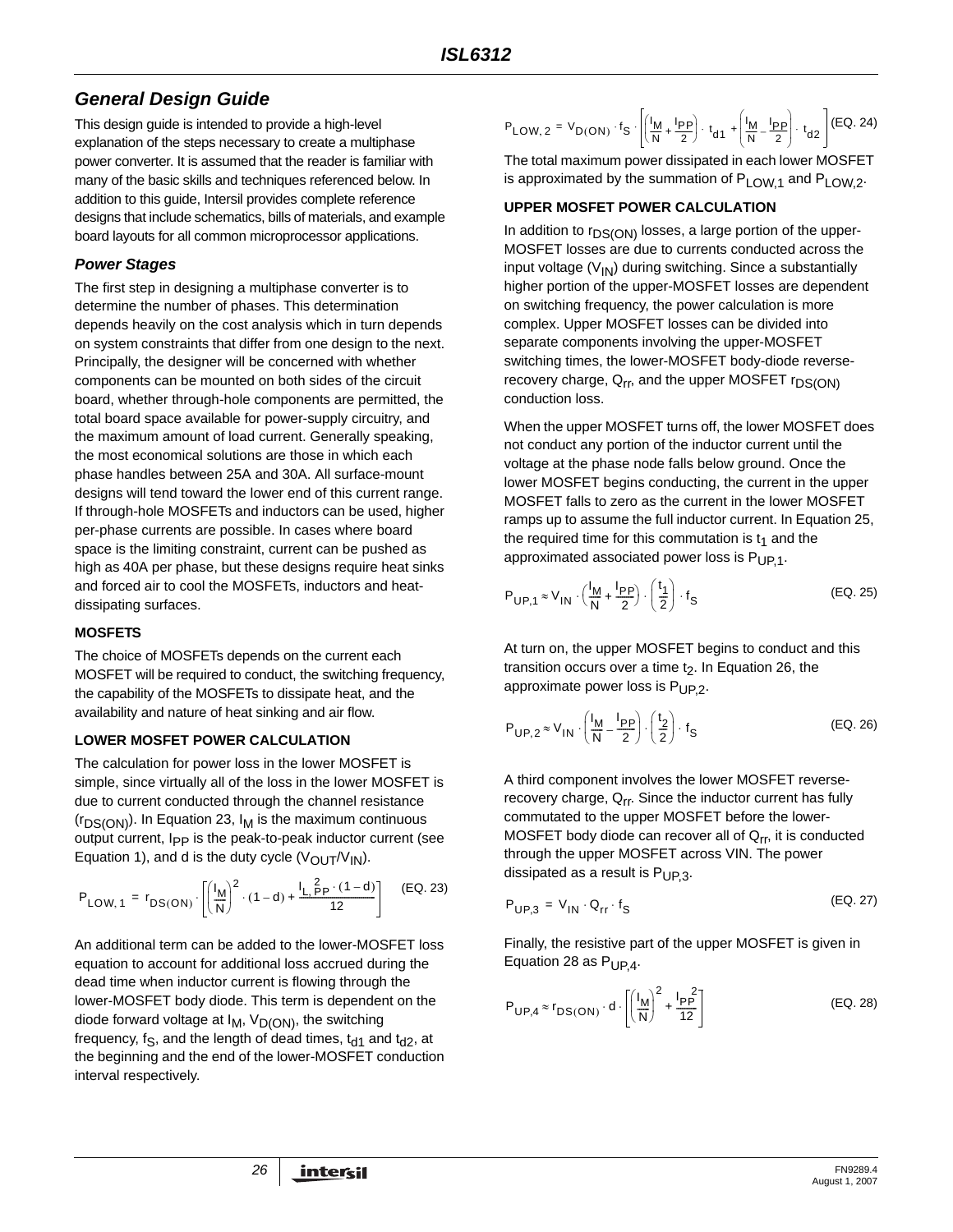The total power dissipated by the upper MOSFET at full load can now be approximated as the summation of the results from Equations 25, 26, 27 and [28.](#page-25-0) Since the power equations depend on MOSFET parameters, choosing the correct MOSFETs can be an iterative process involving repetitive solutions to the loss equations for different MOSFETs and different switching frequencies.

#### *Package Power Dissipation*

When choosing MOSFETs it is important to consider the amount of power being dissipated in the integrated drivers located in the controller. Since there are a total of three drivers in the controller package, the total power dissipated by all three drivers must be less than the maximum allowable power dissipation for the QFN package.

Calculating the power dissipation in the drivers for a desired application is critical to ensure safe operation. Exceeding the maximum allowable power dissipation level will push the IC beyond the maximum recommended operating junction temperature of +125°C. The maximum allowable IC power dissipation for the 7x7 QFN package is approximately 3.5W at room temperature. See ["Layout Considerations" on](#page-31-0)  [page 32](#page-31-0) for thermal transfer improvement suggestions.

When designing the ISL6312 into an application, it is recommended that the following calculation is used to ensure safe operation at the desired frequency for the selected MOSFETs. The total gate drive power losses, P<sub>Qg\_TOT</sub>, due to the gate charge of MOSFETs and the integrated driver's internal circuitry and their corresponding average driver current can be estimated with Equations [29](#page-26-0) and 30, respectively.

$$
P_{Qg\_TOT} = P_{Qg\_Q1} + P_{Qg\_Q2} + I_Q \cdot VCC
$$
 (EQ. 29)

$$
P_{Qg\_Q1} = \frac{3}{2} \cdot Q_{G1} \cdot \text{PVCC} \cdot F_{SW} \cdot N_{Q1} \cdot N_{PHASE}
$$
  
\n
$$
P_{Qg\_Q2} = Q_{G2} \cdot \text{PVCC} \cdot F_{SW} \cdot N_{Q2} \cdot N_{PHASE}
$$
  
\n
$$
I_{DR} = \left(\frac{3}{2} \cdot Q_{G1} \cdot N_{Q1} + Q_{G2} \cdot N_{Q2}\right) \cdot N_{PHASE} \cdot F_{SW} + I_Q
$$
  
\n(EQ. 30)

In Equations [29](#page-26-0) and 30,  $P_{Qq-Q1}$  is the total upper gate drive power loss and  $P_{Qq-Q2}$  is the total lower gate drive power loss; the gate charge  $(Q_{G1}$  and  $Q_{G2})$  is defined at the particular gate to source drive voltage PVCC in the corresponding MOSFET data sheet;  $I_{\Omega}$  is the driver total quiescent current with no load at both drive outputs;  $N<sub>O1</sub>$ and  $N_{\Omega^2}$  are the number of upper and lower MOSFETs per phase, respectively; N<sub>PHASE</sub> is the number of active phases. The  $I_{\Omega^*}$ VCC product is the quiescent power of the controller without capacitive load and is typically 75mW at 300kHz.



**FIGURE 16. TYPICAL UPPER-GATE DRIVE TURN-ON PATH**



**FIGURE 17. TYPICAL LOWER-GATE DRIVE TURN-ON PATH**

<span id="page-26-0"></span>The total gate drive power losses are dissipated among the resistive components along the transition path and in the bootstrap diode. The portion of the total power dissipated in the controller itself is the power dissipated in the upper drive path resistance, P<sub>DR UP</sub>, the lower drive path resistance,  $P_{DR-UP}$ , and in the boot strap diode,  $P_{BOOT}$ . The rest of the power will be dissipated by the external gate resistors ( $R<sub>G1</sub>$ and  $R_{G2}$ ) and the internal gate resistors ( $R_{G11}$  and  $R_{G12}$ ) of the MOSFETs. Figures 16 and 17 show the typical upper and lower gate drives turn-on transition path. The total power dissipation in the controller itself,  $P_{DR}$ , can be roughly estimated as:

$$
P_{DR} = P_{DR\_UP} + P_{DR\_LOW} + P_{BOOT} + (I_Q \cdot VCC)
$$
\n(Eq. 31)  
\n
$$
P_{BOOT} = \frac{P_{Qg\_Q1}}{3}
$$
\n
$$
P_{DR\_UP} = \left(\frac{R_{H11}}{R_{H11} + R_{EXT1}} + \frac{R_{LO1}}{R_{LO1} + R_{EXT1}}\right) \cdot \frac{P_{Qg\_Q1}}{3}
$$
\n
$$
P_{DR\_LOW} = \left(\frac{R_{H12}}{R_{H12} + R_{EXT2}} + \frac{R_{LO2}}{R_{LO2} + R_{EXT2}}\right) \cdot \frac{P_{Qg\_Q2}}{2}
$$
\n
$$
R_{EXT1} = R_{G1} + \frac{R_{GI1}}{N_{Q1}}
$$
\n
$$
R_{EXT2} = R_{G2} + \frac{R_{GI2}}{N_{Q2}}
$$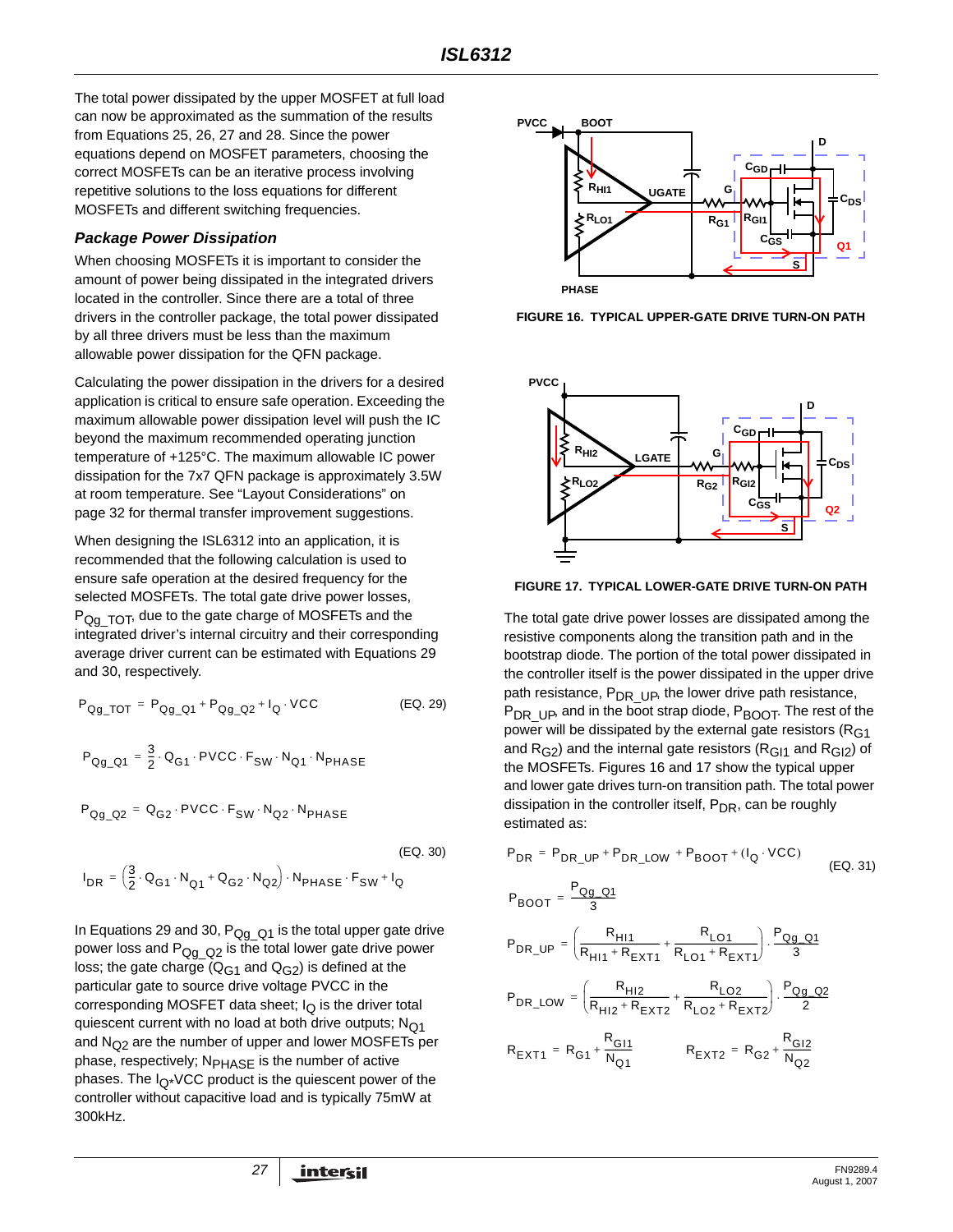#### *Inductor DCR Current Sensing Component Selection*

The ISL6312 senses each individual channel's inductor current by detecting the voltage across the output inductor DCR of that channel (As described in the ["Continuous](#page-11-3)  [Current Sampling" on page 12](#page-11-3)). As Figure [18](#page-27-1) illustrates, an R-C network is required to accurately sense the inductor DCR voltage and convert this information into a current, which is proportional to the total output current. The time constant of this R-C network must match the time constant of the inductor L/DCR.



**FIGURE 18. DCR SENSING CONFIGURATION**

<span id="page-27-1"></span>The R-C network across the inductor also sets the overcurrent trip threshold for the regulator. Before the R-C components can be selected, the desired overcurrent protection level should be chosen. The minimum overcurrent trip threshold the controller can support is dictated by the DCR of the inductors and the number of active channels. To calculate the minimum overcurrent trip level,  $I_{OCP,min}$ , use Equation [32](#page-27-0) below, where N is the number of active channels, and DCR is the individual inductor's DCR.

$$
I_{OCP, min} = \frac{0.0375 \cdot N}{DCR}
$$
 (EQ. 32)

The overcurrent trip level of the ISL6312 cannot be set any lower then the IOCP,min level calculated above. **If the minimum overcurrent trip level is desired, follow the steps below to choose the component values for the R-C current sensing network**:

1. Choose an arbitrary value for  $C_1$ . The recommended value is 0.1μF.

2. Plug the inductor L and DCR component values, and the value for  $C_1$  chosen in step 1, into Equation [33](#page-27-3) to calculate the value for  $R_1$ .

<span id="page-27-3"></span>
$$
R_1 = \frac{L}{DCR \cdot C_1}
$$
 
$$
I_{OCP} = I_{OCP,min}
$$
 (EQ. 33)

3. Resistor  $R_2$  should be left unpopulated.

If the desired overcurrent trip level,  $I_{OCP}$ , is greater then the minimum overcurrent trip level, I<sub>OCP,min</sub>, then a resistor divider R-C circuit should be used to set the desired trip level. **Follow the steps below to choose the component values for the resistor divider R-C current sensing network**:

- 1. Choose an arbitrary value for  $C_1$ . The recommended value is 0.1μF.
- 2. Plug the inductor L and DCR component values, the value for  $C_1$  chosen in step 1, the number of active channels N, and the desired overcurrent protection level I<sub>OCP</sub> into Equations [34](#page-27-4) and [35](#page-27-5) to calculate the values for  $R_1$  and  $R_2$ .

<span id="page-27-4"></span>
$$
R_1 = \frac{L \cdot I_{OCP}}{C_1 \cdot 0.0375 \cdot N} \qquad I_{OCP} > I_{OCP, min} \qquad (EQ. 34)
$$

<span id="page-27-5"></span>
$$
R_2 = \frac{L \cdot I_{OCP}}{C_1 \cdot (I_{OCP} \cdot DCR - 0.0375 \cdot N)}
$$
 (EQ. 35)

Due to errors in the inductance or DCR it may be necessary to adjust the value of  $R_1$  and  $R_2$  to match the time constants correctly. The effects of time constant mismatch can be seen in the form of droop overshoot or undershoot during the initial load transient spike, as shown in Figure [19](#page-27-2). Follow the steps below to ensure the R-C and inductor L/DCR time constants are matched accurately.

- 1. Capture a transient event with the oscilloscope set to about L/DCR/2 (sec/div). For example, with  $L = 1 \mu H$  and DCR = 1m $\Omega$ , set the oscilloscope to 500 $\mu$ s/div.
- 2. Record ΔV1 and ΔV2 as shown in Figure [19](#page-27-2).

<span id="page-27-0"></span>

<span id="page-27-2"></span>**FIGURE 19. TIME CONSTANT MISMATCH BEHAVIOR**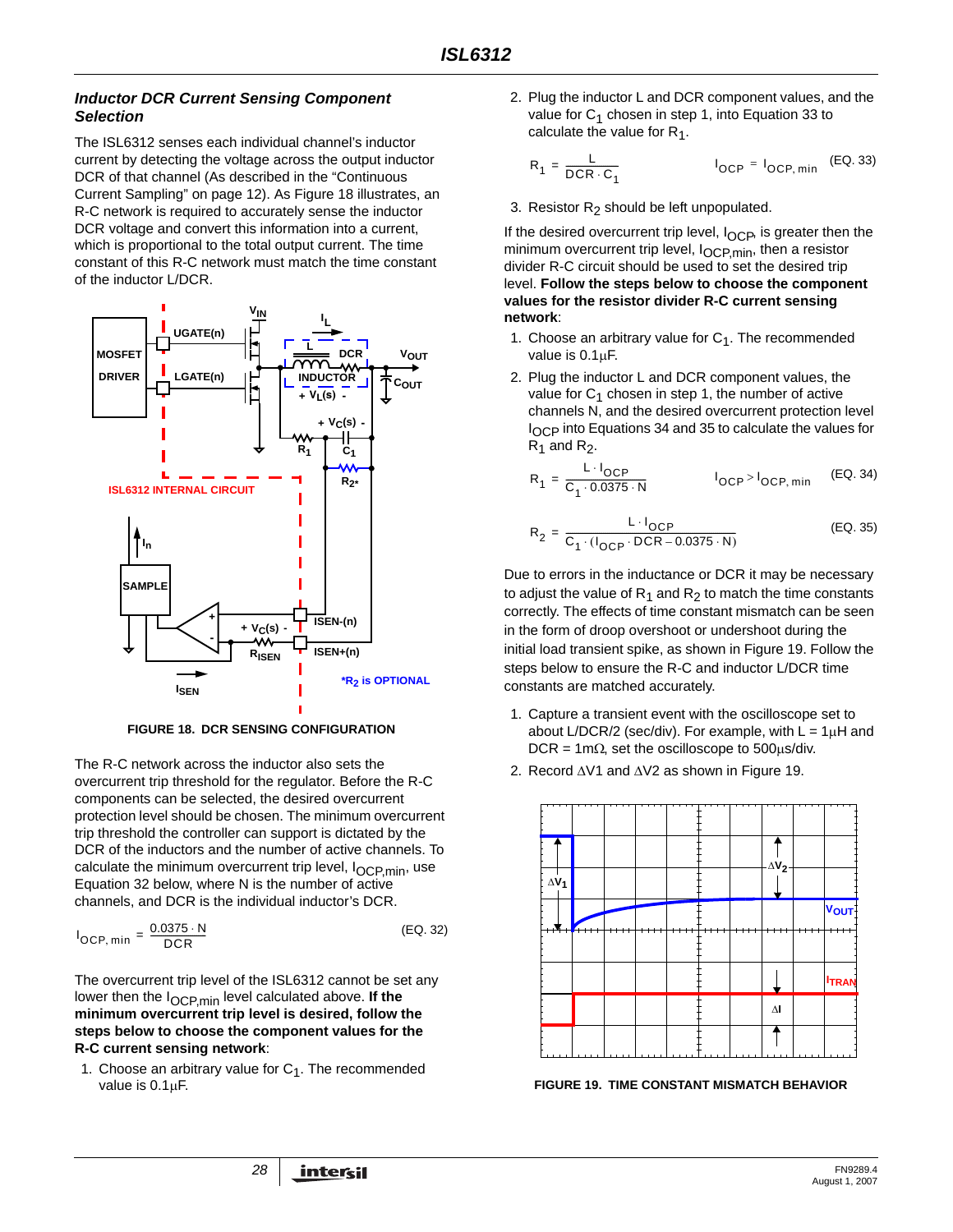3. Select new values,  $R_{1,NEW}$  and  $R_{2,NEW}$ , for the time constant resistors based on the original values,  $R_{1,OLD}$ and R<sub>2,OLD</sub>, using Equations [36](#page-28-0) and [37](#page-28-1).

$$
R_{1, NEW} = R_{1, OLD} \cdot \frac{\Delta V_1}{\Delta V_2}
$$
 (EQ. 36)

$$
R_{2, NEW} = R_{2, OLD} \cdot \frac{\Delta V_1}{\Delta V_2}
$$
 (EQ. 37)

4. Replace  $R_1$  and  $R_2$  with the new values and check to see that the error is corrected. Repeat the procedure if necessary.

#### *Loadline Regulation Resistor*

If loadline regulation is desired, the IDROOP pin should be shorted to the FB pin in order for the internal average sense current to flow out across the loadline regulation resistor, labeled  $R_{FB}$  in Figure [6](#page-18-0). This resistor's value sets the desired loadline required for the application. The desired loadline,  $R_{11}$ , can be calculated by Equation 38 where V<sub>DROOP</sub> is the desired droop voltage at the full load current  $I_{FI}$ .

$$
R_{LL} = \frac{V_{DROOP}}{I_{FL}}
$$
 (EQ. 38)

Based on the desired loadline, the loadline regulation resistor,  $R_{FB}$ , can be calculated from Equation [39](#page-28-3) or Equation [40,](#page-28-4) depending on the R-C current sense circuitry being employed. If a basic R-C sense circuit consisting of C1 and R1 is being used, use Equation [39](#page-28-3). If a resistor divider R-C sense circuit consisting of R1, R2, and C1 is being used, use Equation [40](#page-28-4).

$$
R_{FB} = \frac{R_{LL} \cdot N \cdot 300}{DCR}
$$
 (EQ. 39)

$$
R_{FB} = \frac{R_{LL} \cdot N \cdot 300 \cdot (R_1 + R_2)}{DCR \cdot R_2}
$$
 (EQ. 40)

In Equations [39](#page-28-3) and [40](#page-28-4),  $R_{11}$  is the loadline resistance; N is the number of active channels; DCR is the DCR of the individual output inductors; and R1 and R2 are the current sense R-C resistors.

If no loadline regulation is required, the IDROOP pin should be left open and not connected to anything. To choose the value for  $R_{FB}$  in this situation, please refer to the *Compensation Without Loadline Regulation* section.

### *Compensation*

The two opposing goals of compensating the voltage regulator are stability and speed. Depending on whether the regulator employs the optional load-line regulation as described in Load-Line Regulation, there are two distinct methods for achieving these goals.

#### **COMPENSATION WITH LOAD-LINE REGULATION**

<span id="page-28-1"></span><span id="page-28-0"></span>The load-line regulated converter behaves in a similar manner to a peak current mode controller because the two poles at the output filter L-C resonant frequency split with the introduction of current information into the control loop. The final location of these poles is determined by the system function, the gain of the current signal, and the value of the compensation components,  $R_C$  and  $C_C$ .



#### <span id="page-28-5"></span>**FIGURE 20. COMPENSATION CONFIGURATION FOR LOAD-LINE REGULATED ISL6312 CIRCUIT**

<span id="page-28-2"></span>Since the system poles and zero are affected by the values of the components that are meant to compensate them, the solution to the system equation becomes fairly complicated. Fortunately, there is a simple approximation that comes very close to an optimal solution. Treating the system as though it were a voltage-mode regulator, by compensating the L-C poles and the ESR zero of the voltage mode approximation, yields a solution that is always stable with very close to ideal transient performance.

<span id="page-28-4"></span><span id="page-28-3"></span>Select a target bandwidth for the compensated system, f0. The target bandwidth must be large enough to assure adequate transient performance, but smaller than 1/3 of the per-channel switching frequency. The values of the compensation components depend on the relationships of f0 to the L-C pole frequency and the ESR zero frequency. For each of the following three, there is a separate set of equations for the compensation components.

In Equation [41,](#page-29-0) L is the per-channel filter inductance divided by the number of active channels; C is the sum total of all output capacitors; ESR is the equivalent series resistance of the bulk output filter capacitance; and VPP is the peak-topeak sawtooth signal amplitude as described in the "Electrical Specifications" on [page 6](#page-5-2).

Once selected, the compensation values in Equation [41](#page-29-0)  assure a stable converter with reasonable transient performance. In most cases, transient performance can be improved by making adjustments to RC. Slowly increase the value of RC while observing the transient performance on an oscilloscope until no further improvement is noted. Normally, CC will not need adjustment. Keep the value of CC from Equation [41](#page-29-0) unless some performance issue is noted.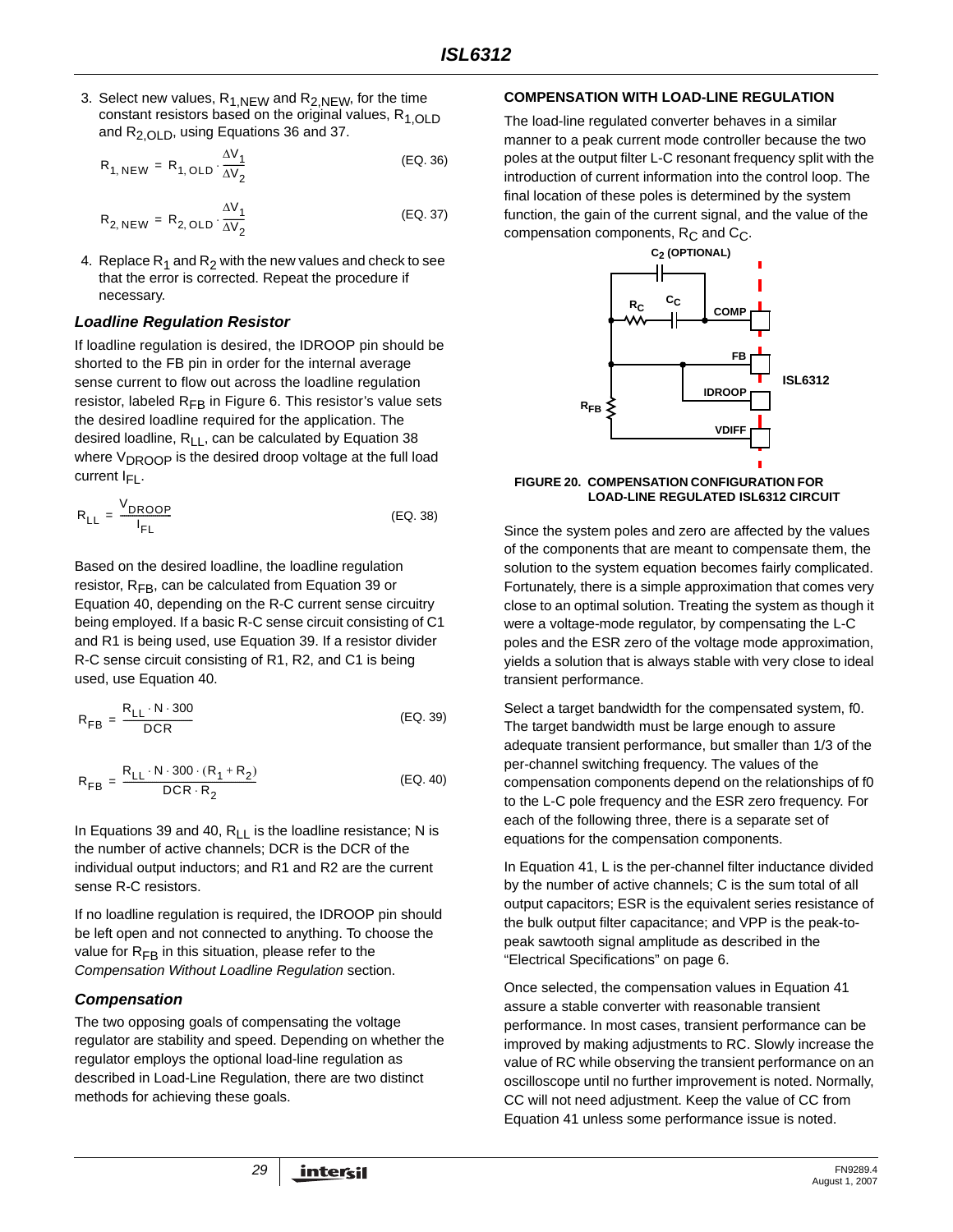Case 1:

$$
\frac{1}{2 \cdot \pi \cdot \sqrt{L \cdot C}} > f_0
$$
  
\n
$$
R_C = R_{FB} \cdot \frac{2 \cdot \pi \cdot f_0 \cdot V_{pp} \cdot \sqrt{L \cdot C}}{0.66 \cdot V_{IN}}
$$
  
\n
$$
C_C = \frac{0.66 \cdot V_{IN}}{2 \cdot \pi \cdot V_{pp} \cdot R_{FB} \cdot f_0}
$$

Case 2:

$$
\frac{1}{2 \cdot \pi \cdot \sqrt{L \cdot C}} \le f_0 < \frac{1}{2 \cdot \pi \cdot C \cdot ESR}
$$
\n
$$
R_C = R_{FB} \cdot \frac{V_{PP} \cdot (2 \cdot \pi)^2 \cdot f_0^2 \cdot L \cdot C}{0.66 \cdot V_{IN}}
$$
\n
$$
C_C = \frac{0.66 \cdot V_{IN}}{(2 \cdot \pi)^2 \cdot f_0^2 \cdot V_{PP} \cdot R_{FB} \cdot \sqrt{L \cdot C}}
$$
\n(EQ. 41)

Case 3:

$$
f_0 > \frac{1}{2 \cdot \pi \cdot C \cdot ESR}
$$
  
\n
$$
R_C = R_{FB} \cdot \frac{2 \cdot \pi \cdot f_0 \cdot V_{pp} \cdot L}{0.66 \cdot V_{IN} \cdot ESR}
$$
  
\n
$$
C_C = \frac{0.66 \cdot V_{IN} \cdot ESR \cdot \sqrt{C}}{2 \cdot \pi \cdot V_{pp} \cdot R_{FB} \cdot f_0 \cdot \sqrt{L}}
$$

1

The optional capacitor  $C_2$ , is sometimes needed to bypass noise away from the PWM comparator (see Figure [20](#page-28-5)). Keep a position available for  $C_2$ , and be prepared to install a highfrequency capacitor of between 22pF and 150pF in case any leading edge jitter problem is noted.

#### **COMPENSATION WITHOUT LOAD-LINE REGULATION**

The non load-line regulated converter is accurately modeled as a voltage-mode regulator with two poles at the L-C resonant frequency and a zero at the ESR frequency. A type III controller, as shown in Figure [20,](#page-28-5) provides the necessary compensation.

The first step is to choose the desired bandwidth,  $f_0$ , of the compensated system. Choose a frequency high enough to assure adequate transient performance but not higher than 1/3 of the switching frequency. The type-III compensator has an extra high-frequency pole,  $f_{HF}$ . This pole can be used for added noise rejection or to assure adequate attenuation at the error-amplifier high-order pole and zero frequencies. A good general rule is to choose  $f_{HF} = 10f_0$ , but it can be higher if desired. Choosing  $f_{HF}$  to be lower than 10 $f_0$  can cause problems with too much phase shift below the system bandwidth.



<span id="page-29-0"></span>

In the solutions to the compensation equations, there is a single degree of freedom. For the solutions presented in Equation [42,](#page-29-1)  $R_{FB}$  is selected arbitrarily. The remaining compensation components are then selected according to Equation [42.](#page-29-1)

In Equation [42,](#page-29-1) L is the per-channel filter inductance divided by the number of active channels; C is the sum total of all output capacitors; ESR is the equivalent-series resistance of the bulk output-filter capacitance; and  $V_{PP}$  is the peak-topeak sawtooth signal amplitude as described in "Electrical Specifications" on [page 6](#page-5-2).

$$
R_{1} = R_{FB} \cdot \frac{C \cdot ESR}{\sqrt{L \cdot C} - C \cdot ESR}
$$
\n
$$
C_{1} = \frac{\sqrt{L \cdot C} - C \cdot ESR}{R_{FB}}
$$
\n
$$
C_{2} = \frac{0.75 \cdot V_{IN}}{(2 \cdot \pi)^{2} \cdot f_{0} \cdot f_{HF} \cdot (\sqrt{L \cdot C}) \cdot R_{FB} \cdot V_{(P-P)}}
$$
\n
$$
R_{C} = \frac{V_{PP} \cdot (2\pi)^{2} \cdot f_{0} \cdot f_{HF} \cdot L \cdot C \cdot R_{FB}}{0.75 \cdot V_{IN} \cdot (2 \cdot \pi \cdot f_{HF} \cdot \sqrt{L \cdot C} - 1)}
$$

<span id="page-29-1"></span>
$$
C_C = \frac{0.75 \cdot V_{IN} \cdot (2 \cdot \pi \cdot f_{HF} \cdot \sqrt{L \cdot C} - 1)}{(2 \cdot \pi)^2 \cdot f_0 \cdot f_{HF} \cdot (\sqrt{L \cdot C}) \cdot R_{FB} \cdot V_{(P-P)}}
$$
(EQ. 42)

#### *Output Filter Design*

The output inductors and the output capacitor bank together to form a low-pass filter responsible for smoothing the pulsating voltage at the phase nodes. The output filter also must provide the transient energy until the regulator can respond. Because it has a low bandwidth compared to the switching frequency, the output filter limits the system transient response. The output capacitors must supply or sink load current while the current in the output inductors increases or decreases to meet the demand.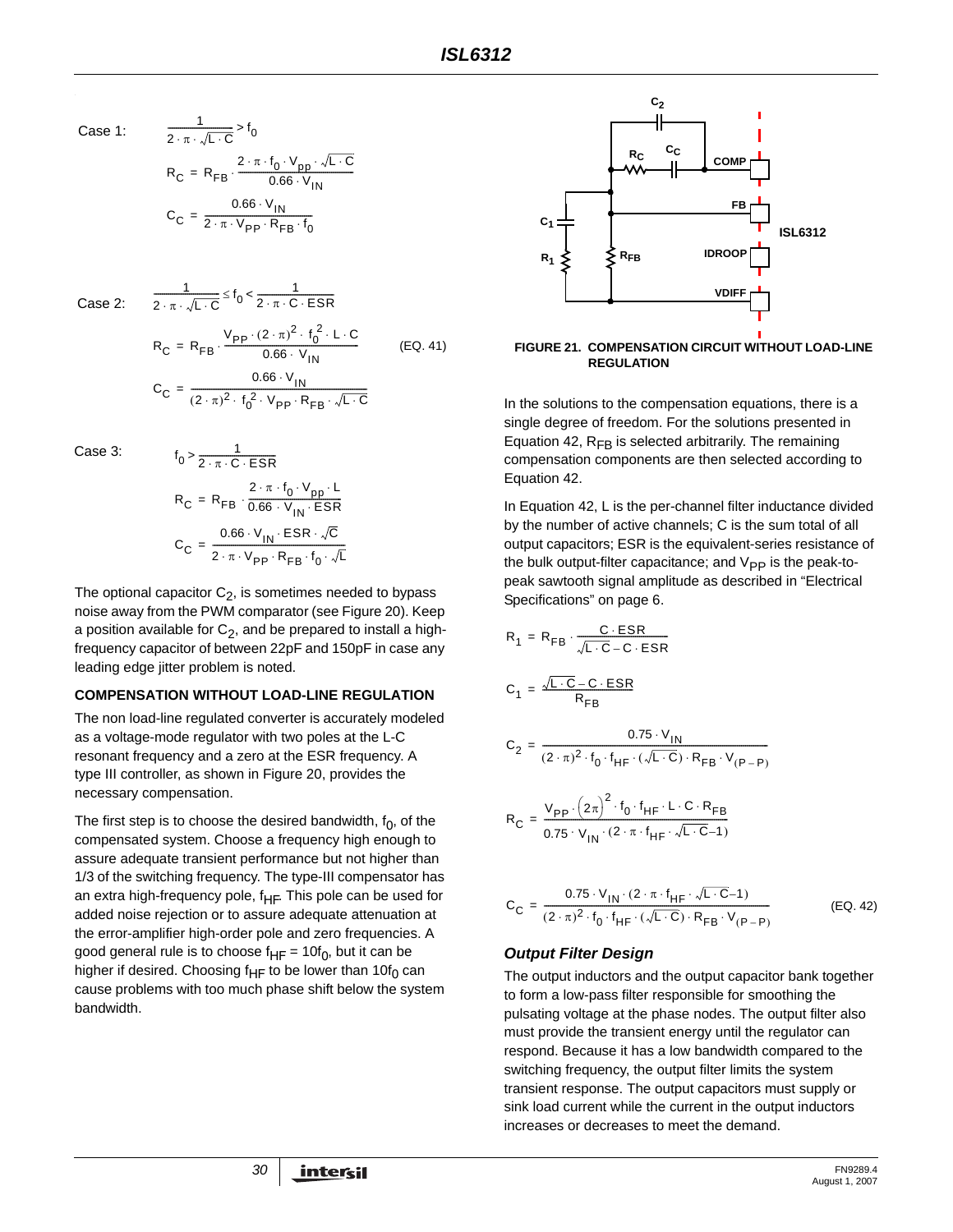In high-speed converters, the output capacitor bank is usually the most costly (and often the largest) part of the circuit. Output filter design begins with minimizing the cost of this part of the circuit. The critical load parameters in choosing the output capacitors are the maximum size of the load step, ΔI, the load-current slew rate, di/dt, and the maximum allowable output-voltage deviation under transient loading, ΔV<sub>MAX</sub>. Capacitors are characterized according to their capacitance, ESR, and ESL (equivalent series inductance).

At the beginning of the load transient, the output capacitors supply all of the transient current. The output voltage will initially deviate by an amount approximated by the voltage drop across the ESL. As the load current increases, the voltage drop across the ESR increases linearly until the load current reaches its final value. The capacitors selected must have sufficiently low ESL and ESR so that the total outputvoltage deviation is less than the allowable maximum. Neglecting the contribution of inductor current and regulator response, the output voltage initially deviates by an amount:

$$
\Delta V \approx ESL \cdot \frac{di}{dt} + ESR \cdot \Delta I
$$
 (EQ. 43)

The filter capacitor must have sufficiently low ESL and ESR so that  $\Delta V < \Delta V_{MAX}$ .

Most capacitor solutions rely on a mixture of high frequency capacitors with relatively low capacitance in combination with bulk capacitors having high capacitance but limited high-frequency performance. Minimizing the ESL of the high-frequency capacitors allows them to support the output voltage as the current increases. Minimizing the ESR of the bulk capacitors allows them to supply the increased current with less output voltage deviation.

The ESR of the bulk capacitors also creates the majority of the output-voltage ripple. As the bulk capacitors sink and source the inductor AC ripple current (see ["Interleaving" on](#page-9-1)  [page 10](#page-9-1) and Equation 2), a voltage develops across the bulk capacitor ESR equal to  $I_{C,PP}$  (ESR). Thus, once the output capacitors are selected, the maximum allowable ripple voltage,  $V_{PP(MAX)}$ , determines the lower limit on the inductance.

$$
L \geq ESR \cdot \frac{\left(V_{1N} - N \cdot V_{OUT}\right) \cdot V_{OUT}}{f_S \cdot V_{1N} \cdot V_{PP(MAX)}} \tag{Eq. 44}
$$

Since the capacitors are supplying a decreasing portion of the load current while the regulator recovers from the transient, the capacitor voltage becomes slightly depleted. The output inductors must be capable of assuming the entire load current before the output voltage decreases more than ΔVMAX. This places an upper limit on inductance.

Equation 45 gives the upper limit on L for the cases when the trailing edge of the current transient causes a greater

output-voltage deviation than the leading edge. Equation 46 addresses the leading edge. Normally, the trailing edge dictates the selection of L because duty cycles are usually less than 50%. Nevertheless, both inequalities should be evaluated, and L should be selected based on the lower of the two results. In each equation, L is the per-channel inductance, C is the total output capacitance, and N is the number of active channels.

$$
L \leq \frac{2 \cdot N \cdot C \cdot V_O}{(\Delta I)^2} \cdot \left[ \Delta V_{MAX} - (\Delta I \cdot ESR) \right]
$$
 (EQ. 45)

$$
L \leq \frac{1.25 \cdot N \cdot C}{(\Delta I)^2} \cdot \left[ \Delta V_{MAX} - (\Delta I \cdot ESR) \right] \cdot \left( V_{IN} - V_O \right) \tag{EQ.46}
$$

#### *Switching Frequency*

There are a number of variables to consider when choosing the switching frequency, as there are considerable effects on the upper MOSFET loss calculation. These effects are outlined in ["MOSFETs" on page 26,](#page-25-1) and they establish the upper limit for the switching frequency. The lower limit is established by the requirement for fast transient response and small output-voltage ripple as outlined in "Compensation without load-line regulation" on page 30. Choose the lowest switching frequency that allows the regulator to meet the transient-response requirements.

Switching frequency is determined by the selection of the frequency-setting resistor,  $R_T$ . Figure 22 and Equation 47 are provided to assist in selecting the correct value for  $R_T$ .

$$
R_{\mathsf{T}} = 10^{\left[10.61 - (1.035 \cdot \log(f_{\mathsf{S}}))\right]}
$$
 (EQ. 47)



**FIGURE 22. RT vs SWITCHING FREQUENCY** 

#### *Input Capacitor Selection*

The input capacitors are responsible for sourcing the AC component of the input current flowing into the upper MOSFETs. Their RMS current capacity must be sufficient to handle the AC component of the current drawn by the upper MOSFETs which is related to duty cycle and the number of active phases.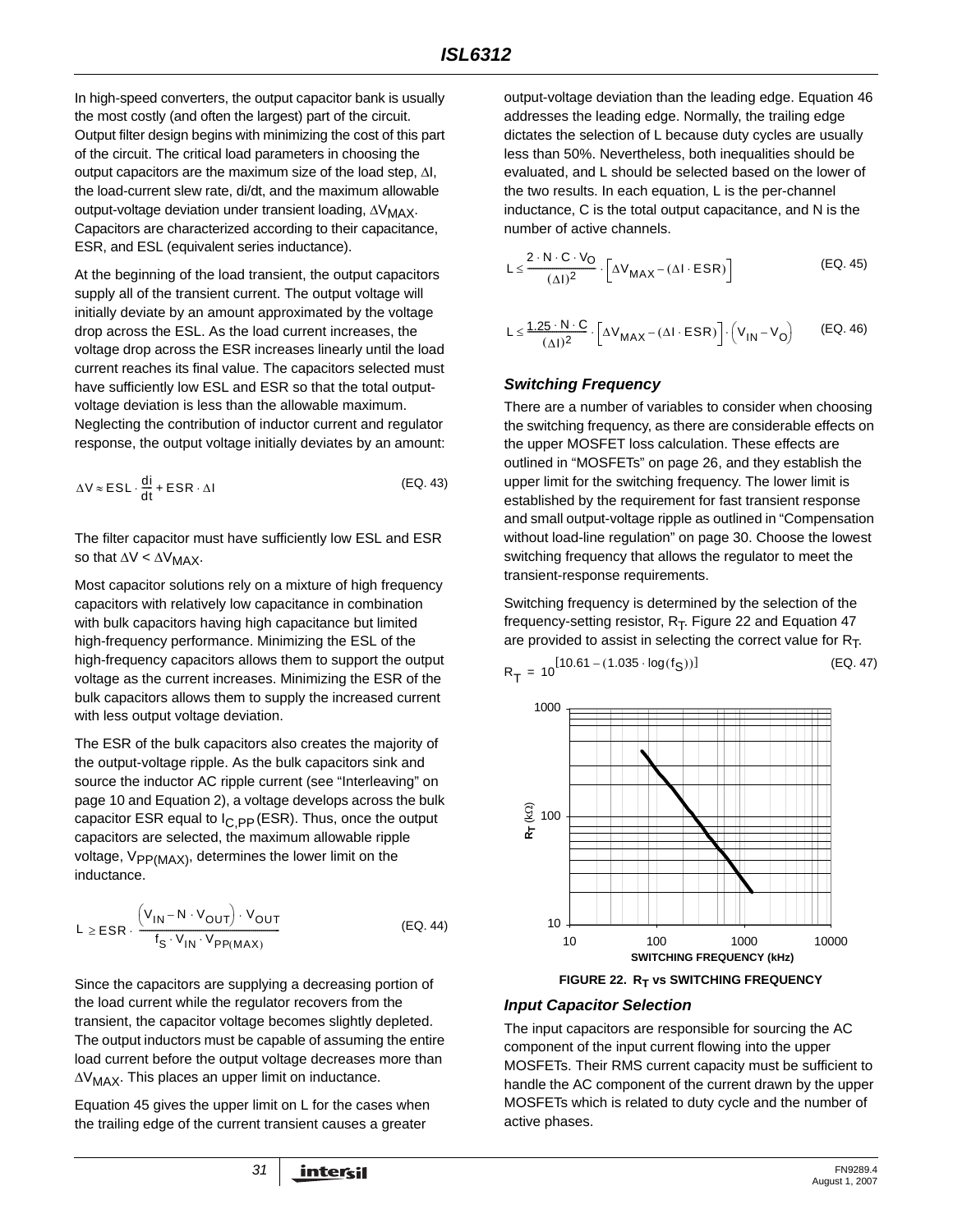

<span id="page-31-1"></span>For a four-phase design, use Figure [23](#page-31-1) to determine the input-capacitor RMS current requirement set by the duty cycle, maximum sustained output current  $(I<sub>O</sub>)$ , and the ratio of the peak-to-peak inductor current  $(I_{L(P-P)})$  to  $I_{\Omega}$ . Select a bulk capacitor with a ripple current rating which will minimize the total number of input capacitors required to support the RMS current calculated.

The voltage rating of the capacitors should also be at least 1.25x greater than the maximum input voltage. Figures [24](#page-31-2) and [25](#page-31-3) provide the same input RMS current information for three-phase and two-phase designs respectively. Use the same approach for selecting the bulk capacitor type and number.



<span id="page-31-2"></span>Low capacitance, high-frequency ceramic capacitors are needed in addition to the input bulk capacitors to suppress leading and falling edge voltage spikes. The spikes result from the high current slew rate produced by the upper MOSFET turn on and off. Select low ESL ceramic capacitors and place one as close as possible to each upper MOSFET drain to minimize board parasitics and maximize suppression.



### <span id="page-31-3"></span><span id="page-31-0"></span>*Layout Considerations*

MOSFETs switch very fast and efficiently. The speed with which the current transitions from one device to another causes voltage spikes across the interconnecting impedances and parasitic circuit elements. These voltage spikes can degrade efficiency, radiate noise into the circuit and lead to device overvoltage stress. Careful component selection, layout, and placement minimizes these voltage spikes. Consider, as an example, the turnoff transition of the upper PWM MOSFET. Prior to turnoff, the upper MOSFET was carrying channel current. During the turnoff, current stops flowing in the upper MOSFET and is picked up by the lower MOSFET. Any inductance in the switched current path generates a large voltage spike during the switching interval. Careful component selection, tight layout of the critical components, and short, wide circuit traces minimize the magnitude of voltage spikes.

There are two sets of critical components in a DC/DC converter using a ISL6312 controller. The power components are the most critical because they switch large amounts of energy. Next are small signal components that connect to sensitive nodes or supply critical bypassing current and signal coupling.

The power components should be placed first, which include the MOSFETs, input and output capacitors, and the inductors. It is important to have a symmetrical layout for each power train, preferably with the controller located equidistant from each. Symmetrical layout allows heat to be dissipated equally across all power trains. Equidistant placement of the controller to the first three power trains it controls through the integrated drivers helps keep the gate drive traces equally short, resulting in equal trace impedances and similar drive capability of all sets of MOSFETs.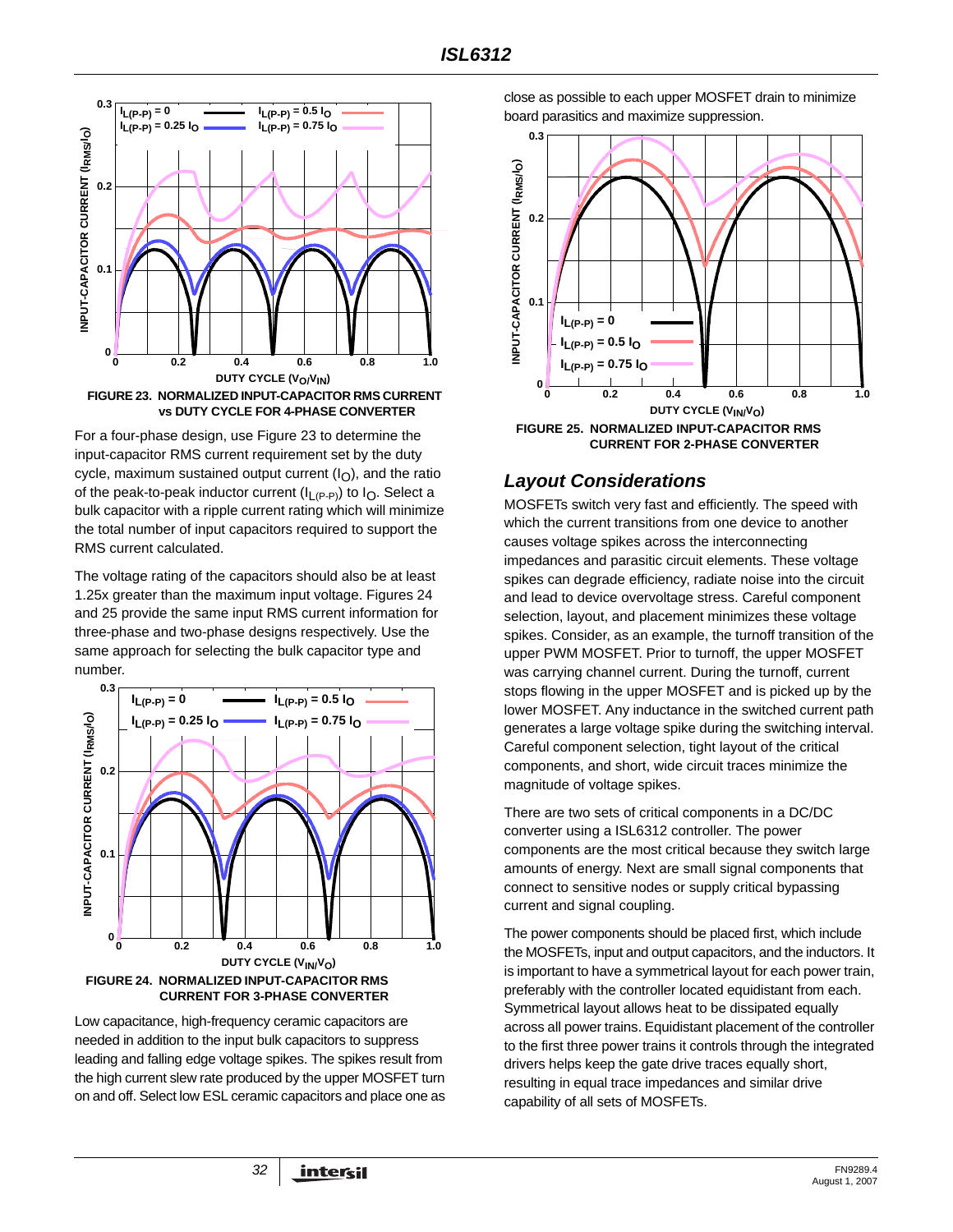When placing the MOSFETs try to keep the source of the upper FETs and the drain of the lower FETs as close as thermally possible. Input Bulk capacitors should be placed close to the drain of the upper FETs and the source of the lower FETs. Locate the output inductors and output capacitors between the MOSFETs and the load. The high-frequency input and output decoupling capacitors (ceramic) should be placed as close as practicable to the decoupling target, making use of the shortest connection paths to any internal planes, such as vias to GND next or on the capacitor solder pad.

The critical small components include the bypass capacitors for VCC and PVCC, and many of the components surrounding the controller including the feedback network and current sense components. Locate the VCC/PVCC bypass capacitors as close to the ISL6312 as possible. It is especially important to locate the components associated with the feedback circuit close to their respective controller pins, since they belong to a high-impedance circuit loop, sensitive to EMI pick-up.

A multi-layer printed circuit board is recommended. Figure [26](#page-33-0) shows the connections of the critical components for the converter. Note that capacitors  $C_{xx}$ <sub>IN</sub> and  $C_{xx}$ <sub>OUT</sub> could each represent numerous physical capacitors. Dedicate one solid layer, usually the one underneath the component side of the board, for a ground plane and make all critical component ground connections with vias to this layer. Dedicate another solid layer as a power plane and break this plane into smaller islands of common voltage levels. Keep the metal runs from the PHASE terminal to output inductors short. The power plane should support the input power and output power nodes. Use copper filled polygons on the top and bottom circuit layers for the phase nodes. Use the remaining printed circuit layers for small signal wiring.

### *Routing UGATE, LGATE, and PHASE Traces*

Great attention should be paid to routing the UGATE, LGATE, and PHASE traces since they drive the power train MOSFETs using short, high current pulses. It is important to size them as large and as short as possible to reduce their overall impedance and inductance. They should be sized to carry at least one ampere of current (0.02" to 0.05"). Going between layers with vias should also be avoided, but if so, use two vias for interconnection when possible.

Extra care should be given to the LGATE traces in particular since keeping their impedance and inductance low helps to significantly reduce the possibility of shoot-through. It is also important to route each channels UGATE and PHASE traces in as close proximity as possible to reduce their inductances.

### *Current Sense Component Placement and Trace Routing*

One of the most critical aspects of the ISL6312 regulator layout is the placement of the inductor DCR current sense components and traces. The R-C current sense components must be placed as close to their respective ISEN+ and ISEN- pins on the ISL6312 as possible.

The sense traces that connect the R-C sense components to each side of the output inductors should be routed on the bottom of the board, away from the noisy switching components located on the top of the board. These traces should be routed side by side, and they should be very thin traces. It's important to route these traces as far away from any other noisy traces or planes as possible. These traces should pick up as little noise as possible.

#### *Thermal Management*

For maximum thermal performance in high current, high switching frequency applications, connecting the thermal GND pad of the ISL6312 to the ground plane with multiple vias is recommended. This heat spreading allows the part to achieve its full thermal potential. It is also recommended that the controller be placed in a direct path of airflow if possible to help thermally manage the part.

All Intersil U.S. products are manufactured, assembled and tested utilizing ISO9000 quality systems. Intersil Corporation's quality certifications can be viewed at www.intersil.com/design/quality

*Intersil products are sold by description only. Intersil Corporation reserves the right to make changes in circuit design, software and/or specifications at any time without notice. Accordingly, the reader is cautioned to verify that data sheets are current before placing orders. Information furnished by Intersil is believed to be accurate and reliable. However, no responsibility is assumed by Intersil or its subsidiaries for its use; nor for any infringements of patents or other rights of third parties which may result from its use. No license is granted by implication or otherwise under any patent or patent rights of Intersil or its subsidiaries.*

For information regarding Intersil Corporation and its products, see www.intersil.com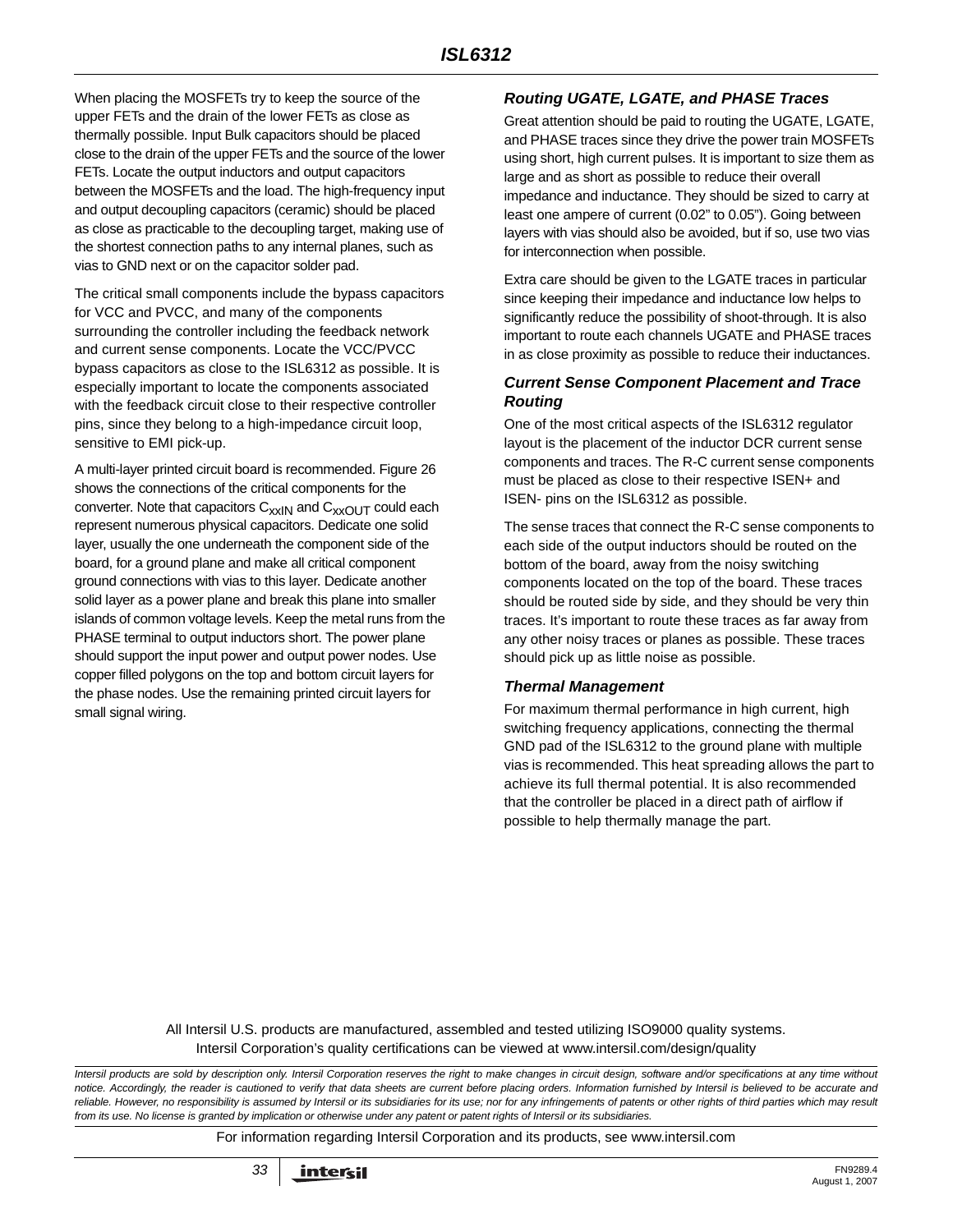<span id="page-33-0"></span>